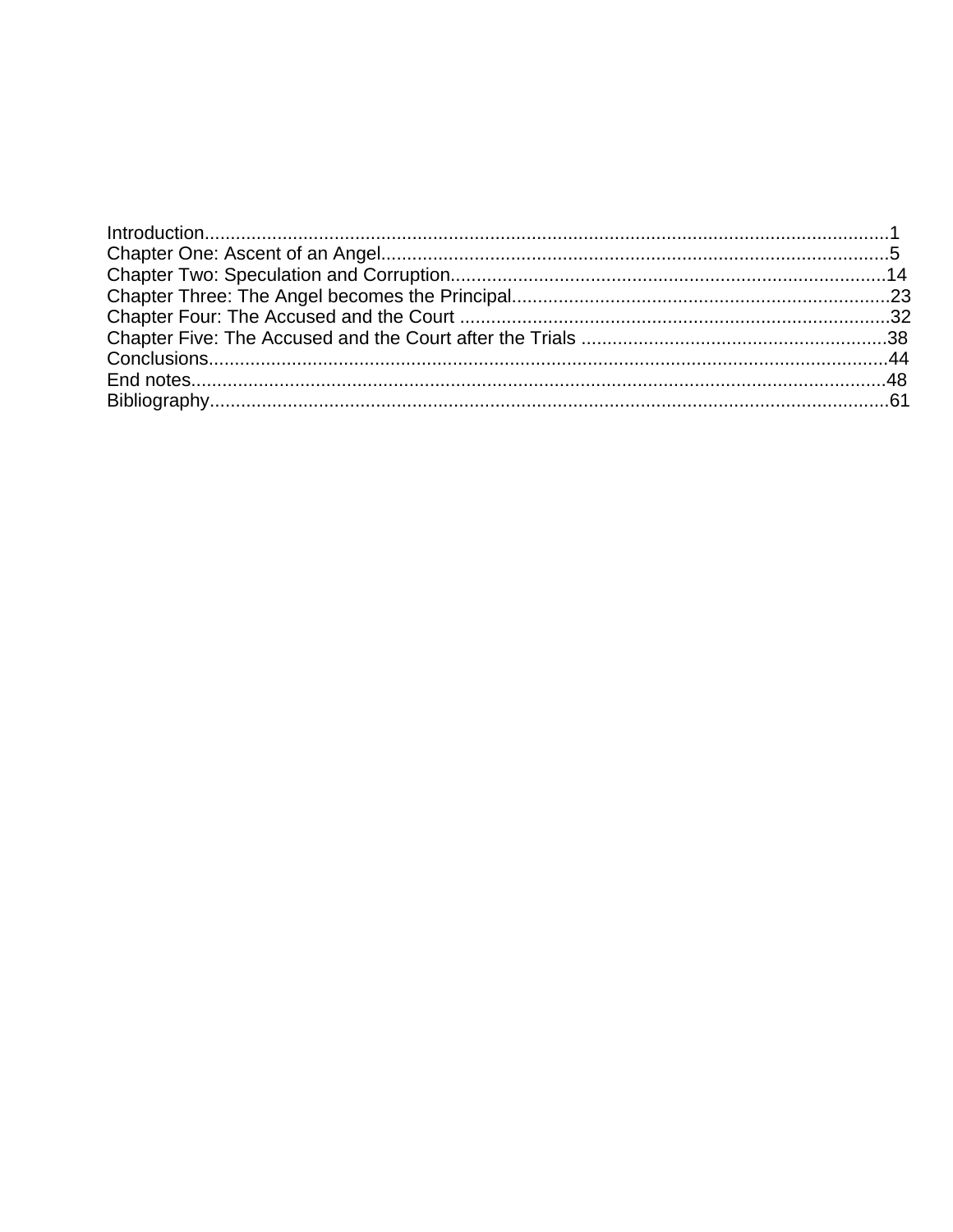#### Abstract

#### KOONTS, RUSSELL SCOTT. (Under the direction of JAMES A. MULHOLLAND)

On January 4, 1819 the North Carolina Supreme Court meet for the first time as an independent body. The law that established the state's highest tribunal had been passed by the General Assembly during the previous year. However, the court's evolution can be traced back to a court established to try men accused of land fraud at the expense of former Continental Line soldiers.

In 1782, in an attempt to supply the requested number of troops for defense of the newly independent states, the North Carolina General Assembly passed an act allowing soldiers bounty land at the completion of their military service. The methods employed in securing a bounty claim soon led to abuses by greedy speculators. As Secretary of State, James Glasgow's position aided these speculators in defrauding the former soldiers of their rightful claims.

In December 1797, the activities of the men came to the attention of North Carolina officials, and steps were quickly taken to stop the abuses and to ensure that they could not happen again. Chiefly involved in the frauds was James Glasgow, North Carolina's Secretary of State from 1777 to 1798. Over the next two and one half years, North Carolina and Tennessee quarreled over the ownership of the records and the apprehension and return of some of the accused.

To assist in the prosecution of the accused, the General Assembly passed a court law in December 1799 that created a special tribunal to try the men. In June 1800, five of the twenty-one men originally accused of fraud came to trial. Of those tried, only three, James Glasgow, Willoughby Williams, and John Bonds, were ever found guilty. Having accomplished the goal for which it was created, the court continued in existence for the remainder of its original two year commission.

When the court law expired in 1801, it was extended for three additional years and named the Court of Conference. Next, in 1804, the court became a permanent court of record. In 1805 it was renamed the Supreme Court of North Carolina. Additional changes to the court's structure and composition occurred in 1806 with the addition of another judge, and in 1810 with the creation of the office of Chief Justice. Finally, in 1818, in an attempt to correct all the problems in the existing judicial system, the Supreme Court was established as an independent body.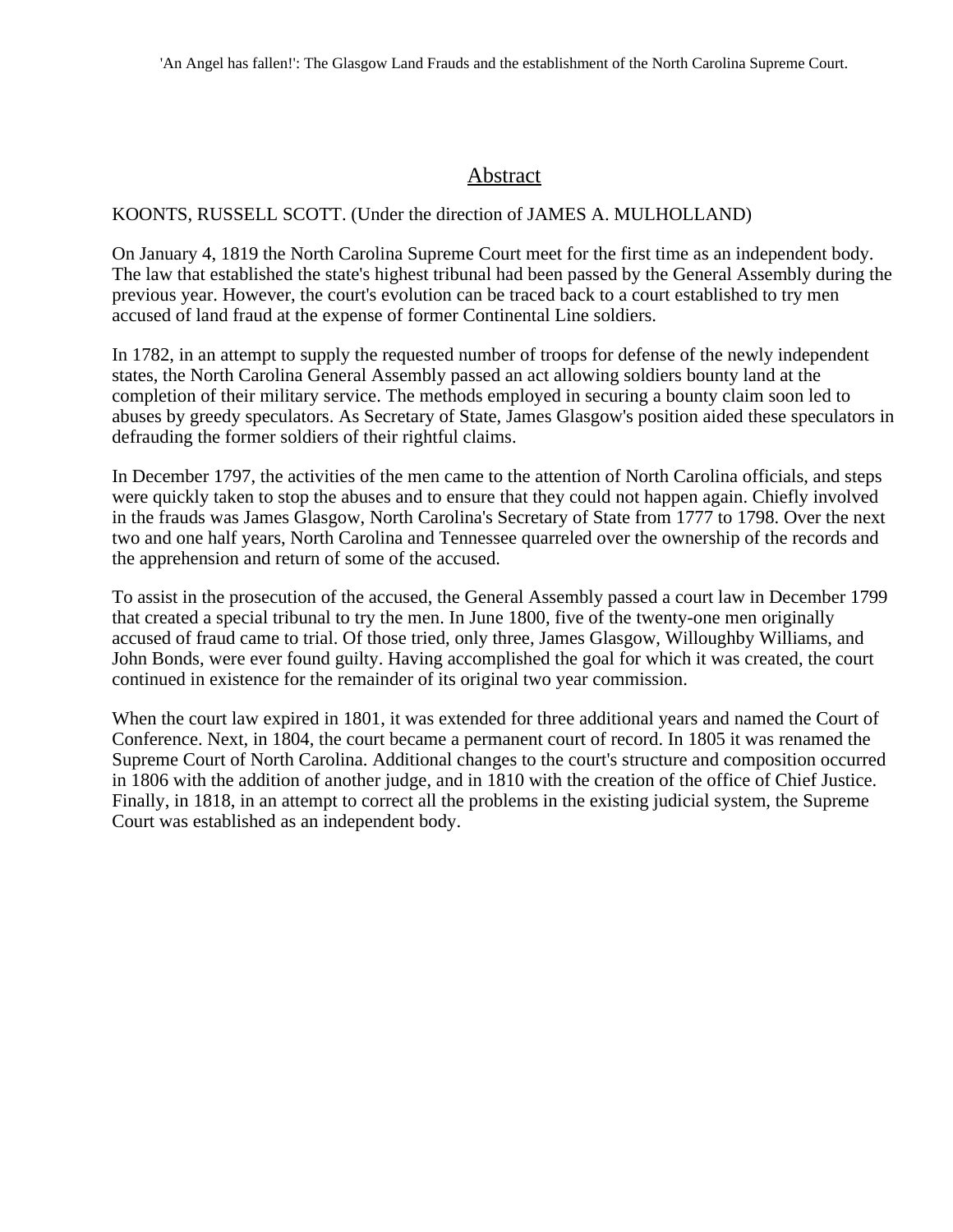#### Acknowledgements

The author wishes to express his sincere gratitude to several persons who have provided support, suggestions, and their time and efforts to insure the completion of this thesis. The chairman of the author's graduate committee, Dr. James A. Mulholland, and committee member, Dr. Jerry C. Cashion, deserve special thanks for their reviews, editorial guidance, advice, and patience during the research and writing of this thesis. Additional appreciation is extended to Mr. David J. Olson for serving on the committee and offering direction in the minor field of study.

The author would also like to thank Mr. C. Edward Morris and Mrs. Catherine J. Morris for proof-reading the numerous drafts of the chapters; Mrs. Louise Stafford, Supreme Court Librarian, for assistance in locating rare source materials; Dr. Thornton W. Mitchell for assisting the author in locating sources; the staff at the North Carolina State Library for tirelessly retrieving books on a continuous basis; and, Mr. John Oden for providing the author with materials.

A special note of gratitude is expressed to Dr. A. Bruce Pruitt for instilling the interest in the Glasgow Land Frauds in the author, for proof-reading and editing drafts, and for providing invaluable assistance during the study.

The author also wishes to thank his parents, Mr. and Mrs. Darrell W. Koonts, Rebecca L. Koonts, his sister, Mr. and Mrs. Timothy D. Koonts, Megan and Taylor, his brother's family, and Mr. and Mrs. Jesse Lassiter, his grandparents for the support they have offered through out his life and career. Most of all, the author wishes to thank his wife, Sarah E. Koonts for her patience, assistance, support, and encouragement, without which this study would not have been possible.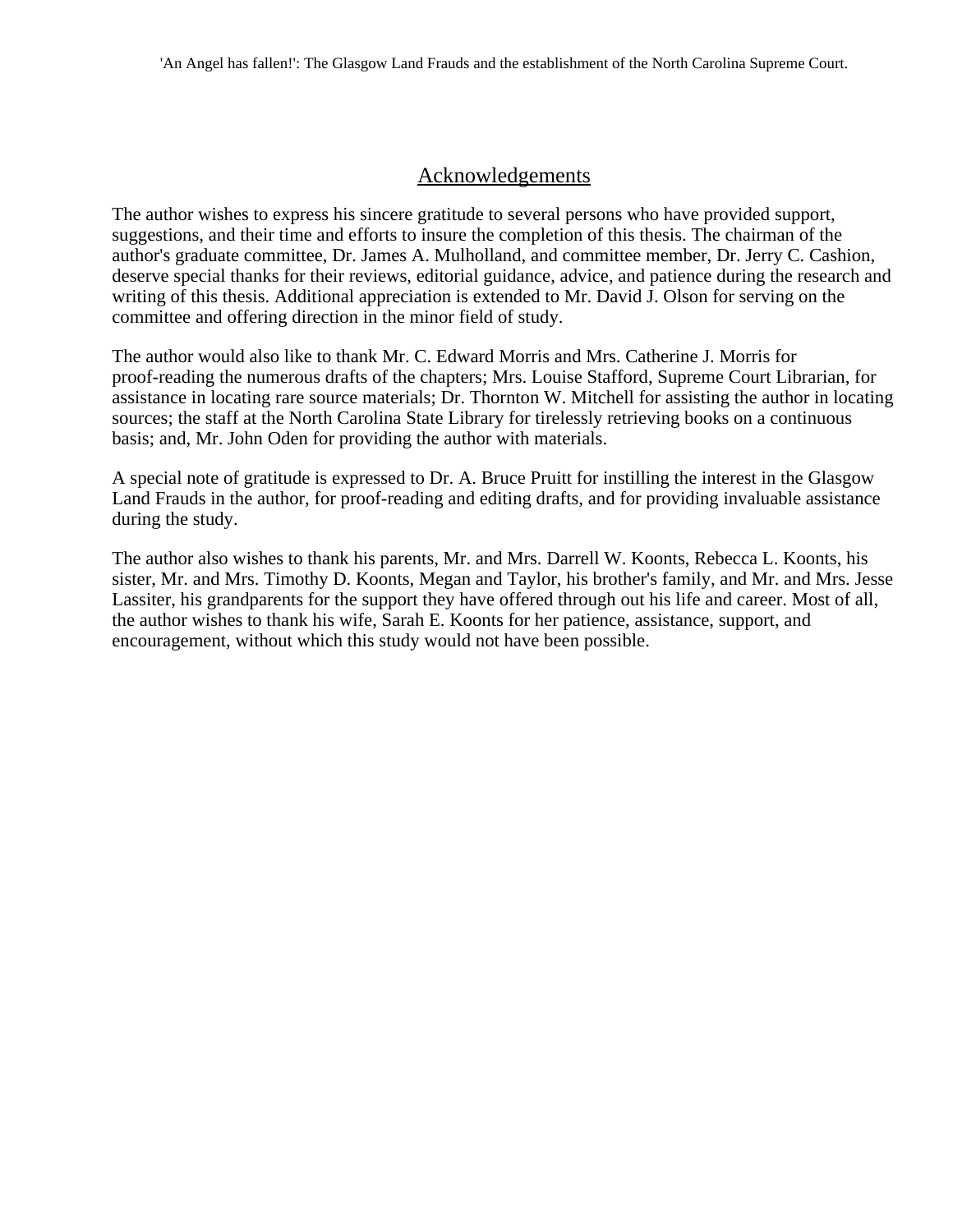'An Angel has fallen!': The Glasgow Land Frauds and the establishment of the North Carolina Supreme Court.

# **Dedication**

The author also wishes to dedicate this work to his wife, Sarah E. Koonts. Without her understanding, compassion and support, this effort would not have been possible.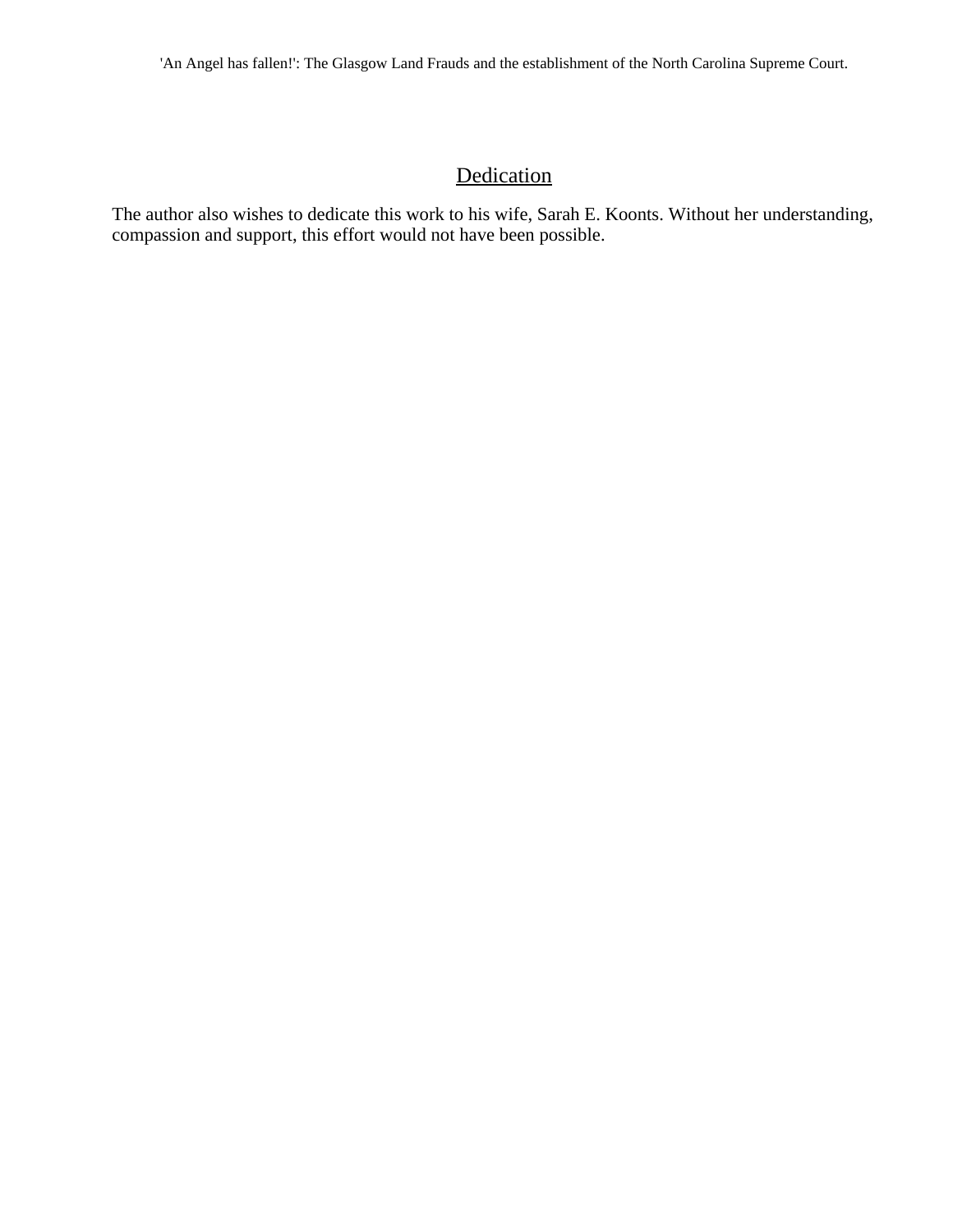## **Biography**

Russell Scott Koonts was born October 31, 1966, in Lexington, North Carolina. He received his elementary and secondary education in the community of Churchland and graduated from West Davidson High School in 1985.

In 1985 he entered North Carolina State University at Raleigh, North Carolina, and received a Bachelor of Arts degree in history in 1989. He entered the Graduate School at North Carolina State University in the Spring of 1992, majoring in history, minoring in public history.

In 1988, while an undergraduate at North Carolina State University, he joined the Reference Staff of the North Carolina State Archives, Division of Archives and History of the Department of Cultural Resources, as a part-time records clerk. In April 1990, he was promoted to the position of Archivist I eventually being named the Senior Reference Archivist in the State Archives Search Room. In March 1996, he was promoted to the position of Archivist II, Special Projects Archivist. Between July 1996 and October 1997, he was employed as the Reference and Information Access Archivist for the John W. Hartman Center for Sales, Advertising, and Marketing History at the Duke University Rare Book, Manuscript, and Special Collections Library. In October 1997, he accepted an appointment as the University Archivist at North Carolina State University, a position, he currently holds.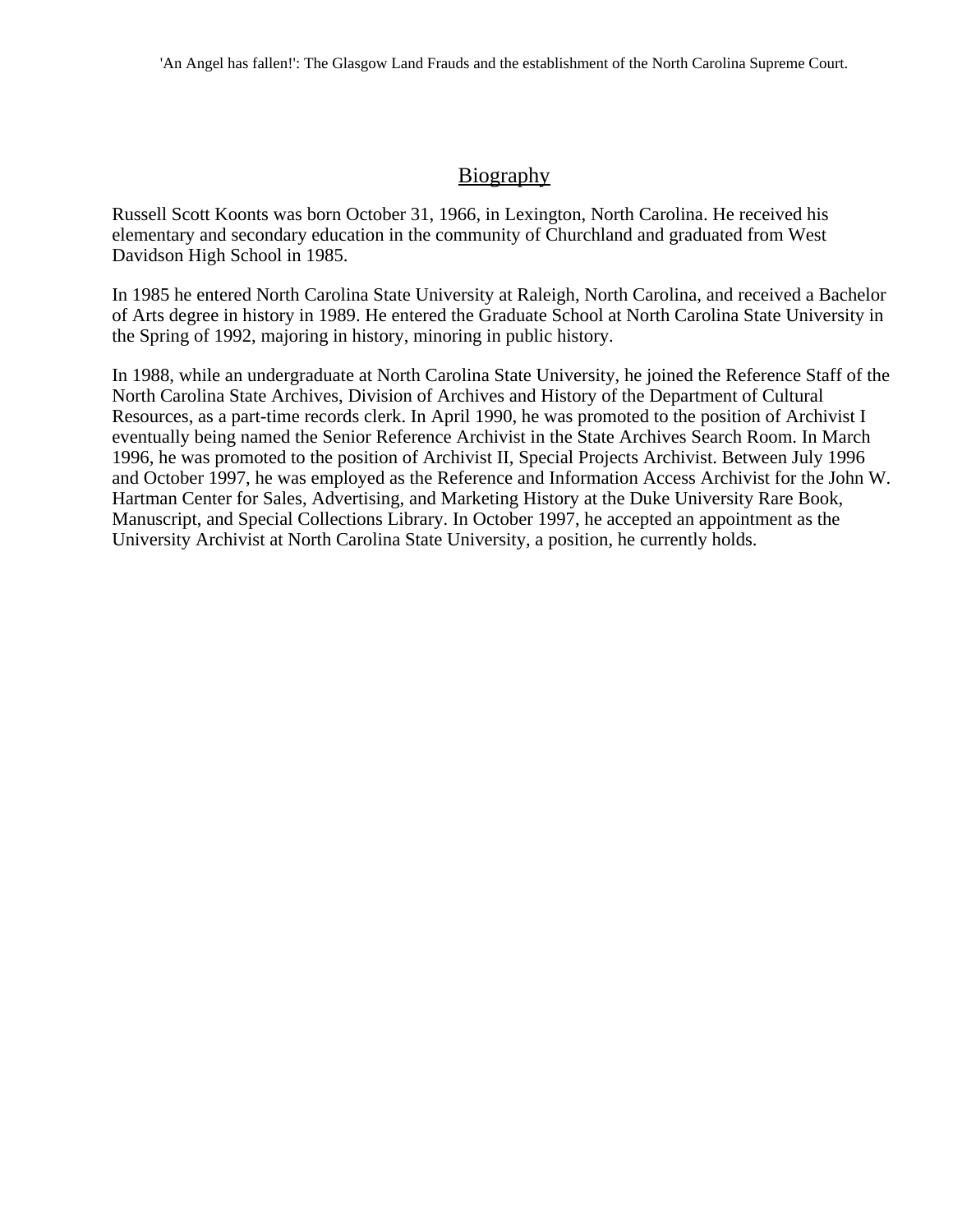'An Angel has fallen!': The Glasgow Land Frauds and the establishment of the North Carolina Supreme Court.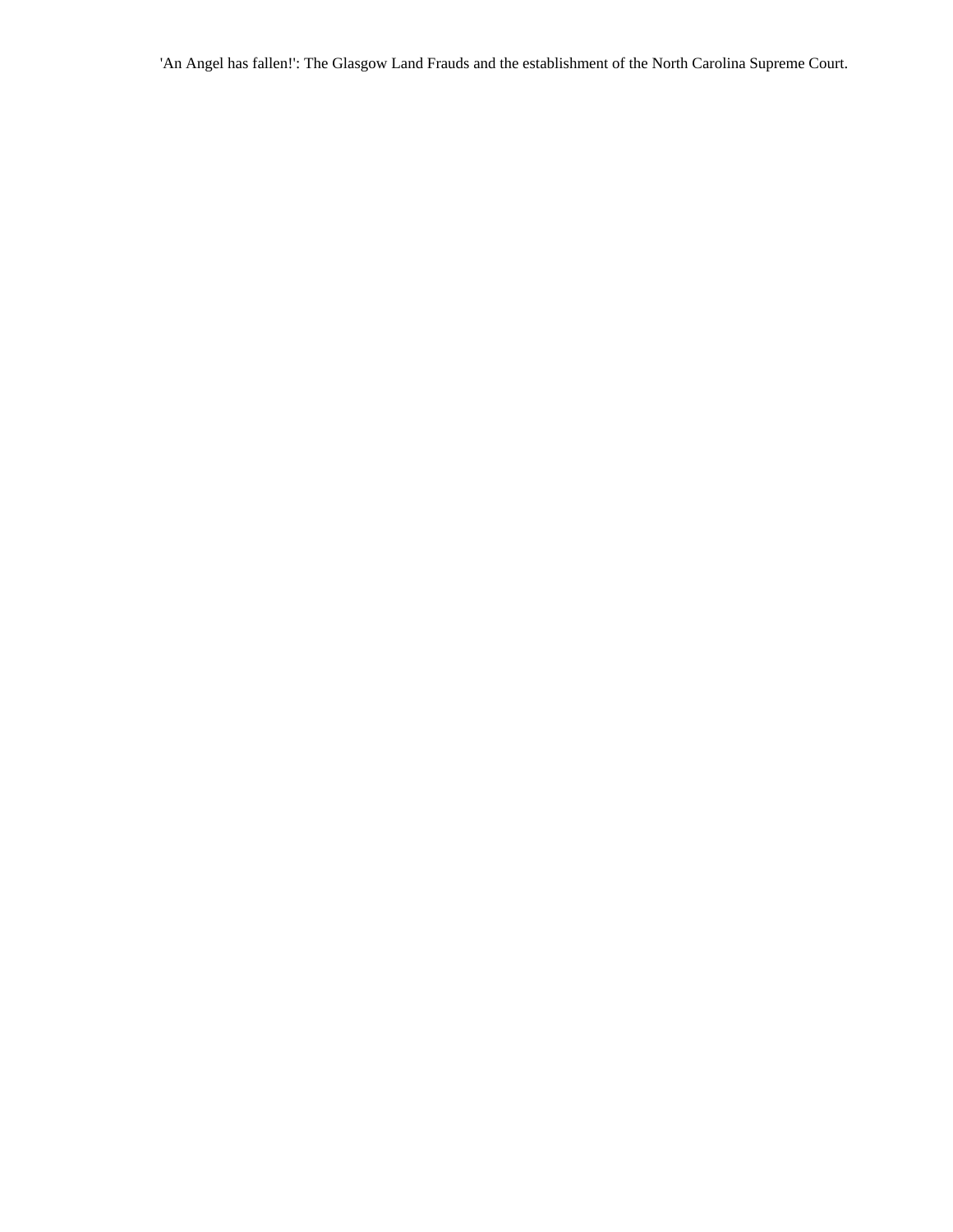#### Introduction

On January 4, 1819, judges John Louis Taylor, John Hall, and Leonard Henderson met together for the first time as the North Carolina Supreme Court. The high court, established by law in December 1818, had its foundation laid in 1799 when the General Assembly passed a law establishing a court to try men accused of fraudulent activities arising from abuses in the North Carolina secretary of state's office. Reaping the benefits from land reserved for former Continental Line soldiers, Secretary of State James Glasgow and several other men abused North Carolina's land grant system for over fifteen years before being caught in 1797. In the aftermath of the frauds, Glasgow, a post colonial leader in North Carolina, lost his place of honor, and dramatic changes occurred in the state's judicial system.

In the nearly two hundred years that have elapsed since the discovery and prosecution of the Glasgow Land Fraud cases, many short studies have been presented. These examinations have been presented in three main categories: 1) the impact of the frauds on the political career of James Glasgow; 2) the frauds as a background to the establishment of North Carolina Supreme Court; and 3) a general examination of the frauds and the methods employed by the speculators. The purpose of this thesis is to show how the events affected not one or two of the first three categories, but played a major role in all of them.

Although the majority of the historiography comes under the second category, those that fall into the first prove to be the most interesting in their accounts of James Glasgow's life. The mere fact that the events have come to be termed the Glasgow Land Frauds serves to show that he was intimately involved. Although not the first to report on the frauds, Marshall Delancy Haywood's 1907 sketch of Glasgow in the Biographical History of North Carolina was the first to examine his rise to power and eventual fall. This biographical sketch, while providing valuable information on Glasgow's education, vocations, political involvement, Masonic ties, and military background, presented some controversial facts that are continued by later historians.1 Haywood is the first historian that stated that Governor Samuel Ashe remarked "An Angel has fallen!" upon calling the Council of State together to report Glasgow's involvement in fraudulent activities. Additionally, Haywood felt that the court established in 1799 passed out of existence in 1803 and had no connection to the 1818 supreme court.

The next such accounting of the frauds occurred in 1924. Throughout the years, Masonic journals have contained many sketches of Glasgow and the frauds that bear his name. The first such article appeared in The Orphan's Friend and Masonic Journal. In "An Angel Has Fallen -- Story of James Glasgow," Fred A. Olds gave a rambling account of the events.2 As a result, Olds' version proves difficult to follow because he moved from episode to episode in the frauds without establishing time or sequence. In several instances, he reported that events occurred before they actually took place. For example, Olds reported that William Terrell did not flee North Carolina until after the trials. He also reported that Terrell sent his slave to break into the State House after the trials. Additionally, Olds offered no information on Glasgow's life other than that of being convicted of fraud and of being removed from political office.

Another account in a Masonic journal appeared sixteen years later. Where Haywood and Olds reported the impact of the events on Glasgow's political career, Earley W. Bridges examined how the frauds affected Glasgow's standing in the Masonic Order.3 Bridges briefly, but adequately, followed Glasgow's ascent in the Masons from his joining the Order, around 1764, to his being elected Deputy-Grand Master of the North Carolina lodge in 1789, to his suspension on December 3, 1799, and, finally, his expulsion in 1800. Bridges also mentioned the 1785 founding of the Davie-Glasgow Lodge Number 26, named in honor of William R. Davie and James Glasgow, in Dobbs County.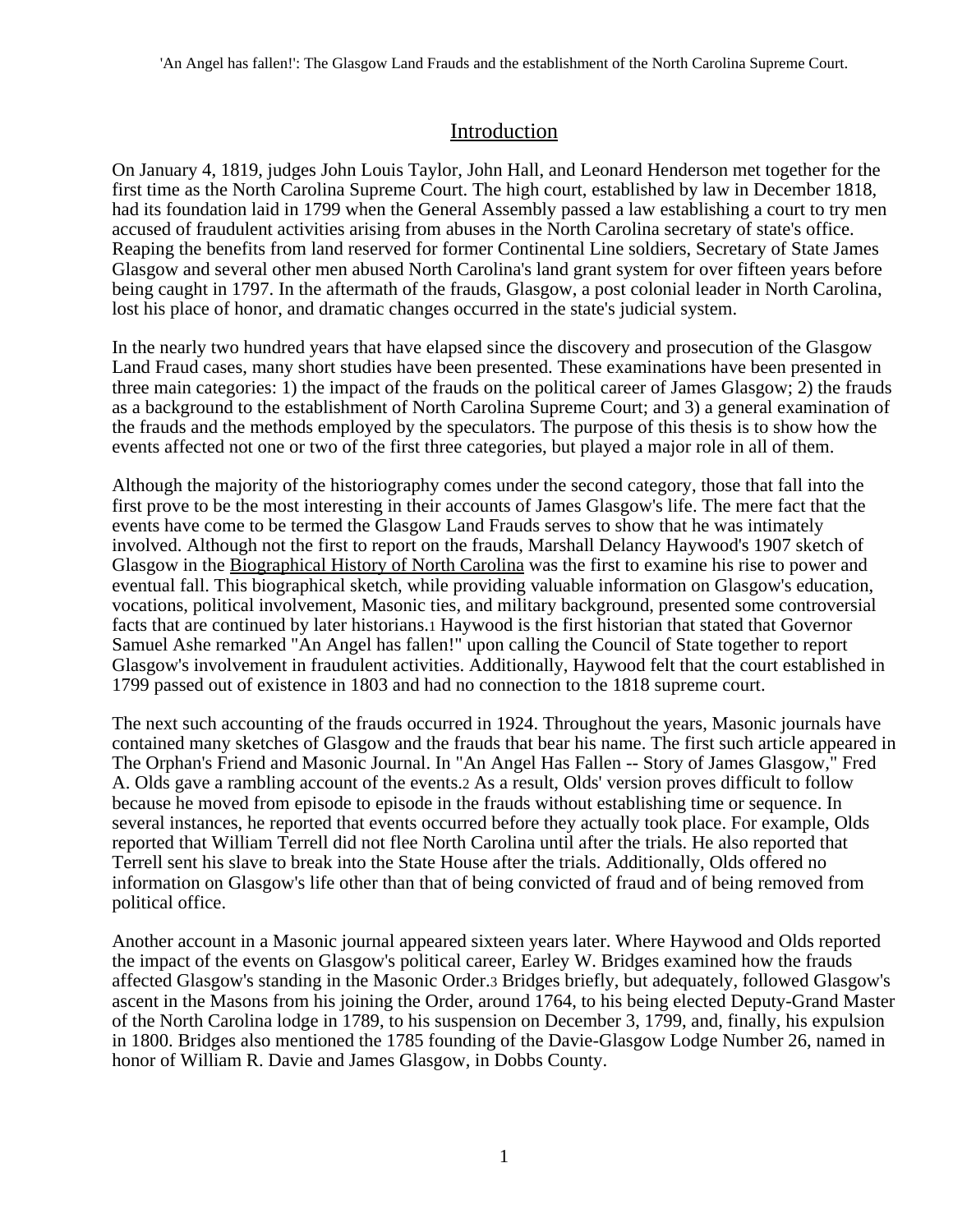Unfortunately, Bridges' account also contains some erroneous information. For example, he named John Armstrong, not Martin Armstrong, as being in charge of the land office in Nashville, Tennessee. He further stated that Glasgow was found guilty of fraud and impeached, when, in actuality, he resigned his office to defend himself of the charges levied almost two full years before being found guilty.

Finally, the most recent description of the frauds and James Glasgow's life appears in the Dictionary of North Carolina Biography. Like Marshall Delancy Haywood's account, Charles Holloman's sketch deals more with the personal and political life of Glasgow than other historians' versions. Holloman's account is significant for the information it contains on the inter-marrying of Glasgow and his children with other key players in the frauds and with leading families in early North Carolina politics.4

Another important facet of Holloman's sketch is the demonstration of Glasgow's rise in prestige. He shows how Glasgow arrived in North Carolina in the early 1760s with very little, and that by 1769, he owned three slaves and 250 acres of land. By 1780, his estate was valued at over £26,150. In March, 1800, just weeks before his trial, he owned twenty-two slaves and lived on a plantation of nearly 3,000 acres.

Although sketches of James Glasgow's personal life and the impact the frauds had on his career are of the utmost importance, the majority of the historiography relating to the frauds falls into the category pertaining to the supreme court. In fact, the earliest portrayal of the frauds was done to illustrate the court created to try the accused, not to recall the events or players.

In 1867, at the dedication of Tucker Hall, a theater on Fayetteville Street in Raleigh, former Governor David L. Swain delivered an address entitled "Early times in Raleigh."5 Swain introduced the frauds to show how the court established in 1799 evolved into the supreme court nineteen years later. Most later historians who examined the frauds for the impact they had upon the state's judicial system expanded upon Swain's speech. Some, however, disagreed with him on the connection of the two courts.

Since subsequent historians built upon Swain's work, it is unfortunate that he presented episodes that have been difficult to verify. Swain stated that Superior Court judge John Haywood, while on his way to Raleigh to meet his fellow judges for the trials, accepted a fee of one thousand dollars to resign from the bench and defend James Glasgow. The records show, however, that Haywood's resignation was submitted nearly two weeks prior to the trials. In his resignation, Haywood stated his high regard for some of the accused and that his inclination toward resigning from the bench had been known for nearly two years.

Nearly two decades passed before another account of the frauds appeared. In 1889, in celebration of the Supreme Court's seventieth anniversary, Kemp Plummer Battle prepared a history of the court. Using Swain's facts as a basis, Battle expanded on the court's history between 1799 and 1819. He also touched briefly on Glasgow's Masonic ties. He was the first historian to report that the "black lines of expulsion" were drawn around Glasgow's name in the order's books.6 Battle repeated Swain's assertion of a one thousand dollar fee being presented to John Haywood.

In 1903, Battle presented another article that dealt with the frauds and the court. Again, the majority of the article dealt with the 1799 court and the courts that followed. He did, however, provide additional information on James Glasgow and the frauds beyond that in his earlier account. However, in his expansion of facts, some discrepancies arise.7

Battle reported that the plot to burn the State House was hatched in a room in a lodge adjacent to a room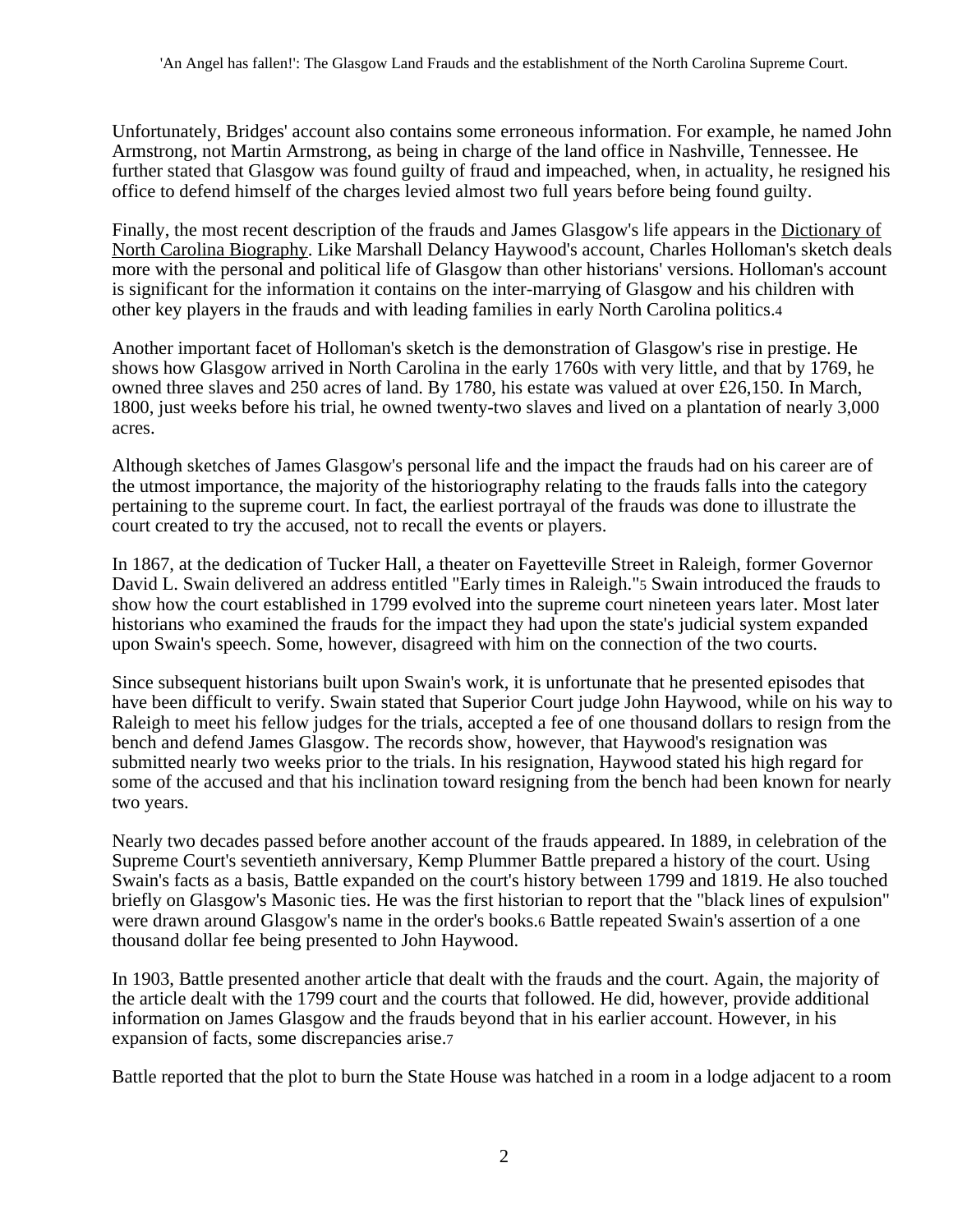shared by judges John McNairy and Howell Tatum. The judges, having overheard the plot, dispatched a messenger to Raleigh where Governor Samuel Ashe hired a guard for the State House. This guard captured Phil Terrell, a slave of William Terrell, breaking into the building. In truth, Terrell's slave was captured in a January 1798 break-in at the State House, while the judges did not learn of a plot until February 1798. This information they received from an informant who had been present at William Blount's house when the plan originated.

In 1930, a Masonic journal carried an account of the frauds and their impact on the state's judicial system. Bishop Joseph Blount Cheshire's version followed the outline of events established in Fred A. Olds' account. Although Cheshire explained in more detail some of the methods used by the speculator, his rendition contained numerous inaccuracies.8 Like others before him, he combined the plot to burn the State House and the attempted break-in. He also continued the notion of John Haywood being induced to resign from the bench by a large sum of money. However, he reported that Glasgow approached Haywood in the dead of night at his summer home in Franklin County and paid him one thousand Spanish milled dollars. He further stated that Haywood moved for arrest of judgment on fifteen counts when he only moved for arrest on five counts.

The most recent examination of the frauds for their relationship to the Supreme Court occurred in 1984. Judge Cecil J. Hill used the frauds to introduce the court established in 1799 as a forerunner of the 1818 court. Hill's brief account of the court from 1799 to 1818 is used as a background for the later court and the judges' attempts to acquire a new, more permanent meeting place. As such, Judge Hill's account offers no new insight into the early court or the frauds.9

The final category of examination is, without a doubt, the most helpful in tracing the series of events and placing the frauds in the correct scheme. Where the other categories show how the series of events altered political careers, as well as political and judicial systems, this category shows how the fraud occurred and how the accused were pursued. The first general examination occurred in 1928. Albert Lincoln Bramlett devoted one chapter of his dissertation, "North Carolina's Western Lands," to the land frauds.10 Even though he did not examine the court or its evolution, and is mistaken on some small details, Bramlett's examination, although brief, should still be considered among the best for showing the speculators' methods.

Sixty years passed before another individual took interest in the frauds from this view. In 1988, A. Bruce Pruitt prepared a transcription of the reports prepared by the boards of inquiry and the court. In the introduction to his book, Pruitt presented a brief, yet detailed account of the frauds after the discovery in 1797.11

In 1993, Pruitt published a second volume relating to the frauds. This volume contains an even more in-depth account of the frauds by subject and date than his previous volume.12 Where his first volume dealt only with the reports used to try the individuals accused of fraud, this volume attempts to chronicle all the records that Pruitt could locate in various repositories relating to the frauds. These two volumes are indispensable in the examination of the Glasgow Land frauds.

Next, in 1992, Daniel Jansen published an article in The Journal of East Tennessee History. Jansen's exposition gives a good general description of the activities of some of the men accused of fraud and the conditions that allowed the fraud to occur.13 Unfortunately, a majority of his article is given to land policy in general which prevents him from delving into the frauds in great detail. Furthermore, Jansen give little attention to the trial and convictions of some of the accused.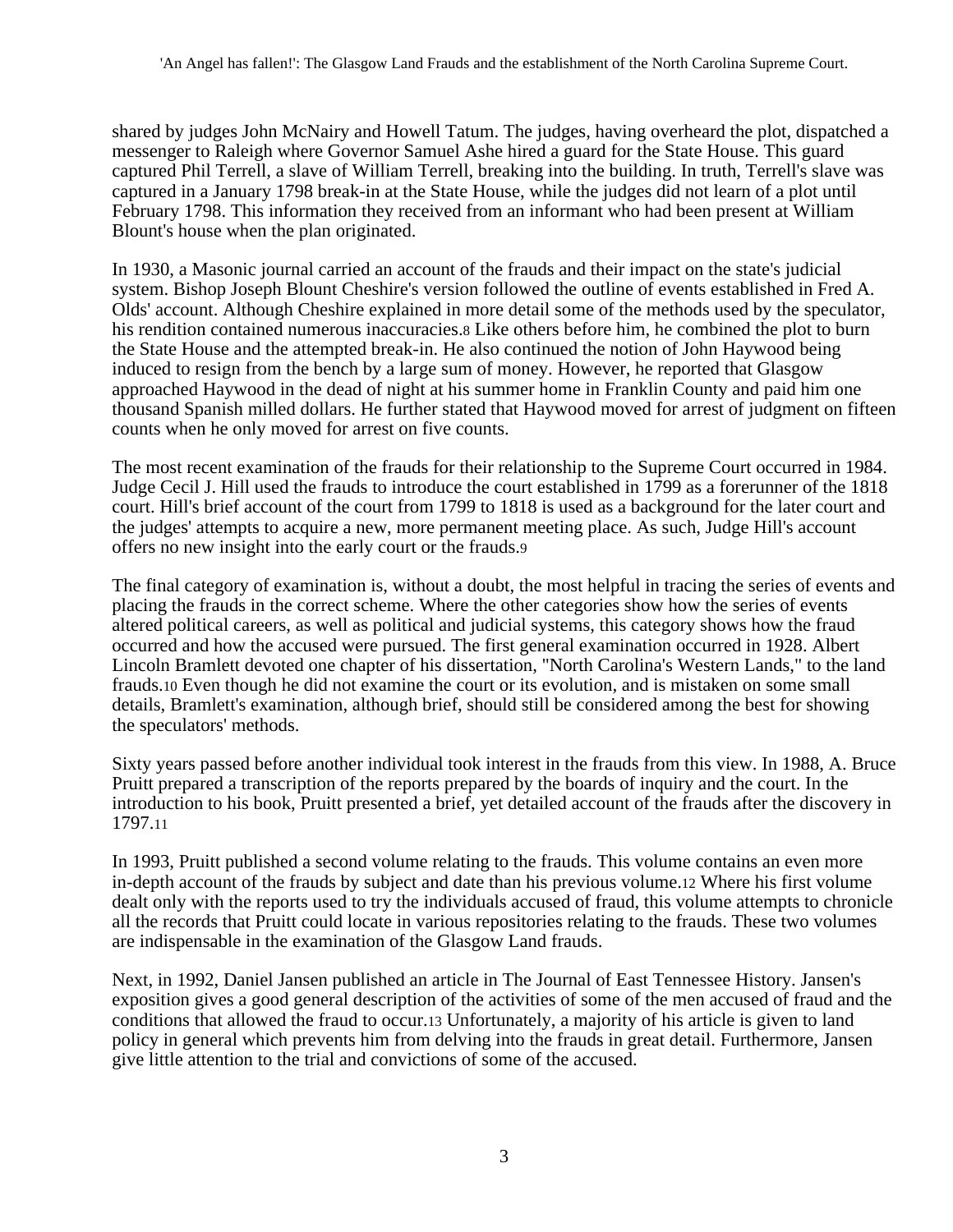Finally, one account of the frauds attempted to show the impact of the frauds on North Carolina's political scene at the time. A portion of James H. Broussard's The Southern Federalists deals with the fraud cases. Broussard mistakenly placed Glasgow in the Antifederalist party and concluded that the frauds delayed the Antifederalist party's rise to power. However, since Glasgow's beliefs were Federalist, and from 1799 to 1820 Antifederlists controlled the state's political structure, Broussard's assumptions are unfounded.14

Beginning with David L. Swain and concluding with Daniel Jansen, nearly a century and a half worth of examination into the Glasgow Land Frauds had occurred. Swain's account proved to be the first in a long line of examinations into the frauds for their connection to the 1818 law that created the North Carolina Supreme Court. Jansen's article fits into the genre of the studies that have viewed the frauds for the methods employed by those accused. In the nearly two hundred years that have passed since the discovery and prosecution of the frauds, several accounts of the frauds and the repercussions have been prepared. None, however, have attempted to examine the methods employed by the accused, the prosecution of those charged, the consequences upon James Glasgow's career, and the impact upon North Carolina's judicial system in one examination. This thesis will attempt to do that.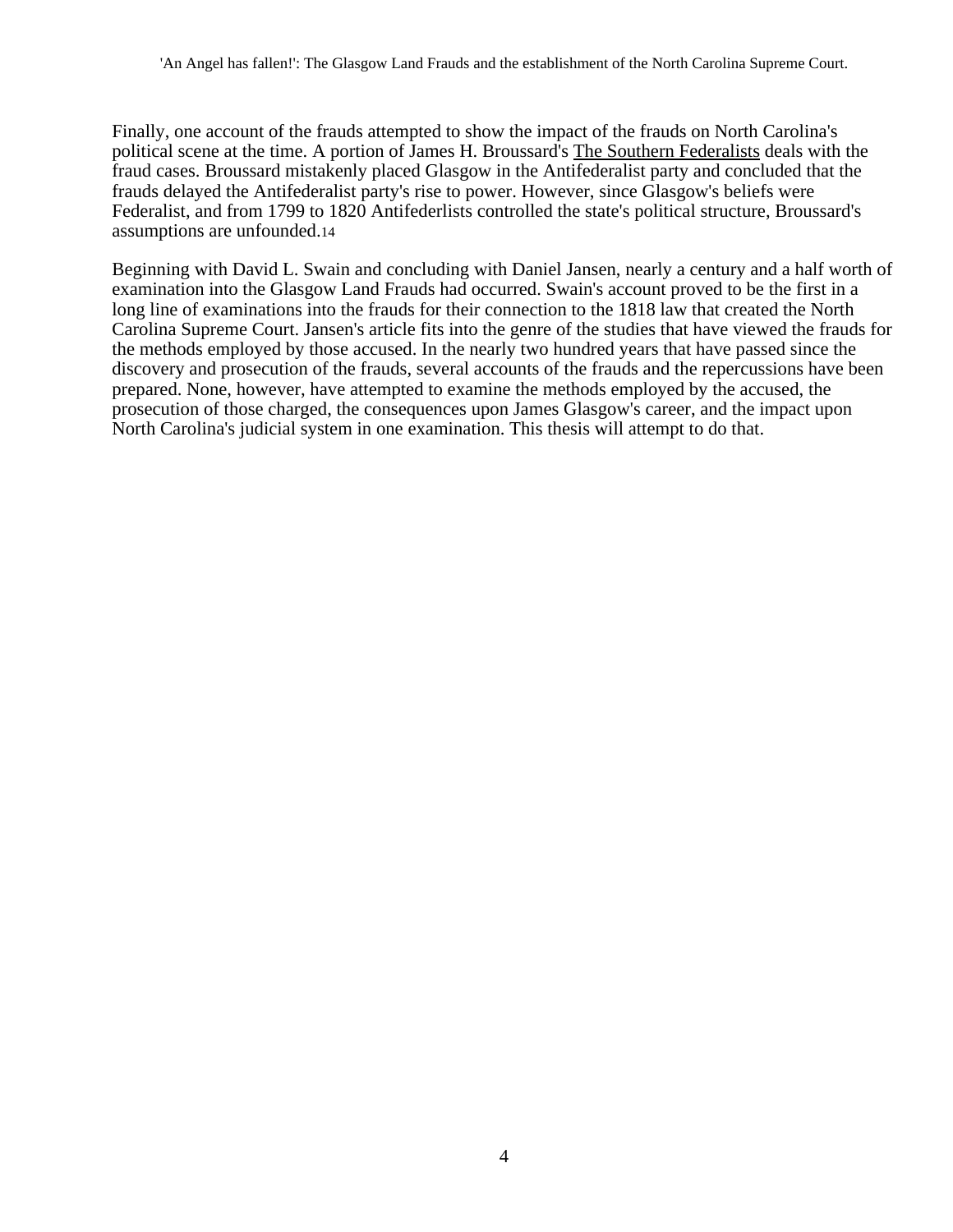## Chapter One: Ascent of an Angel

Between September 1774 and December 1776, the Revolutionary leaders of North Carolina met in a series of five provincial congresses that dissolved the colony's ties with the crown and established a newly independent state. Many men who played important roles during those meetings would lead the state during its formative years. Furthermore, the provincial congresses laid the ground work that the early leaders built upon in forming the first state government.

Aside from concentrating on winning the war, many important tasks faced North Carolina after the state declared independence. The first, and most important, concerned the establishment of a governing body to lead the newly created state. Another, but slightly less important, concerned the establishment of a judicial system for the state to operate under. The first state constitution, ratified December 18, 1776, provided the environment under which North Carolina's early leaders operated.

After declaring the reason for the new constitution, the leaders proceeded to create the framework for the leadership of the newly independent state. The first matter of business centered on the creation of a legislature. The model chosen consisted of two distinct chambers, a senate and the house of commons. Next, the framers established basic qualifications for service in both chambers.1 After fixing requirements for voting, the framers created the offices that would lead the state.

At the first meeting after the annual elections, both chambers, meeting in joint session, would jointly elect a governor for a term of one year. Again, the constitution specified minimum qualifications, and also limited eligibility for the office to three years in any six successive years.2 To advise the governor, the assembly would elect seven individuals to serve as a council of state. The constitution limited the council's term to one year and mandated that four members be a quorum and that all proceedings be recorded in a journal.3 In addition, the constitution also established the office of state treasurer, a one year appointment, and the office of secretary of state, a three year appointment.4

The 1776 constitution made no specific provisions for a judicial system. The only mention in relation to the judiciary came in relation to the election of judges by the assembly, the judges' and the attorney general's commission by the governor, and the ability to hold office "during good behavior."5 The leaders assumed the courts would continue to operate under procedures established during the colonial period.

At the start of the revolution, North Carolina's court operated under a law passed in 1767. However, this act was the last in a series of laws dating back to 1760 that created the court system the state operated under when she declared her independence.6 In the 1760 court law, the colony was divided into five districts. The courts, named Superior Courts of Pleas and Supreme Court, met in Edenton, Halifax, New Bern, Salisbury, and Wilmington, and acted as independent and co-equal courts. This law, however, was disallowed by the King and later repealed in the colony.7

In 1762, in an attempt to circumvent the King, the colonial assembly enacted a new court law for a period of two years. This law kept the same basic framework established by the 1760 law, but changed the name of the courts to "the Superior Court of Justice for that District in which the same shall be held." In 1764, the assembly continued the courts' existence for an additional two year period.8

In 1767, the colonial assembly passed a court act that empowered the superior courts for five additional years. The law repeated the provisions of the 1762 law and established an additional district court at Hillsborough. When this law lapsed in 1772, Governor Josiah Martin allowed the assembly to end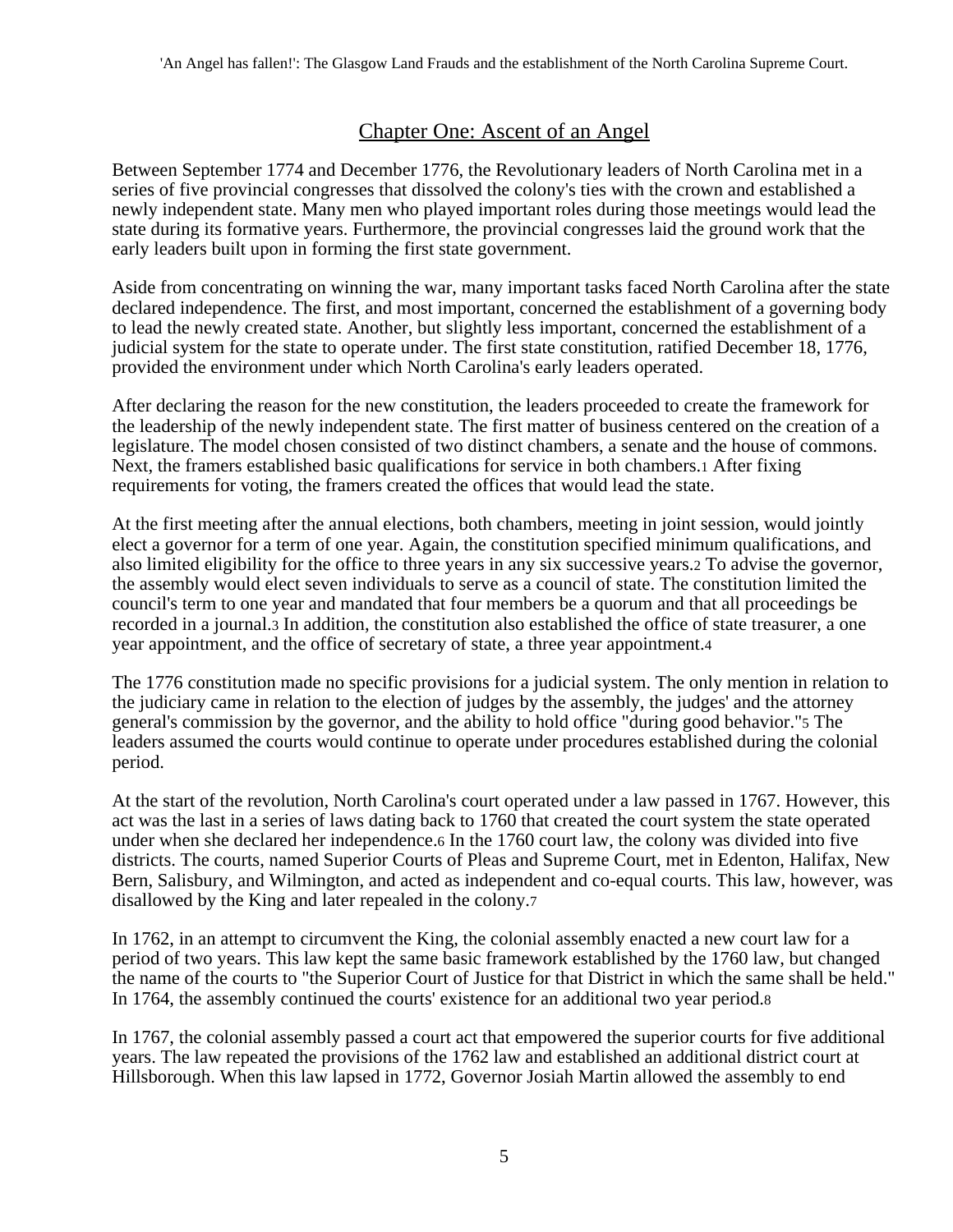without the passage of a new law. For the remainder of the colonial period, North Carolina's courts met under royal commission. In 1773, in an attempt to try criminal cases, Governor Martin issued commissions to hold Courts of Oyer and Terminer and General Gaol Delivery in the colony's thirty-six counties.9

This attempt proved to be too expensive and, in 1774 and 1775, Governor Martin issued commissions to hold courts of Oyer and Terminer in the six superior court districts. Arguments were made over the legality of the commissions since the 1767 law that created the districts had lapsed in 1772.10

In 1776, the Fifth Provincial Congress passed an ordinance that allowed the governor to issue new commissions for the Courts of Oyer and Terminer and General Gaol Delivery. In 1777, courts were held in each of the six districts under these new commissions.11 Additionally, in November 1777, the General Assembly passed a law establishing the six superior court districts in the state and named the districts after the most populous towns in each area. The Superior Court Districts for the new state were: Halifax, Edenton, New Bern, Wilmington, Salisbury, and Hillsborough. With the addition of Morgan District, named for Revolutionary leader General Daniel Morgan, in 1782, and Fayetteville District, in 1787, the total number of superior court districts reached eight.12

In 1790, attempting to relieve the burden of the state's judicial officials, the General Assembly passed a law dividing the court districts into an eastern and western riding circuit. Furthermore, the law raised the number of superior court judges from three to four and stipulated that two of the judges, in rotation with either the attorney general or the solicitor general, were required to ride each circuit. The judges also rotated so that one judge from each circuit traded places for the ensuing court term.13 Since each judge could possess different opinions on legal issues, the two circuits and the division of the judges led indirectly to the lack of consistency in judicial decisions. The division also hindered the judges' ability to confer with one another in trials of a difficult nature. Without this consultation, each judge had to render an opinion based on his own readings and interpretations of the law. Since the 1790 law made no provisions for appeal, a judge's decision was final.14

On December 20, 1776, the Fifth Provincial Congress passed "An Ordinance for appointing a Governor, Council of State, and Secretary, until the next Assembly." Through this ordinance, a temporary administration consisting of Richard Caswell, governor; Cornelius Harnett, Thomas Person, William Dry, William Haywood, Edward Starkey, Joseph Leech, and Thomas Eaton, members of a Council of State; and James Glasgow, as secretary of state, was elected to lead the state. Many of these men had previously provided the state with invaluable service during her early struggle for independence. Before being appointed governor, Richard Caswell, in addition to other services, acted as speaker of North Carolina's Fifth Provincial Congress and as an officer in the state militia. Prior to his appointment, James Glasgow served as a colonel in the Dobbs County militia, a delegate to the Third Provincial Congress, an assistant secretary to the Third, Fourth, and Fifth Provincial Congresses, a secretary to the North Carolina Council of Safety, and as a member of the Committee of Safety for New Bern District.15

As secretary, Glasgow wielded the same powers and was "intitled to the same Fees, Priviliges and Emoluments, as the provincial Secretary heretofore held and enjoyed." The Provincial Congress assigned him to the office for one year, or until the "End of the next Session of the General Assembly, and no longer."16

When the General Assembly met in April, 1777, Glasgow again received the nomination for the office he had held since the previous December. On April 18, "by the Unanimous Votes of both Houses," he was elected "Secretary of State for three years."17 In December, a joint committee organized by the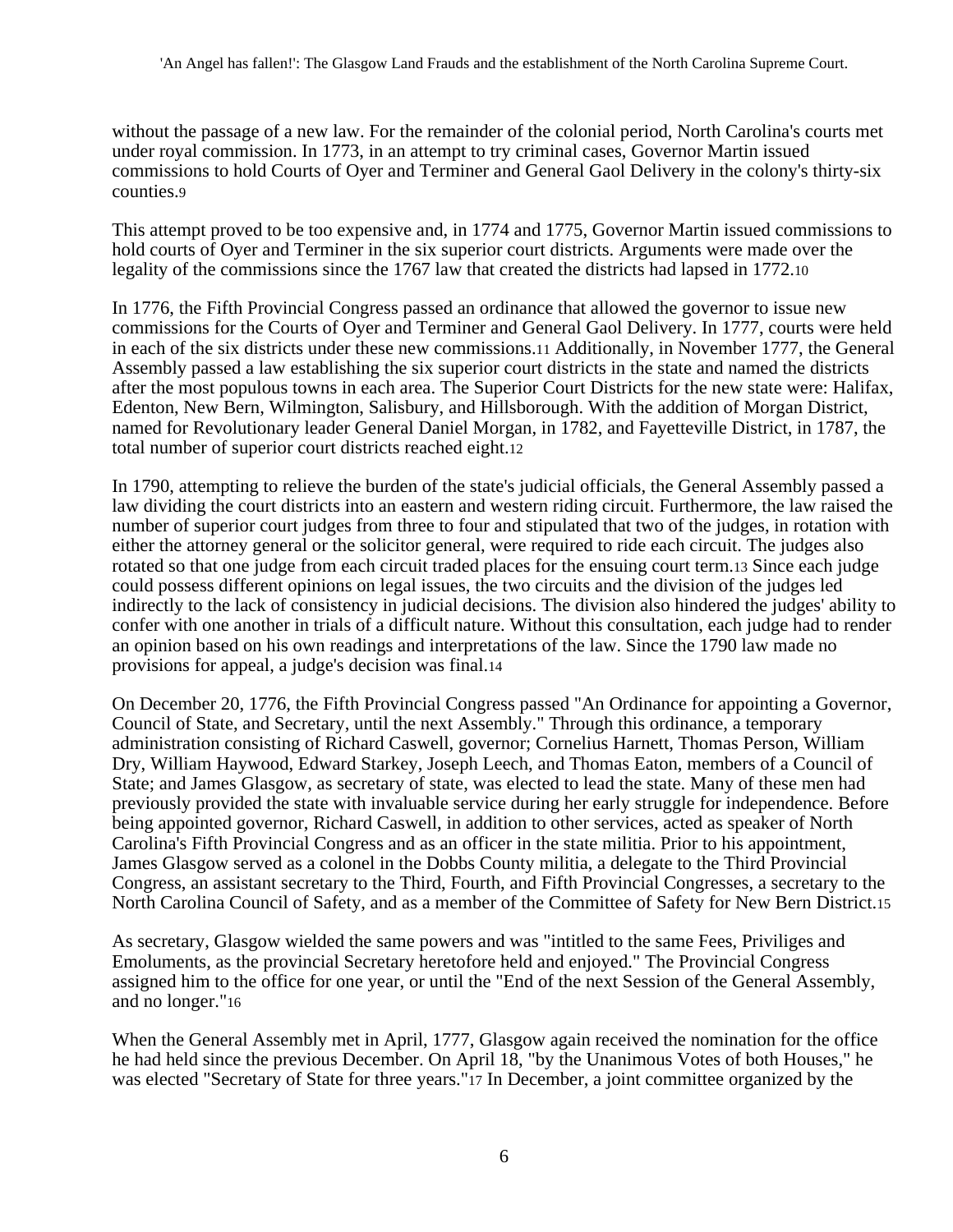General Assembly to establish yearly allowances to the various state officials set his salary and schedule of fees. The next seven assemblies reelected him for the same term set forth by the legislature of 1777.18

The issuance of land grants consumed a great part of Glasgow's time as secretary of state. Duties associated with land grants greatly increased in November, 1777. In an attempt to promote settlement on and dispersal of the vacant lands once held by the crown and by Earl Granville, the North Carolina legislature passed a law establishing land offices in each county to enter land for grants. This area also included the part of the state west of the Appalachian Mountains where settlement previously had been forbidden.19 Under the law, a person could claim vacant land according to the following schedule:

| <b>Type of Claim</b>      | <b>Acreage</b> | <b>Rate of Entry</b>      |
|---------------------------|----------------|---------------------------|
| Personal                  | 640            | $£2.10$ per hundred acres |
| Spouse                    | 100            | $£2.10$ per hundred acres |
| Each minor child          | 100            | $£2.10$ per hundred acres |
| <b>Additional acreage</b> | unlimited      | £5 per hundred acres20    |

Tracts were limited to 5,000 acres. However, a person could purchase as many 5,000 acre tracts as they chose. In 1780, with the passage of an act intended to compensate soldiers who served in North Carolina's Continental Line, the General Assembly added an additional way to grant land in the "western lands."21

The passage of "An Act for raising men to compleat the Continental Battalions belonging to this State, and for other purposes," resulted from the state's inability to supply the number of troops requested by the Continental Congress. Raising the troops for defense of the newly formed country proved to be a difficult task for the North Carolina government. Moreover, inflation was high and desertion was rampant among existing troops. Because of sagging morale and nearly worthless currency that soldiers rarely received as pay, North Carolina never came close to the quotas requested by Congress.

| Year | <b>Quota</b> | Soldiers on<br><b>Continental Duty</b> |
|------|--------------|----------------------------------------|
| 1775 | none         | none                                   |
| 1776 |              | 1,134                                  |
| 1777 | 6,120        | 1,281                                  |
| 1778 | 4,698        | 1,287                                  |
| 1779 | 3,132        | 1,214                                  |
| 1780 | 3,132        | --                                     |
| 1781 | 2,304        | 545                                    |
| 1782 | 2,304        | 1,505                                  |
| 1783 | 2,304        | 69722                                  |

Attempting to improve recruiting, as well as to compensate the soldiers for depreciated or nonexistent pay, the legislature passed a law in 1780 that called for an immediate draft of three thousand men to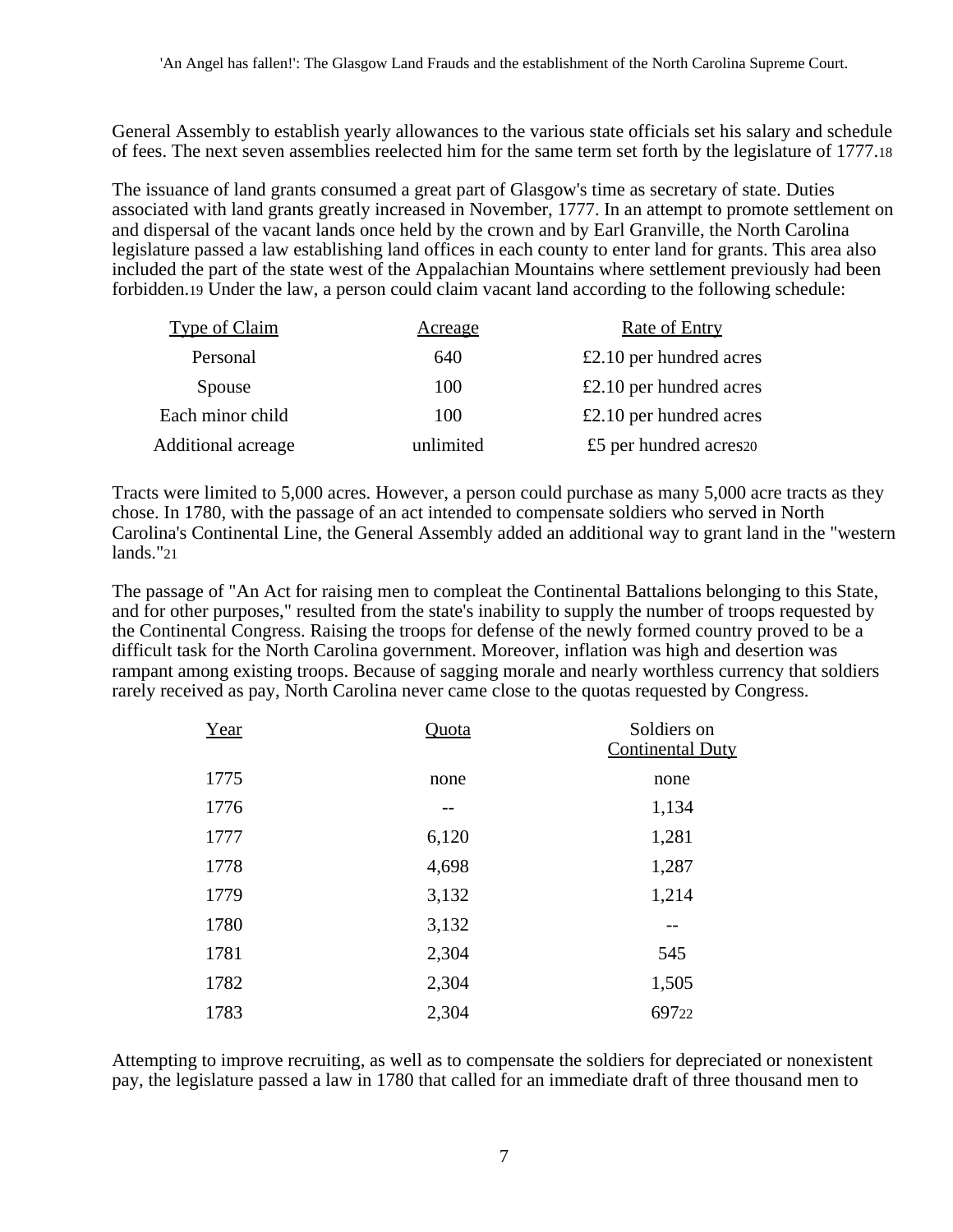serve for a period of three years. According to the law, the state would arm, clothe, and pay the men five hundred dollars annually.23 At the completion of service, the state would allow each soldier one prime slave between the ages of fifteen and thirty, or the monetary value of the slave, and two hundred acres of land. To insure adequate land was available to meet this allowance, the assembly reserved a tract

situated between the Virginia line and the rivers Tenasee and Holston, as far up as the mouth of the French Broad river; thence a direct course, to the mouth of Powell's river; thence a direct course, to great gap in Cumberland mountain, about twenty miles south west of the Kentucky road, where it strikes Cumberland mountain, thence a north course to the Virginia line,24

In 1782, the legislature passed an additional law aimed at enticing more men to enlist. This act established bounty acreage based on rank and set forth the method by which a soldier obtained land. As a "permanent Reward ...[for] Bravery and preserving Zeal," each soldier already in the service of the Continental Line who continued in that capacity until the end of the war or who became unfit for duty because of a wound or illness could apply for a designated acreage of land accordingly:

| <u>Acreage</u> |
|----------------|
| 640            |
| 1000           |
| 2560           |
| 2560           |
| 3840           |
| 4800           |
| 4800           |
| 5760           |
| 7200           |
| 7200           |
| 1200025        |
|                |

Surviving heirs of men who died in service received equivalent amounts.

The 1782 act also appointed three commissioners, Absalom Tatom, Isaac Shelby and Anthony Bledsoe, any two of whom were to examine and superintend the laying off of the land allotted to the soldiers. Prior to this appointment, Tatom had served in the North Carolina House of Commons. Later he would serve and as a Auditor for Hillsborough District in settling Revolutionary War claims; Shelby had played an important role in settling part of present day Kentucky and had aided Nathanael Greene after the fall of Charleston in 1780; Bledsoe, a surveyor by profession, had lived in the western lands since around 1760, had established outposts on the Holston River, and represented Sullivan County in the 1782 North Carolina General Assembly. The law empowered the commissioners to appoint surveyors and chain carriers to lay off the Military District and to hire a guard for the surveying team. Finally, the law placed limits on the number of men employed in each capacity. As payment for their services, these men were to receive land in the following manner.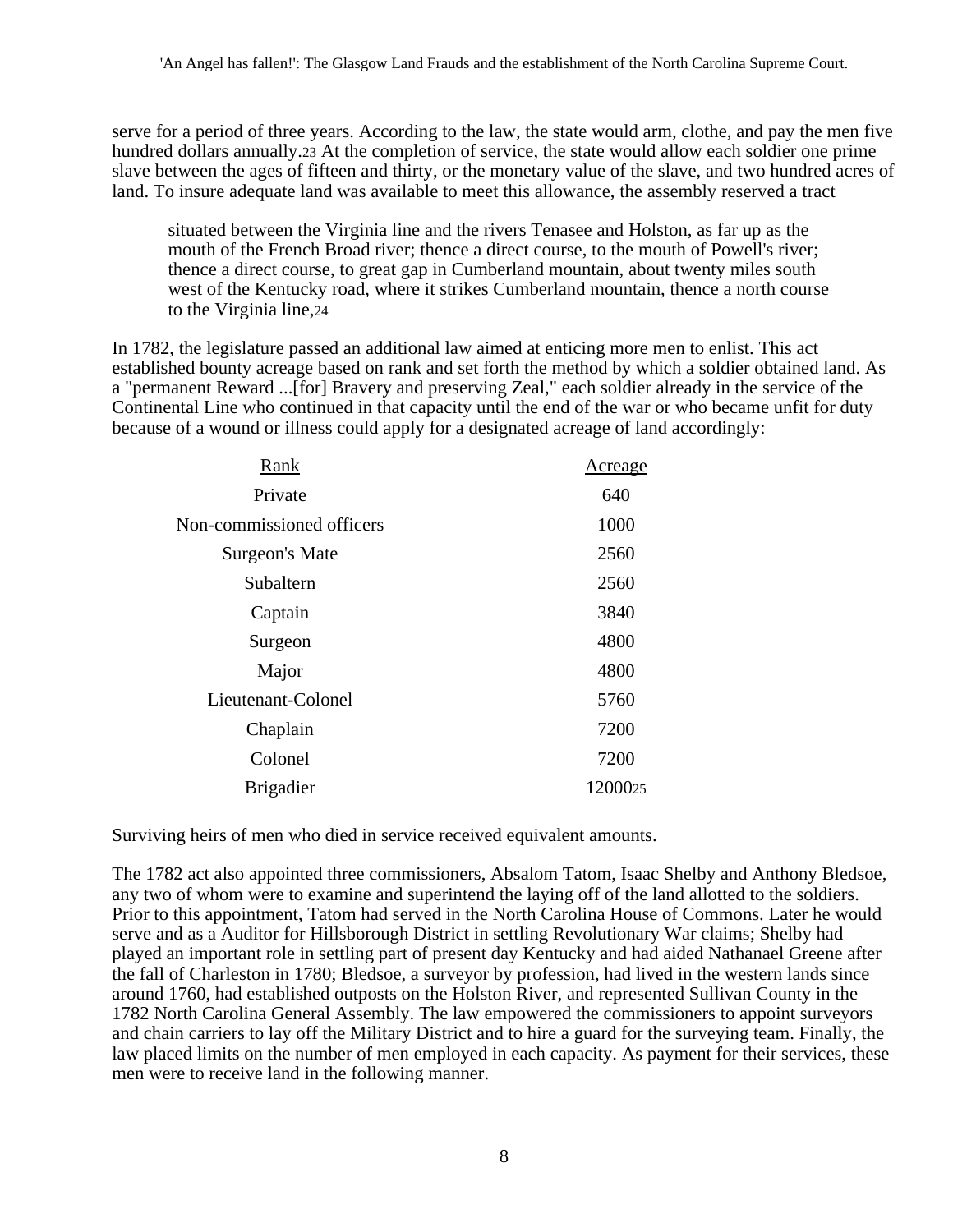| Position                    | Number       | Allotmen         |
|-----------------------------|--------------|------------------|
| Commissioner                | 3            | 5,000 acres each |
| Surveyor                    | $1 - 3$      | 2,000 acres each |
| Chain Carrier/Marker/Hunter | 6 or fewer   | 640 acres each   |
| <b>Guards</b>               | 100 or fewer | 320 acres each26 |

A special provision in the 1780 law soon caused problems for the soldiers. Under the 1780 act, inhabitants already located in the area set aside as the military district were allowed to remain and apply for grants as one would in any of the state's other counties. Unfortunately for the soldiers, the area set aside for bounty land claims contained many inhabitants and a small amount of cultivable land. In 1783 the General Assembly attempted to alleviate this problem by passing a law that set aside another tract of land for the men who had served in the Continental Line. Section VII of this act reserved a tract of land in the sparsely populated area of present-day north central Tennessee and set the boundaries of the new military district as follows:

Beginning in the Virginia Line where Cumberland River intersects the same, thence South fifty-five Miles, thence west to the Tennessee River, thence down the Tennessee to the Virginia Line, thence with the said Virginia Line East to the beginning.27

The law also established allotments of land, on a proportional scale, for any soldier who served less than three years. Although the assembly gave preference to men who served at least two and a half years, a claim could be made on service of at least two years. Finally, the legislature appointed Colonel Martin Armstrong chief surveyor for the military bounty district.28

In 1784, the legislature established a land office in Nashville for the registration of bounty lands warrants and chose Armstrong to head that office. His duties included hiring the surveyors and returning the completed surveys to the secretary of state. William Polk, William Terrell Lewis, and Stockley Donelson were elected by the legislature as surveyors for the middle, western and eastern districts respectively.2929 Donelson and Lewis, along with William Terrell, a clerk in the Glasgow's office and uncle to William Terrell Lewis, soon became central figures in speculation in the military district.

To secure a claim in the bounty land district, a soldier first received a warrant from the secretary of state based on proof of his length of service. Upon receiving his warrant, the soldier delivered it to the land office in Nashville. Colonel Armstrong then appointed a surveyor to locate, survey, and plot the appropriate amount of land. The completed plats were then returned to the secretary of state. Glasgow then prepared a grant for the governor's signature, which was witnessed by Glasgow, or Willoughby Williams, a deputy secretary of state who was also Glasgow's son-in-law. Once signed and sealed, the soldier had a completed grant to land in the military district.30

Variations in the steps in this process eventually caused problems. One concerned verification of the soldier's service. Instead of proving his service or having the secretary prove service by checking vouchers and muster rolls, former officers could produce a list of former soldiers. Officers proved to be the most qualified to know service records, and such lists often gave a soldier's length of service and listed events such as death, wounds, promotions, capture, or discharge. These lists, instead of a soldier's individual affidavit of service, could then be submitted to the secretary's office. The men named on the lists, their heirs, or assignees had the proof of service to claim bounty warrants. The process of producing such lists was later abused as unscrupulous speculators coerced drunken officers to sign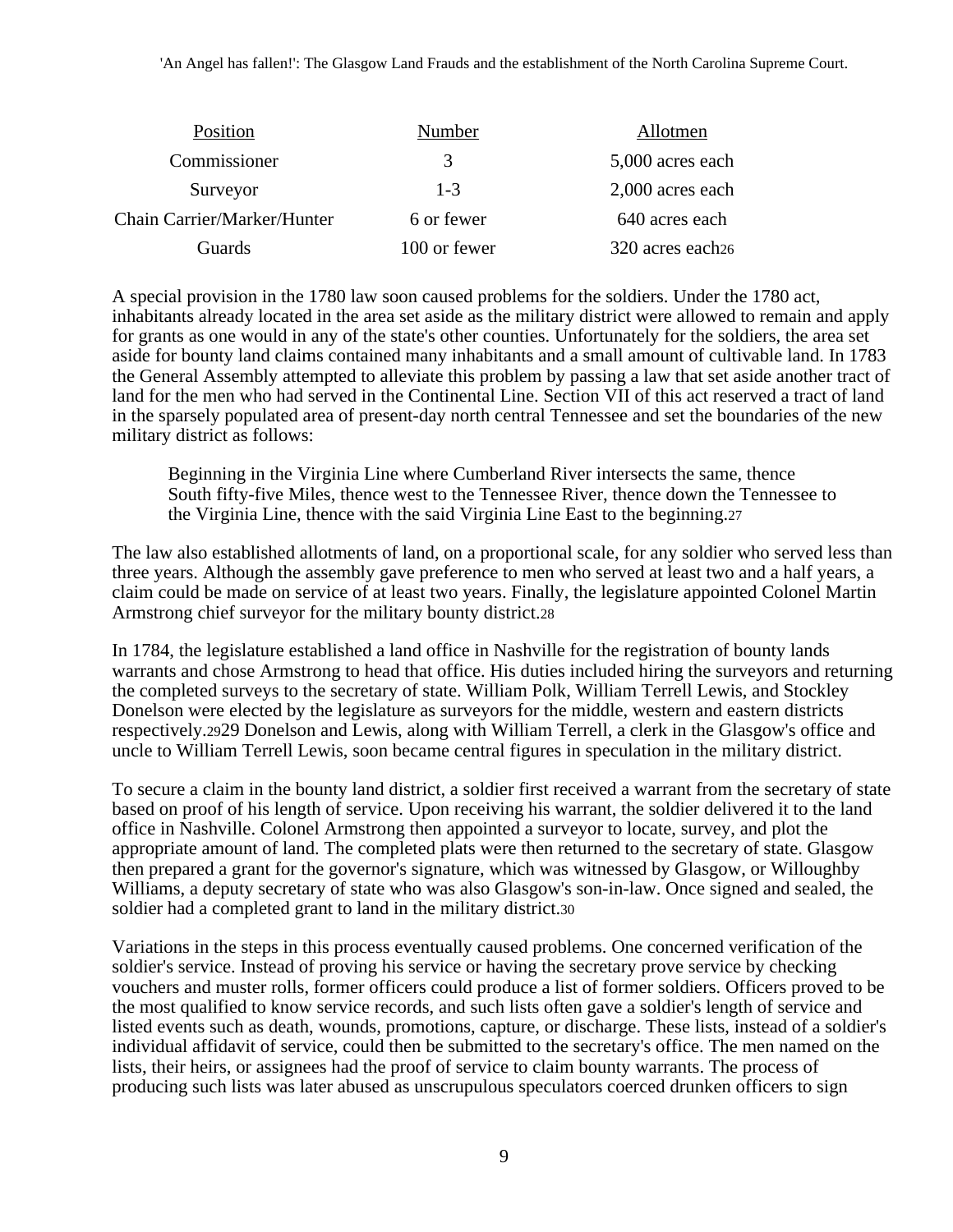lengthy lists.31

Another method used by speculators centered on the ability of a soldier or his heirs to assign warrants. Many soldiers, released from service without adequate food, clothing, or pay quickly sold their rights to these lands for a paltry sum.32 Assignments constituted one such method by which a soldier or his heirs could sell their right to the land. Through this process, a person obtained a warrant and assigned or sold it to whomever he chose. The remote location of the bounty land district discouraged many people from claiming their grants. A lack of money also persuaded some soldiers to use their land rights for settling debts. Those who received warrants but chose not to travel such a distance often assigned their warrants to others. This ability to assign land later aided greedy land speculators in the area.33

To assign his bounty, a soldier or his heirs endorsed the warrant to another interested part. Warrants were often assigned several time before the land finally was surveyed. A typical assignment read:

Mr. James Glasgow Secretary of State I have received of William Blount valuable and full consideration for my Right, Title, Interest & Claim in and to the land within mentioned to whom you will please issue the Grant accordingly - May 23d 1784 Isaac Rollston **Witness** Enoch Ward34

Many of these assignments, as will be seen, were forged.

At this point, two acts passed by the North Carolina legislature in subsequent years deserve mention. The first was passed in 1789 when North Carolina ceded its western lands to the federal government. This act placed restrictions on the lands already reserved as payment for the officers and soldiers who served in the North Carolina Continental Line. The General Assembly retained the state's right to the

Lands[,] laid off, or directed to be laid off, by any Act or Acts of the General Assembly...for the Officers and Soldiers thereof, their Heirs and Assigns...[for] the Use and benefit of the said Officers, their Heirs and Assigns respectively.35

This law also stipulated that if the military reserve did not contain adequate cultivable land to fulfill the military warrants issued, suitable land elsewhere in the ceded territory had to be allotted as compensation for the officers and soldiers.36

Although not related to the issuance of land grants or the bounty land office, the second law served to bestow an honor upon James Glasgow. In 1791, the North Carolina legislature passed an act dividing Dobbs County into two distinct counties. One county formed by this act was named in honor of Secretary of State James Glasgow.37 The establishment of Glasgow County further displayed the admiration and esteem that Glasgow's peers held for him.

In 1795, however, evidence of improper action on James Glasgow's part began to appear. In June, John Sevier, a Revolutionary hero, an Indian fighter and, later, the first governor of the state of Tennessee, wrote Glasgow concerning land transactions in which he, Sevier, and Landon Carter, entry taker for Washington County, participated.38 Sevier said that in 1779, under legislation passed by the General Assembly, he and Carter purchased nearly 128,000 acres of confiscated land located mostly in Washington County (now Tennessee). This land had been seized from individuals accused of being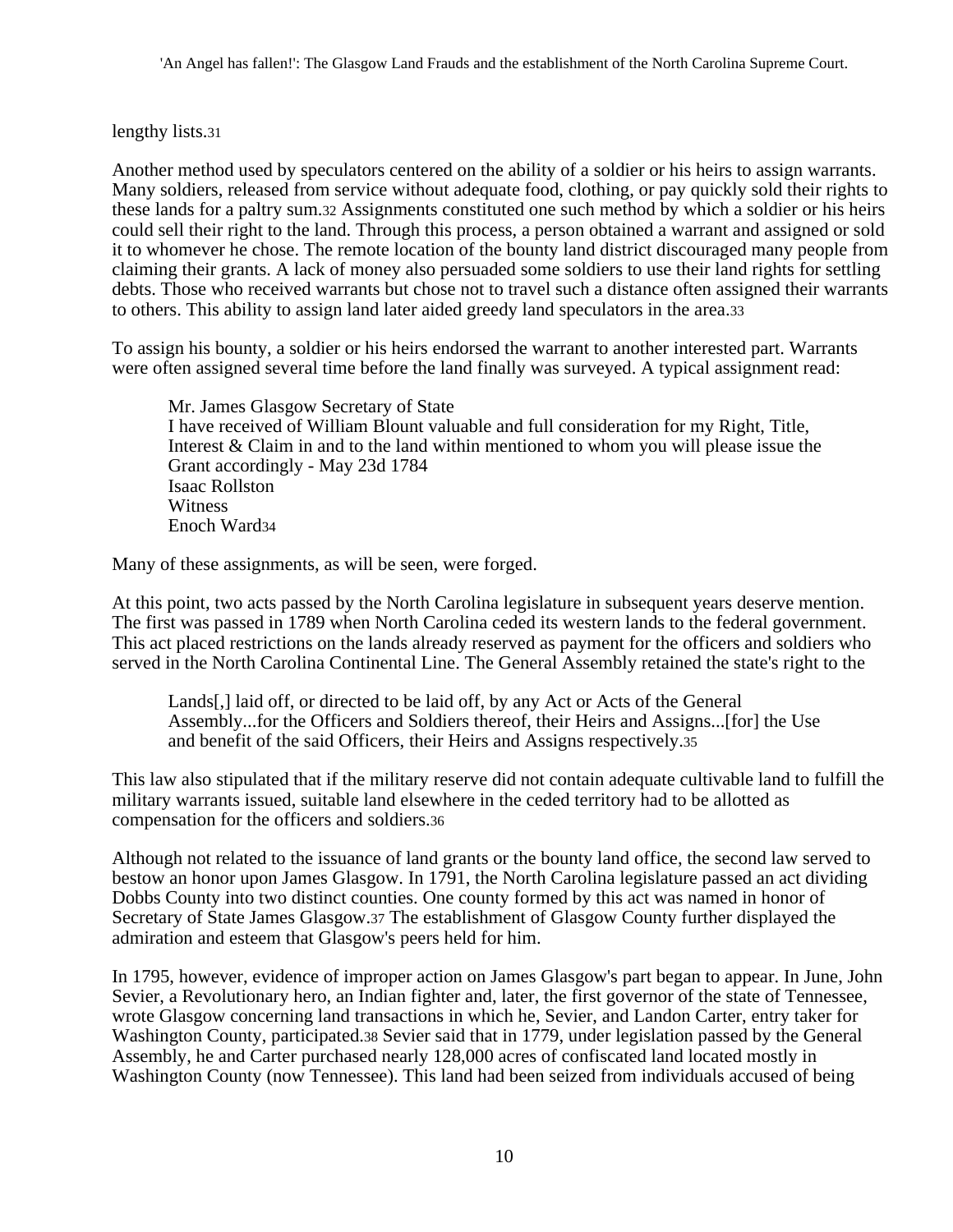loyal to the king. According to the law, such lands had to be entered at the rate of fifty shillings per one hundred acres in the county where the land was located.39

Subsequent legislation greatly modified the confiscation acts; many Tories reclaimed their land. In an attempt to compensate those who had purchased land only to have it reclaimed, the General Assembly allowed them equivalent acreage elsewhere within the same county. According to Sevier, since adequate amounts of desirable land in Washington County were not available, the matter lay dormant for several years.40

In a second letter dated November 11, 1795, Sevier offered a solution to the problem. Noting a land act of 1783, which required lands to be entered at a rate of £10 per hundred acres, Sevier proposed to "have ten pounds inserted in the room of fifty shillings" on the warrants he had purchased. If Glasgow allowed him to make this change, it would appear that Sevier had obtained the lands under the act of 1783 instead of 1779. For this consideration, he offered to give Glasgow "a plat of the amount of three 640 acres . . . in case you can conceive that the three warrants will be adequate."41 Instead of paying £12,800 for the lands that he had gotten as it appeared, Sevier, in reality, had paid only £3,200, a difference of £9,600.

If Glasgow granted the favor Sevier realized that more measures needed to be taken before he could secure the land. Since many of Sevier's warrants contained numbers that had already been recorded on the entry books in Washington County and had resulted in grants, something had to be done to rectify this situation so he could secure his lands. Sevier planned to use a 1784 law to help acquire his land. The law stated that if two grants conflicted or overlapped, the person who entered the later, or supernumerary entry, "shall be at full liberty to remove his or their warrant to any other land on which no entry or entries have been previously specially located."42 Since entries were numbered sequentially, no two could have the same number.

All that could prevent Sevier from gaining his lands were the land books housed in Landon Carter's entry office in Washington County. If he tried to claim lands on his warrants, the entry books would prove his warrants fraudulent. As long as these books existed, he could not claim his land. Subsequently, the books conveniently disappeared, Sevier claimed that his warrants were supernumerary, Glasgow granted the favor, and, under the 1784 law, Sevier claimed land elsewhere in the western lands.43

Others, later accused of speculation, were also deeply involved in activities by this time. In early 1796 Stockley Donelson corresponded with William Terrell concerning their activities. In a February 24th letter, Donelson berated Terrell concerning events that occurred in the secretary's office. Donelson informed Terrell that:

a circumstance of a Serious nature has appeared. Colo Glasgow in Examining the Return have discovered that of those of mine their is twenty one missing you Shurely must have taken them away through mistake it prevents me from getting the grants. pray if you have got the warrants Send them back to the Secretary . . . These above mentioned you must not fail to Send back immediately to Colo Glasgow as much depends thereon let nothing prevent you from doing so you Surely did forget. and neglect leaving the warrants out to be and must be had. it has been a painful thing to me indeed that such a thing should happen--I repeat again that you do not neglect this Business.44

A few months later, a letter concerning another problem passed between the two. This time Donelson asked Terrell why the warrants from a recent transaction had been taken out in Terrell's name instead of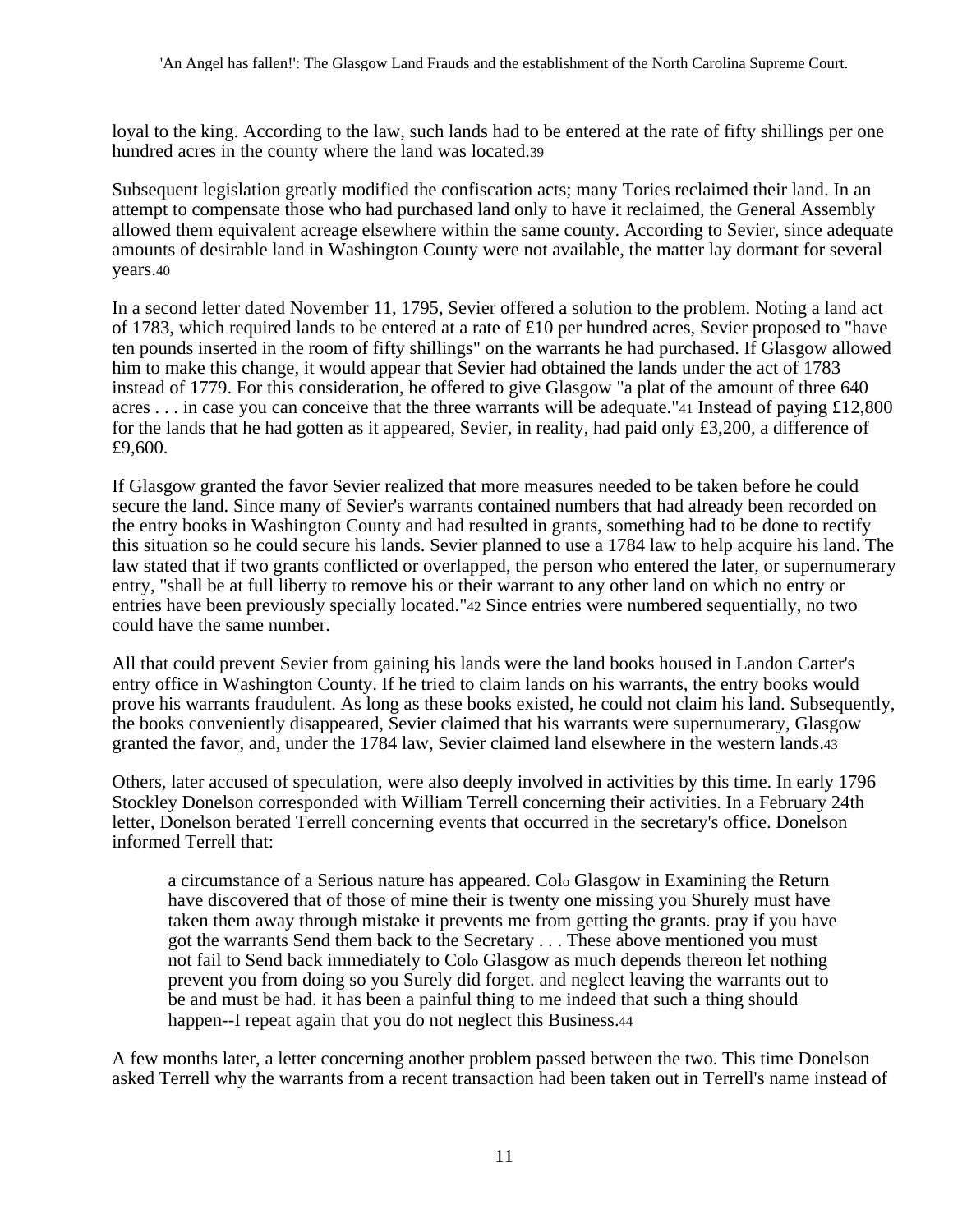both of their names. Donelson then proceeded to warn Terrell not to make mention of a deed of conveyance of a Parson Boyd's lands around Colonel Martin Armstrong. If he did, Donelson felt it "would do an injury and destroy all confidence" and "would cause [Armstrong's] jealous mind to rise up against us both."45

Donelson also indicated that suspicion had already risen concerning their activities. Near the end of the letter, Donelson warned Terrell that "the eyes of Numbers of people are Strictly watching our conduct they will catch at any word that might fall . . . ungardedly." He warned Terrell to "Stear as clear of Censure or Clammor of the people as possible and make as many Strong friends as possible."46

Another early warning of impending danger occurred in a letter between Jesse Speight, a clerk in the Secretary's office, and William Terrell. Speight warned,

I think Billy it might not be proper for you to have any more grants issued in your name or at least very few. My reason for that I had reather communicate to you when present than upon paper . . . but at any rate I would not in my next returns make many in my own name if I was you. My reason why I will give you when I see you and I think will be as well convince you that it might be better to let your letters come out in other names.47

Terrell, as illustrated in an August 16, 1796 letter from James Glasgow, did not heed Speight's advice. At this time Glasgow conveyed the impression of running a clean office by informing Terrell that he had countersigned several of the military and service right grants that Terrell had sent him. However, he would not sign several others because the appropriate affidavits had not been filed. He further stated that until these necessary affidavits were filed, the grants "cannot leave the Office."48

In 1797 evidence of the fraudulent activities became known. The disclosure of the land frauds is generally credited to Andrew Jackson. Some historians have surmised that Jackson used this episode to gain revenge against his brother-in-law Stockley Donelson. Jackson blamed Donelson for informing him that Rachel Donelson's divorce from her first husband had been granted by the Virginia legislature. In reality, the divorce had not been approved when Jackson married Rachel Donelson. This episode caused Jackson a great deal of embarrassment throughout his career.

In December, Jackson reported his knowledge of the frauds to a representative of North Carolina. Elected as a United States senator from Tennessee, he arrived in Philadelphia and related information about the frauds to Alexander Martin, a senator from North Carolina. The information, Jackson stated, had been relayed to him by a John Love of Virginia. Martin encouraged him to put this information in writing, and Jackson complied.

On December 7, 1797, Martin wrote North Carolina Governor Samuel Ashe informing him of fraudulent activity in North Carolina's military bounty district. Martin told Ashe that he would get a statement and affidavit from Love when he arrived in Philadelphia. Enclosed in Martin's letter was Jackson's statement.49 His testimony, dated December 6, 1797 read:

In October last I received Information from Mr. John Love a respectable Citizen of Virginia, to the following effect: Viz--That he the said Love being in the Town of Nashville in September 1797--took his lodgings at the House of W. Tyrrell Lewis, at which time and place, he heard William Tyrrell request Major John Nelson to sign a number of Certificates, to entitle certain officer & soldiers to receive from the Secretary of N. Carolina Military Warrants--That at that period, Majr. Nelson was very much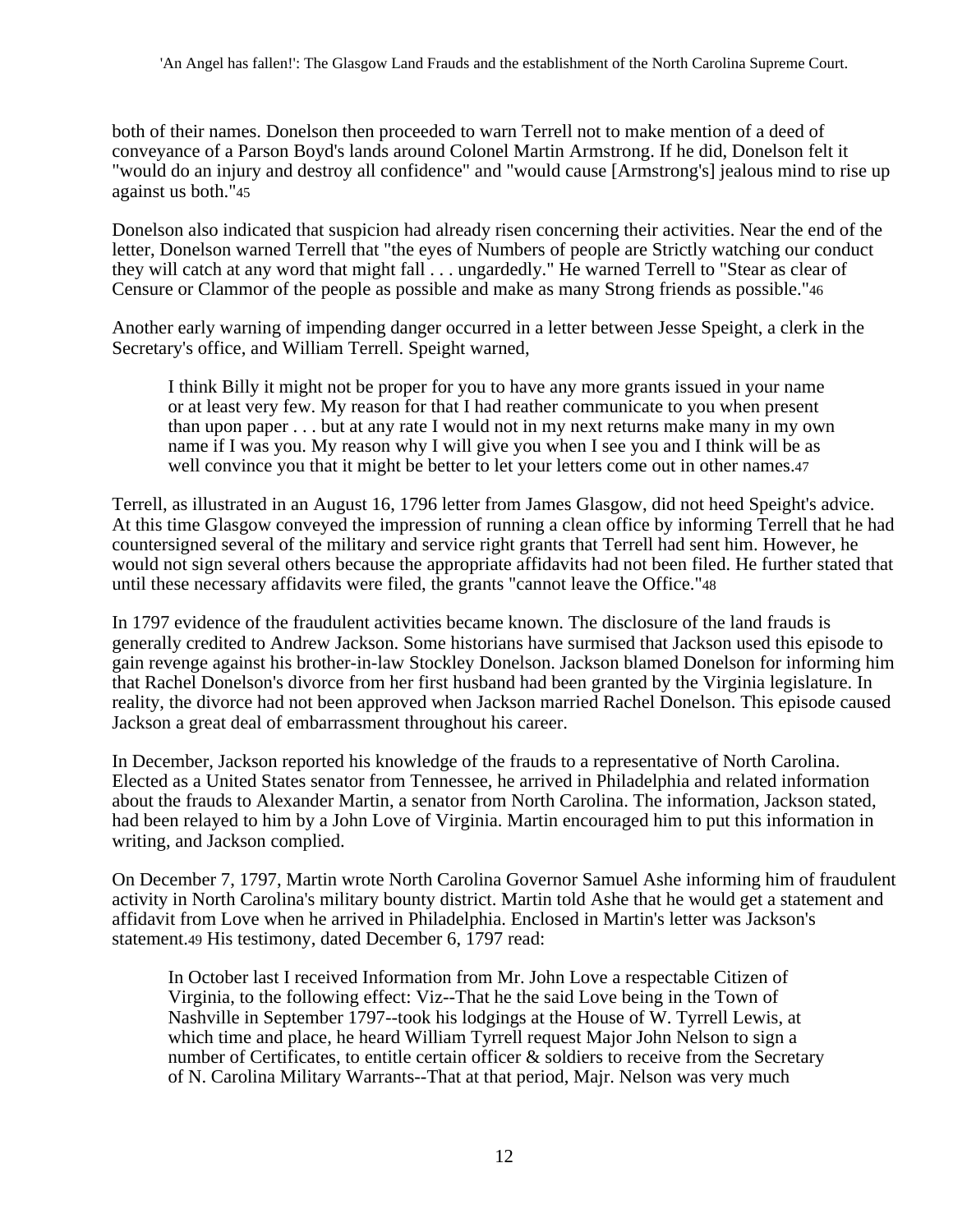intoxicated, and William Tyrrell producing a long List with a County Certificate annexed, and much persuaded by William Tyrrell and William Tyrrel Lewis, Nelson in this State of Intoxication, signed nearly five hundred; This being done, William Tyrrell Lewis sent out of Nashville for a Captain Phillips who soon attended, when Mr. Lewis furnishing the Table with old Peach Brandy & Loaf Sugar, (which Mr. Love had never before seen in that House), a large Bowl of Apple Toddy was made, and Phillips pressed to drink, which he did very freely. At length Phillips was informed by W. Tyrrell & W. T. Lewis, that they had sent for him to sign certain Certificates which Major Nellson had just signed, to enable a number of Soldiers to obtain their just Rights, which would be lost, unless some Captain could be got to countersign the papers; Phillips declared his wish to do the Soldiers justice, but that he would sign a Certificate in favor of no one, who was not entitled to it. The List produced by Tyrrell contained a few Names that Phillips recollectd. which was immediately signed; the Brandy further press'd., & Phillips becoming very much intoxicated, he was induced by the persuasions of the men above mentioned to sign nearly five hundred, He at length refused to sign any more, when W. Tyrrell damned him & left him. Mr. Love astonished at these proceedings, made some enquiries of a man (I think of the Name Turner) whom he knew to be in Wm. Tyrrell's employ, & Turner jocosely informed him that he had drawn nearly all of them: Meaning the certificates.

This is a concise Statement of the information I received from Mr. John Love.50

Governor Ashe wasted no time in moving on the situation. On December 18, 1797, he notified the General Assembly, then meeting in Raleigh, that he needed to communicate information "respecting fraud committed upon our office in obtaining Military Grants." From "the continual buzzing of these flies about the Office," he continued, "my suspicions have been long awake. I hope the Honble Houses will adapt such measures as will prevent future frauds and bring to condign punishment the perpitrators of past."51

Upon receiving the Governor's message, the General Assembly acted promptly on the matter. The house passed a resolution requesting William Hinton, a Wake County justice of the peace, to issue a warrant for the apprehension of William Terrell. The resolution also called for the secretary of state to suspend the issuing of military land warrants and hold in his office any undelivered grants that were already made out, pending further legislative action.

Finally, the House appointed John Skinner, Major Samuel Ashe (son of Governor Samuel Ashe), Jesse Franklin, William H. Hill, Edward Graham, and Jonas Bedford as members of a committee to examine William Terrell's actions and the papers from his trunk which was seized in the secretary's office. To assist these men, the Senate appointed James Holland, Henry Hill, Joseph T. Rhodes, William Person Little, and Joseph Riddick. For examination of Terrell's records, the legislature empowered the committee to call any persons or to confiscate any papers that it deemed necessary.52

With the creation of the committee to investigate the frauds by the General Assembly, examination of the materials began in earnest.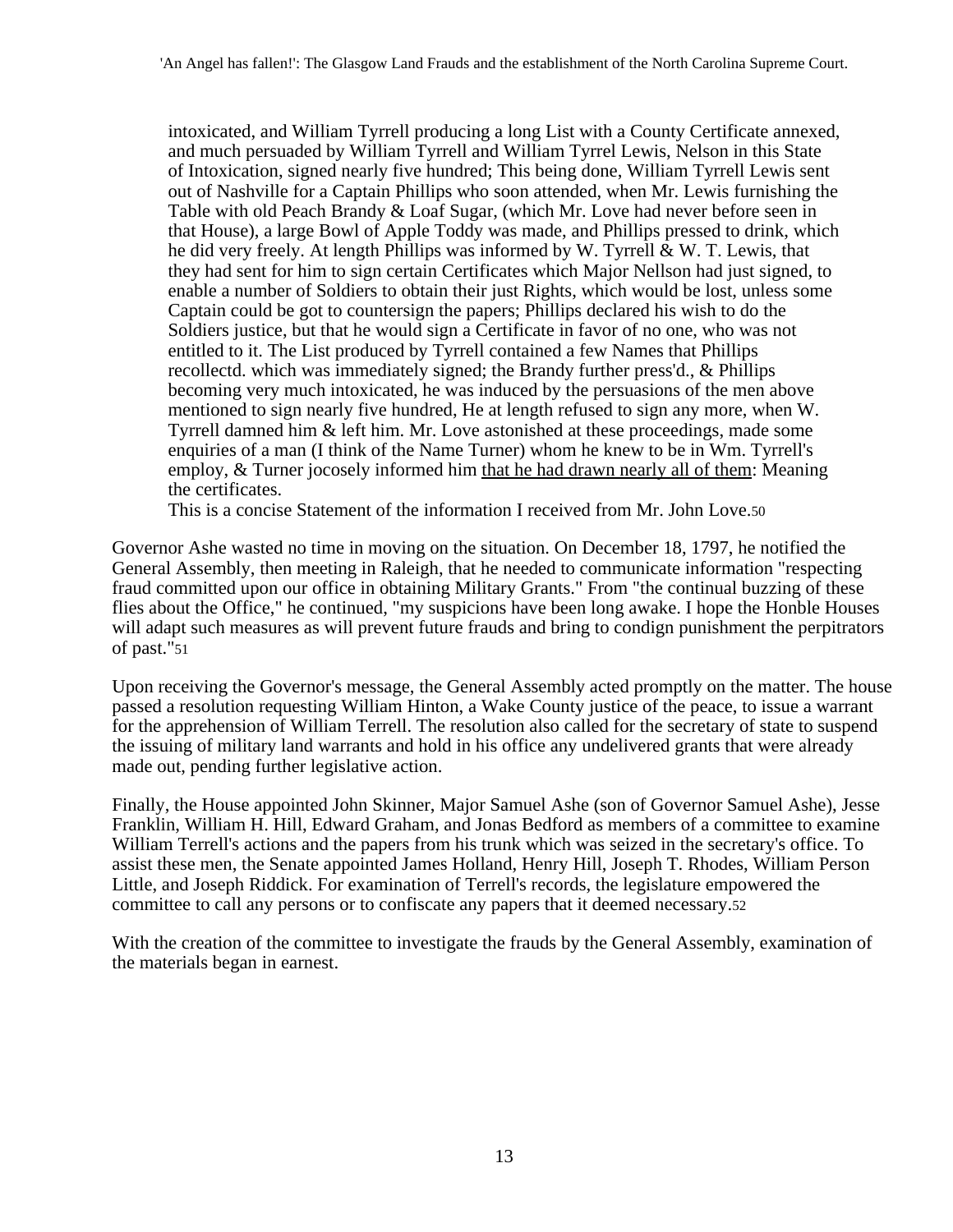### Chapter Two: Speculation and Corruption

When the committee created to investigate the purported land frauds first met on December 18, 1797, the participants in, and the magnitude of, the frauds were unclear. Over the next two days, however, both became painfully obvious.

On December 20, 1797 the committee members issued their first report stating, "that . . . from the discoveries they have made are with out doubt that the frauds charged have been committed." However, they could not report the names of the conspirators or the extent of the fraud at that early date due to the multiplicity of the papers and the number of the people involved. The committee related the serious nature of the frauds already uncovered and proposed to continue examination of the papers until the full scale of the frauds was discovered. Then, and only then, the committee reasoned, could the legislature "remedy the evils already incured and prevent the like in [the] future."1

The committee, in its second report on December 22, 1797, shed light on the methods used by the conspirators, named several of the men involved in the frauds, and made several proposals to remedy the problems. The committee's findings and recommendations follow:

1. Forged certificates and assignments of warrants constituted the means by which speculators generally used to affect the frauds;

2. Due to the magnitude of the frauds, the short amount of time remaining in the current session of the General Assembly, and the inadequacies of the present committee, a Board of Enquiry should be created and given full power to examine the frauds committed;

3. The General Assembly should pass a law to repeal earlier acts that authorized the Secretary of State to issue warrants for military service and to suspend the issuing of grants on military warrants for a limited time;

4. In many cases, the Secretary had been unmindful in his duty and negligent in his office, and, as a result, was guilty of a misdemeanor;

5. The committee did not undertake to say whether enough information was available to support articles of impeachment, however, the Secretary should be immediately suspended from office;

6. Since the matter of forging assignments was not confined to a few men, the committee reported that William Tyrrell, Stockley Donelson, Redmon Dillon Barry, and John Medearis were materially involved in the frauds. Sterling Brewer, Allen Brewer, John Conroy, John Mann, William Lytle, Robert Young, and Joseph Adams were also involved, but only acted as instruments of those materially involved;

7. The Solicitor General would determine which of the accused could be used as witnesses, and should also bind over Captain Gee Bradley and Colonel William Polk to provide testimony as material witnesses; and

8. Martin Armstrong's land office should be immediately closed and all the books and papers be given to the Board of Enquiry.2

In addition to approving the report and passing the proposed bill, the General Assembly approved two of the three resolutions put forth by the committee. The resolutions to have the Solicitor General bind over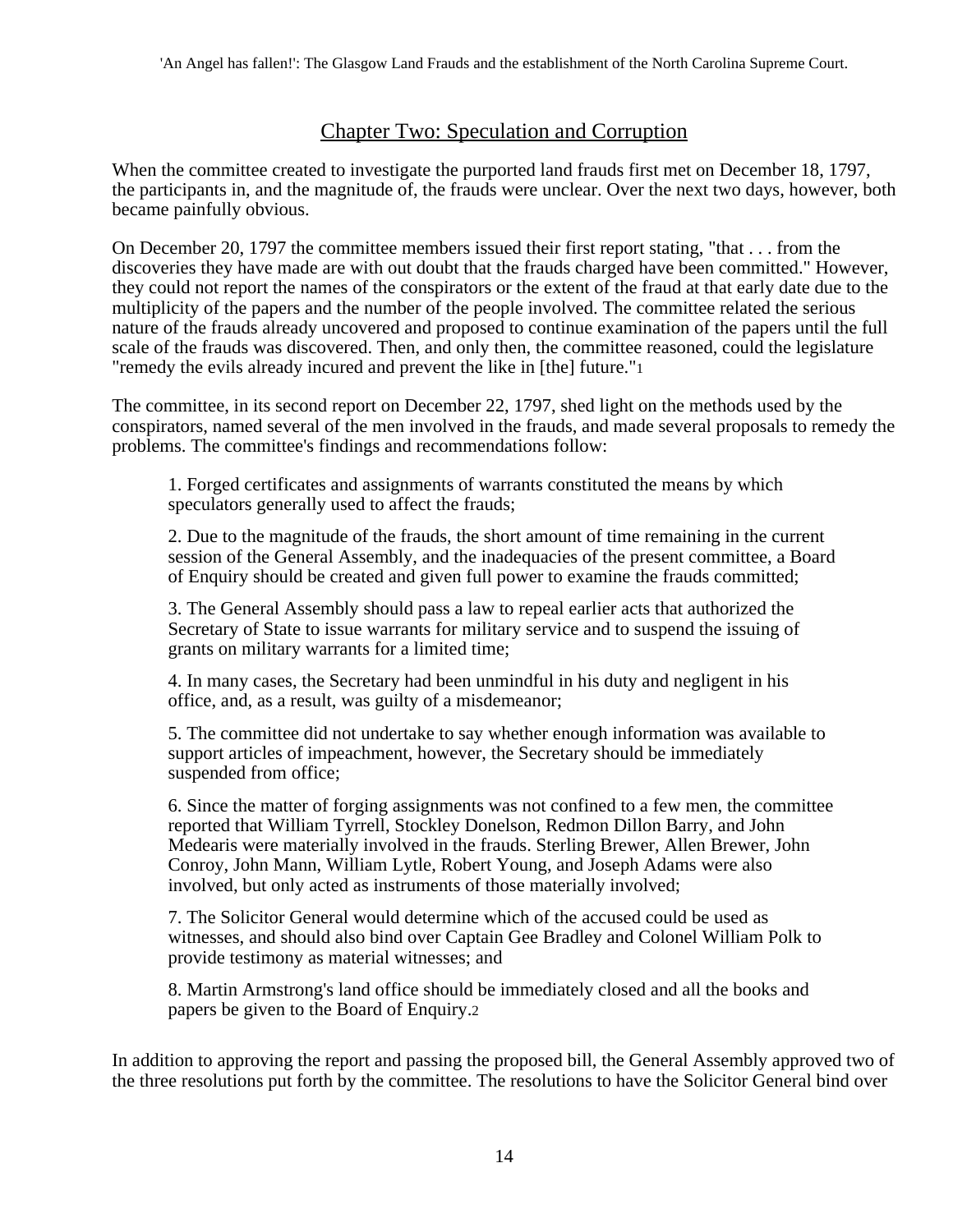witnesses, and the closing of Martin Armstrong's office met no resistance in the legislature. The only resolution that failed concerned the committee's call to suspend James Glasgow from his duties.33

Acting on the resolution to create a Board of Inquiry, the General Assembly elected Francis Locke, Edward Graham, and Basil Gaither to serve as members. In subsequent resolutions and bills, the Board members are also referred to as the commissioners. Finally, the House requested that Wake County justice of the peace William Hinton bind, in sufficient recognizance, the men accused of fraud as well as Bradley and Polk until the April 1798 term of the Hillsborough District Court.4 After taking these steps, the General Assembly referred the matter back to Governor Ashe.

Many of the men accused by the committee of participating in the frauds were Federalists. Governor Ashe, an Anti-Federalist, wasted little time in acting. In December, he commissioned James Holland, James Milbourne, James Britton, and William Britton to travel to Tennessee to secure the papers from Armstrong's office. Realizing the importance of an immediate response, Ashe sent an express to Governor John Sevier of Tennessee to inform him of the General Assembly's resolutions concerning Martin Armstrong's office. Subsequent correspondence indicates that Sevier related the information concerning the books and records from Martin Armstrong's office to judges Howell Tatum and John McNairy. The judges contacted Martin Armstrong, who, upon the advice of Tatum and McNairy, deposited the papers from his office with Judge Tatum.

On January 13, Martin Armstrong informed Ashe that he had been notified of the General Assembly's actions by Tatum and McNairy. Armstrong further stated that the "papers that were the object, [had been] delivered into the hands of Judge McNairy & Judge Tatum."5 Armstrong also stated that his office, unlike the secretary's office, did not have the means to detect fraudulent warrants or transfers. He did, however, pledge his services and cooperation in the investigation into the frauds.

At this same time, however, some men accused in the conspiracy attempted to break into the State House and destroy the records. On the night of January 18th, between the hours of nine and ten o'clock, three men broke into the comptroller's office and carried off a trunk that was said to be the property of William Terrell. The thieves also threw a large chest belonging to Glasgow from the window.6 Peter Bird, a slave of Treasurer John Haywood, came by the capitol during the robbery. He confronted the robbers, but they replied only by throwing bricks and stones. Fearing for his life, Bird fled and quickly notified a group of men celebrating the second marriage of Treasurer Haywood at Mr. Cassos' inn at the corner of Fayetteville and Morgan Streets.

The men quickly returned to the State House, and the robbers fled. Phil, or Phillimon, a slave of William Terrell, was the only perpetrator caught, and both Terrell's trunk and Glasgow's chest were recovered. After a trial in the Wake County courts in which Phil was found guilty, Governor Ashe consulted the council of state to determine if the sentence should be executed. Ashe hoped that Phil would admit the name of his accomplices. The council, however, felt that the sentence should be carried through and Phil was hanged.7 After this attempt to destroy the records, Governor Ashe ordered the hiring of a guard to protect the State House.8

On January 29, Armstrong wrote Governor Ashe, that he discovered,

many thousand acres of Land Grants as Service Rights [for surveyors], Two grants are for the same tract, and a large quantity covered by the line run by the late commissioners appointed by Congress all which are Charged to the Surveyors.9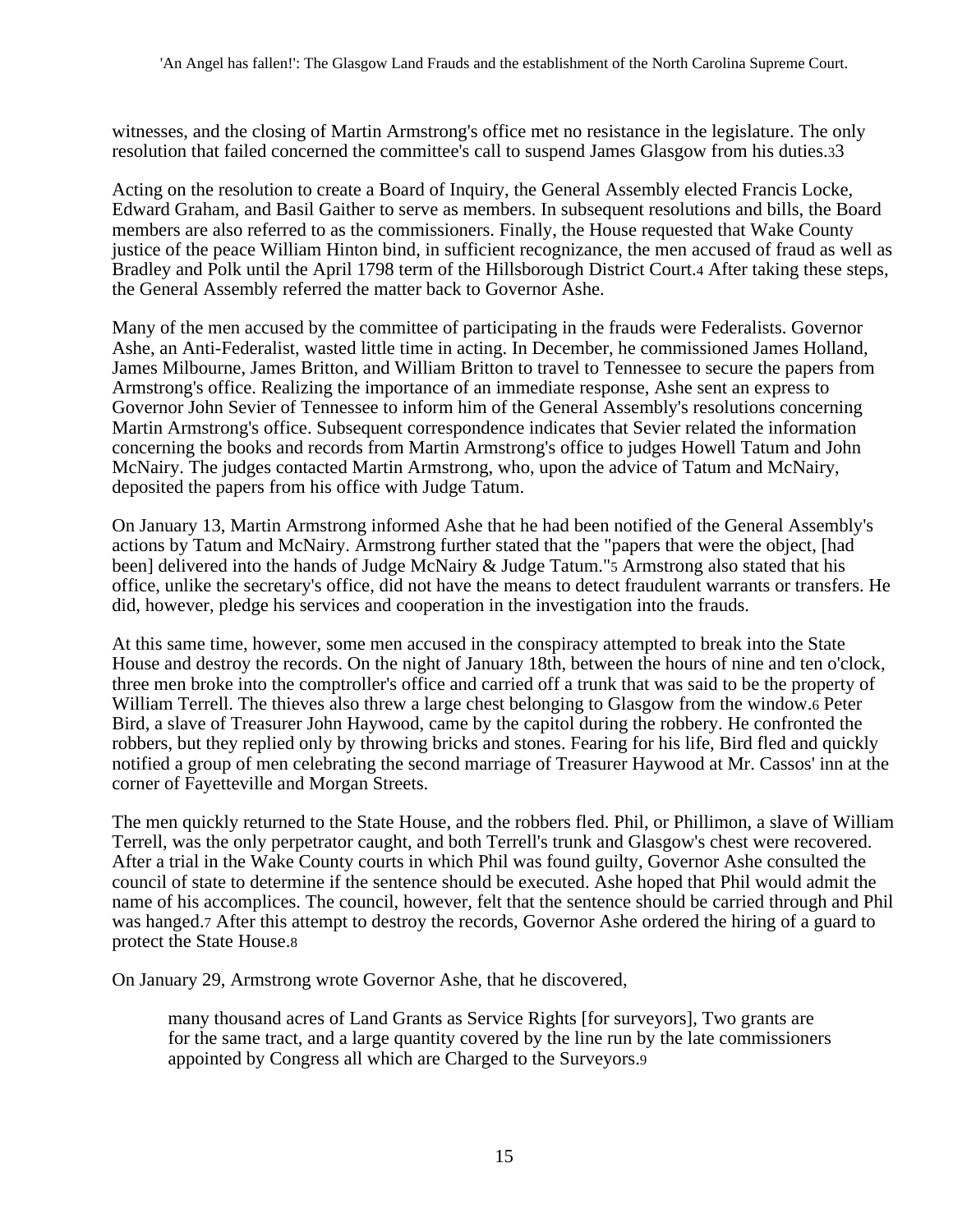Armstrong also told Ashe that he issued a public notice calling for all the deputy surveyors to come in and make account for their claims to lands. When the surveyors accounted for their service rights, Armstrong would be able to see who had received too much land, and he would then rectify the situation. Once compiled, he promised to forward a copy of his report to Ashe.10

In early February, the commissioners arrived in Nashville, Tennessee, and a controversy soon arose as to the ownership of the materials from Armstrong's office. Judge Howell Tatum wrote Governor Ashe on February 8 and 9 concerning this problem. In the February 8th letter, Tatum explained that, after conferring with federal Judge John McNairy, the judges compelled Armstrong to deposit the records from the land office with some trusted, impartial official. Armstrong agreed and chose to deposit the books with Judge Tatum.11

Tatum then stated that on Monday February 5th, the commissioners visited him to collect the records with a letter from Governor Sevier of Tennessee requesting that Tatum deliver the papers in his care to North Carolina's representatives. Tatum remarked to Ashe that

This application and address, I must confess created in me some degree of Surprise, as I did not suppose it could be conceived upon legal principles, that an office of Record, established by law at a particular place and for such important purposes, could be removed from its destination, in the manner contemplated or that the State of North Carolina, unconnected with us, as our individual rights, could claim the perogative of making such a removal.12

He further stated that, as a protector of the rights of the people of Tennessee, he "positively refused to permit the Records & Documents of [Armstrong's] office [to] be delivered up."13

Tatum felt that the following basic questions had to be resolved before releasing the records.

1. Does the legislative body on any state have the right to remove a record from any place that the legislature had fixed by law?

2. If such power does exist, is the mode pursued by the North Carolina legislature a proper one?

3. Are the documents the property of the state of North Carolina or the state of Tennessee?

4. What was the true interest that the state of North Carolina held in the office of Martin Armstrong?

5. What are the proper modes to be pursued by either persons or states with the benefit of testimony founded on the Records of that office?14

Tatum concluded that, since many frauds had been committed by those entrusted as record keepers, he could not release the records for fear that they might be altered. He also felt that official records could not be transferred from place to place to satisfy a private purpose. However, he proposed to allow the commissioners to copy the records and have their copies certified by Martin Armstrong. The commissioners refused Tatum's proposal.

On February 9th, Tatum, having reviewed the books, described the improprieties that he found in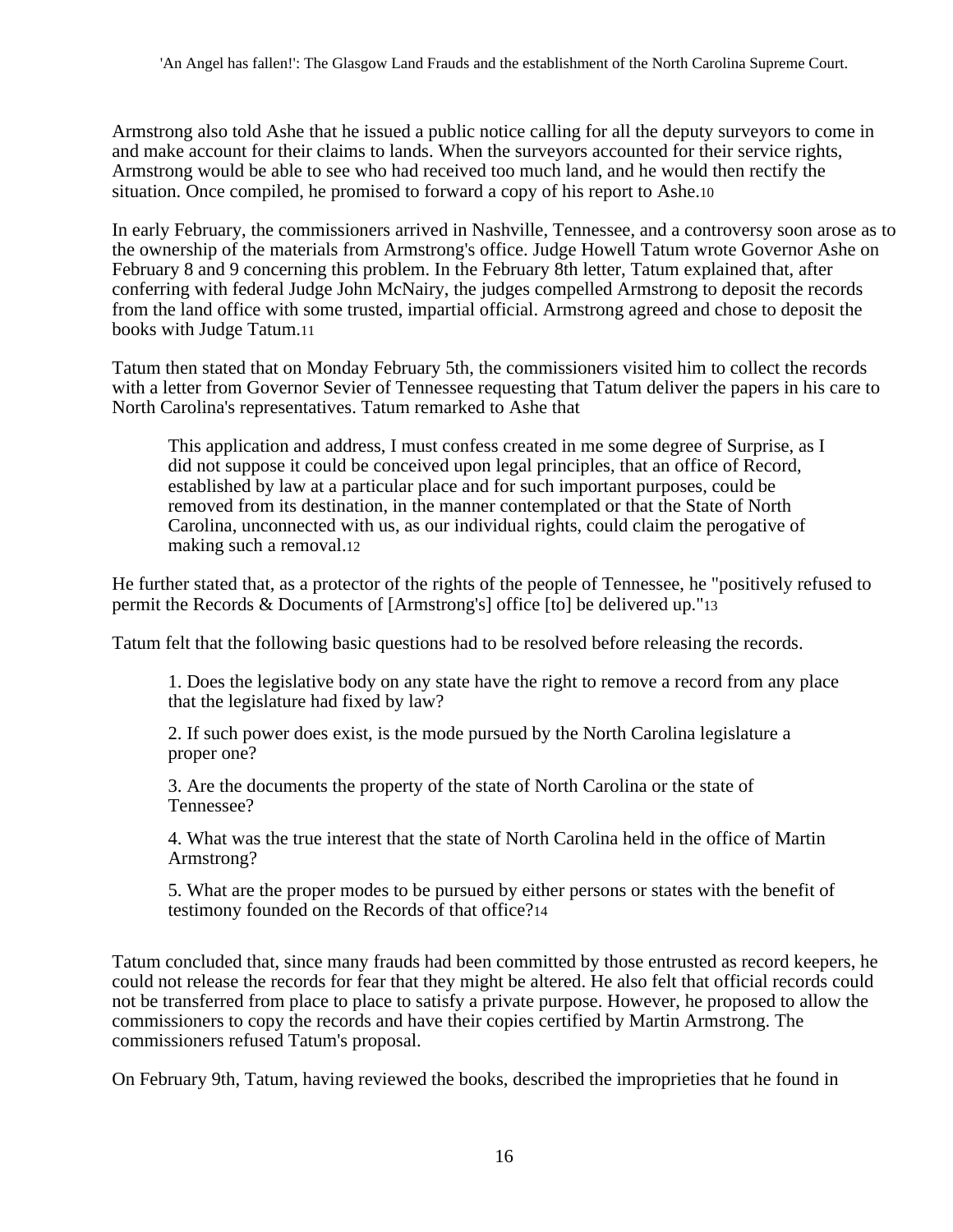another letter to Ashe. According to Tatum, the majority of the frauds fell into three categories. First, entries made and recorded by one person were erased and replaced by the name and warrant number of another person. Secondly, the conspirators recorded a large number of blank locations in the deed books. Carried forward, in some instances for several years, a warrant number and name were later affixed to the location. By doing this, a person could claim choice land and carry it until he received a warrant.15

Finally, he noted the large quantity of entries for surveyors. According to Tatum, there were more than double the amount of acres of land already located as surveyors' rights than would pay for surveying every "legal and fraudulant warrant now in being, or issued." He offered Ashe his assistance and, if needed, he would "expose . . . such a scene of fraud and impropriety that would astonish any reasonable person."16 A quick study of the military land warrants at the North Carolina State Archives shows that Howell Tatum either received grants or money through the assignment of over seventy-five warrants.

On February 10th, Governor Ashe received a letter from Andrew Jackson concerning the land frauds and the testimony of Charles J. Love. Jackson said that he had been mistaken when he earlier stated that Love was present at the time Major Nelson signed the certificates. However, he assured the governor that Love's deposition would point to impropriety and "a great deal of criminallity" in Terrell's and Lewis's modus operandi. Love's deposition stated

[O]n the subject of Wm Terrell and William T. Lewis, having obtained a number of Certificates, unjustly, I mentioned to you while I was in Tennessee that I had detected Wm. Tyrrell in that business. the certificates were Signed in the house of Wm. T. Lewis, and he was in the room and during the time Phillips was signing and appeared to be anxious he Should Sign but they all appeared to belong to Wm. Tyrrell, for he took them out of his Portmanteau, and when Phillips was so drunk that he could sign no more he took them away himself.17

While Martin Armstrong wrote Governor Ashe on February 13th to report that the surveyors had made their returns and that he had processed a report which he would soon forward, Governor Sevier, unsure of the legality of North Carolina's request for the books, contacted Tennessee's attorneys general. The attorneys, John C. Hamilton and John Lowry, advised Sevier that the governor of North Carolina had no legal authority to make such a request. Since the office had been established by law, only an amendment to that law could remove the office or its records.

Removal of the documents under the resolution as it stood constituted an infraction of the laws of North Carolina. Therefore, to remove the records under the existing resolution would abolish the office. As a result of this opinion, on February 17, Sevier asked North Carolina's commissioners to return the books that they were examining to the office of the Tennessee secretary of state, William Maclin. Sevier would, however, allow the commissioners to make copies and transcriptions to be authenticated by Armstrong if they so chose. Again, they declined to accept the offer.18

Apparently, the commissioners did not feel that Tatum was as helpful as he portrayed himself. In an undated letter, James Holland and James Britton related their experiences to Governor Ashe. They stated that they arrived in Knoxville, Tennessee on January 28, 1798 and soon met with Governor Sevier. Sevier informed them that he would aid their mission in any way possible, and that, according to Governor Ashe's wishes, the books and papers of Armstrong's office had been deposited with a trusted official, Judge Tatum.19

The commissioners then journeyed to Nashville and arrived on February 5th and met with Judge Tatum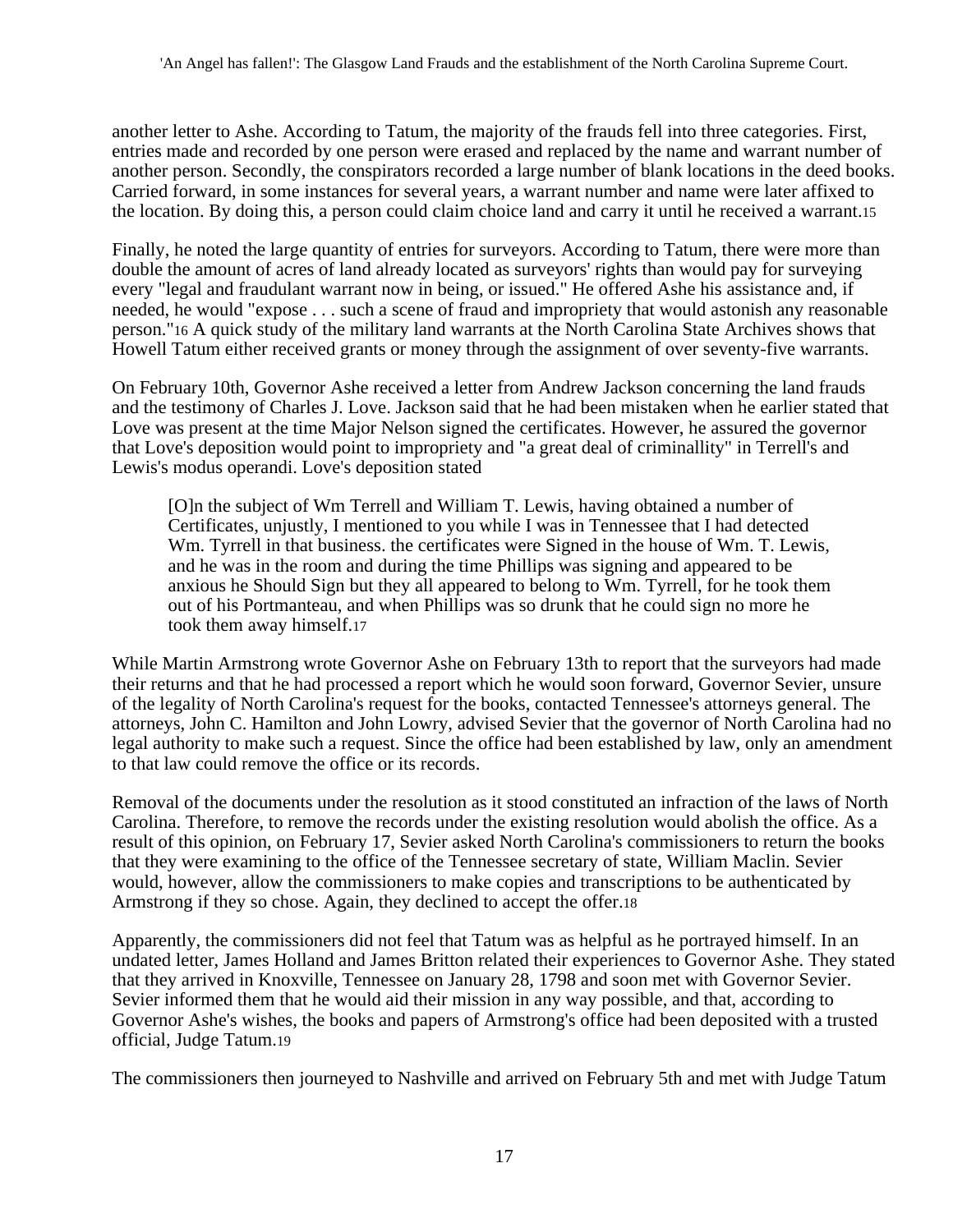the next day. When they applied for the records from Armstrong's office, Tatum informed them that, although their commission was good in North Carolina, it was no good in Tennessee. Holland stated that an argument of some heat and length ensued and Judge McNairy joined in on the side of Judge Tatum. However, upon being reminded that the question might soon come before him in an official capacity, he withdrew from the debate.20

The next day, the commissioners invited Judge Tatum to join them at their lodgings. When Tatum arrived, the argument again arose. This time, however, Tatum agreed to allow the commissioners to take the warrants provided enough time was allowed to copy them. When they pressed on about the books, Tatum again denied their request. Soon after, the commissioners left for Knoxville.21

On their way to Knoxville, the commissioners received a letter from Governor Sevier expressing a change in his attitude toward assisting the commissioners. James Holland concluded by stating that "the reasons are more spurious than solid and that Judge Tatum is unwarranted in his conduct." In closing, he apologized to Governor Ashe for the failure of their mission.22

In North Carolina matters proceeded rapidly. In Raleigh, two of the members of the Board of Inquiry met to begin their review. Although work on the records was not scheduled to begin until March 1, commissioners Basil Gaither and Francis Locke met on February 15 at the comptroller's office, took possession of the records therein, and started work. They sent a letter to Edward Graham, the third member, to inform him that work had begun. He arrived in Raleigh on March 1. Recognizing the vast amount of paper work before them and noting that the comptroller's office lacked sufficient security to protect the records, Gaither and Locke took some of the records to Salisbury with them when they left Raleigh.23

In April, Ashe called together the Council of State. He laid before Thomas Brown, Henry Watters, Ransom Southerland, and Thomas Hill copies of two letters from Judges Tatum and McNairy concerning a grave matter. The judges wrote Ashe on February 13 to inform him of another plot to destroy the records in the State House. The judges warned Ashe of impending mischief respecting the records from the secretary's office. The judges stated that they received this information during a discussion with a man, already implicated as a conspirator, on the subject of the frauds.

During the conversation, the man said that he wished to relate knowledge of an imminent crime. As the man feared for his life if his name were made known, he spoke only on the condition of anonymity. He stated that, some time around February 11, he had been at the house of William Blount and had overheard plans made by Blount and Terrell concerning the records in Raleigh. The men planned to travel to the capital and destroy the records located in the State House. If they could not get through the door, the offices would then be burned. Tatum reported that the informant would be in Raleigh in April at which time he would speak freely with the state officials concerning his knowledge of the plot and of the frauds. Acting upon this information, the Council of State appointed a guard of six men and an officer to replace the guard Ashe had hired previously.24

In referring the matter to the Council, Ashe professed that the villains possessed the "minds and hearts equal to the blackest crimes" and that the "black and hellish scheme" had been concocted in the "House of a person, who seems to be in the character of a fallen angel." The Council sent information of this impending plot to the members of the Board of Inquiry in Salisbury. As a safety precaution, the Board members hired an armed guard of six men to accompany them when they returned to Raleigh with the records.25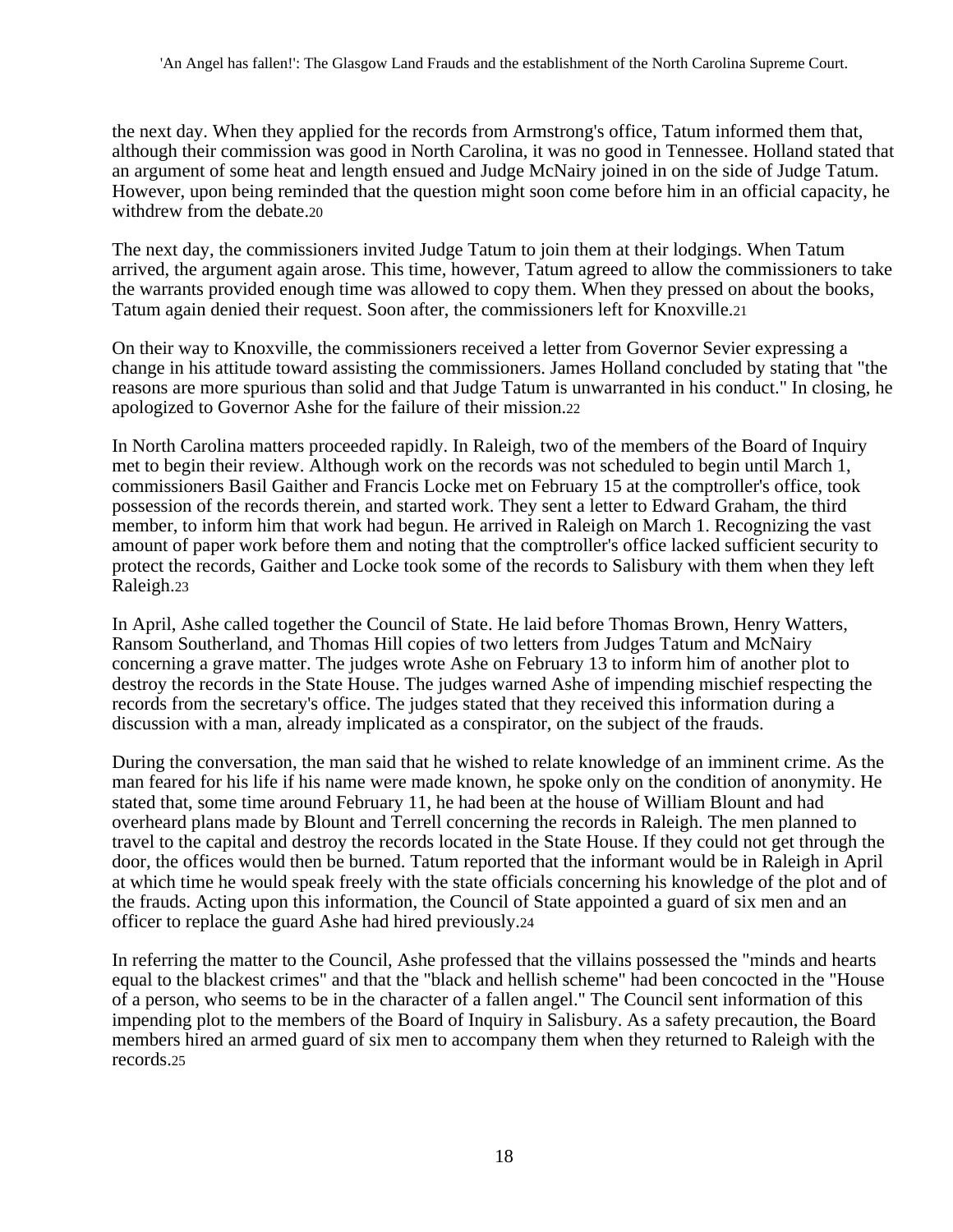Toward the end of March, the Board of Inquiry's clerk contacted Ashe and reported that they would be ready to submit their findings on the last day of the month. Owing to the amount of paper and the number of volumes included with the report, the members requested that he, Ashe, attend the presentation. In their report the board stated that an adequate amount of time required to study the quantity of materials had not been allotted. This, along with the non-compliance in Tennessee, prohibited the board from completing the investigation to the fullest extent. To maximize their time, the board members decided to examine the materials located in the trunk confiscated from William Terrell and the materials in the secretary of state's office. The Board concluded, with regard to the military land warrant frauds, seventeen types of infractions had occurred. These were as follows:

1. That Warrants have issued to persons who do not appear either from the Muster rolls, or from any Voucher found in the Secretary's Office to be entitled by law to the same.

2. That more than One warrant has issued in several instances for the same claim.

3. That it has been almost the practice of course with the Secretary to deliver these warrants to any person who applied for them on behalf of the claimant, without requiring the applicant to show his authority to draw the warrant.

4. That many warrants have consequently been drawn, and compleat titles effected to a stranger without the owner's consent.

5. That many warrants have been drawn from the Secretary's Office by forged Powers of Attorney.

6. That many warrants have been obtained on false Certificates, or in other words, on Certificates from Officers in the late continental line of this State, setting forth, that men served as soldiers who never did actually serve--that they served for a longer period that they did actually serve--that they died in service, when in truth they deserted the service--they died in service, when their warrant is assigned by a signature purporting to be their own name, and in their own hand writing.

7. That four hundred and four Certificates to procure Military Land warrants were found in the possession of William Tyrrell, and many of them in his hand writing. One list containing two hundred and twenty-five names sworn by John Tipper, and certified by Gee Bradley--thirty-two signed by Major Jno Nelson & Captn Joseph Phillips--of which twenty-seven were inclosed in blank powers of Attorney to draw the warrants, One hundred and seven by Joseph Phillips, Nelson, Medeares, Graves & Armstrong--thirty-five unsigned. On these four hundred and four Certificates, warrants have not issued but were intended to be obtained. Few of these names are found on the Muster rolls, and those few with but two exceptions have already drawn their warrants.

8. That when by such, or Similar means, warrants have been drawn, they have been fraudulently assigned in a variety of ways.

9. On some warrants, an assignment has been forged in the name of the Soldier.

10. On others, in the name of his Heirs, or supposed Heirs; on others by persons who assign themselves the Attornies of the Soldiers, or their Heirs.

11. Many are assigned at one and the same time by the same person as Attorney for a number of different claimants.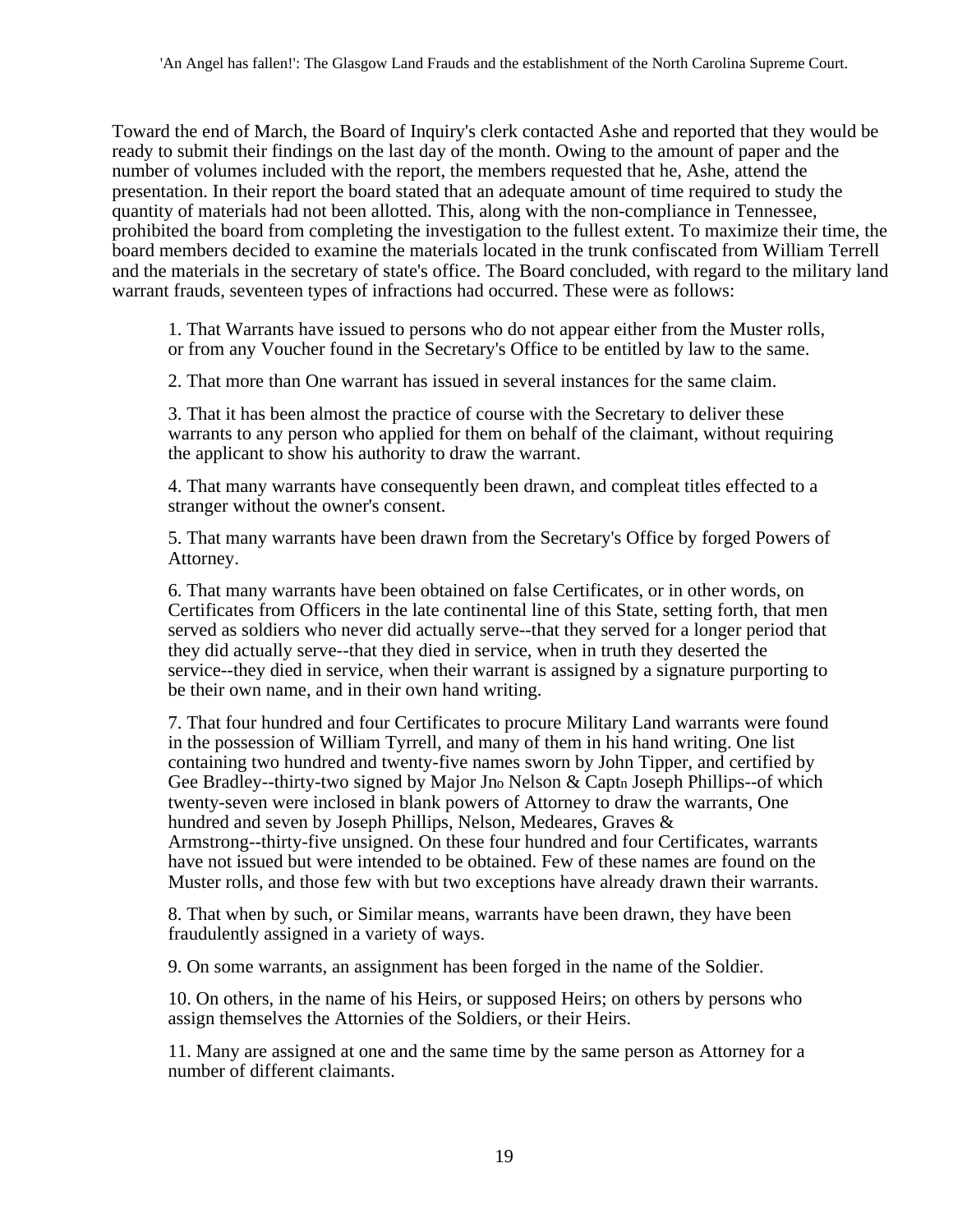12. Such assignments are in several instances made to the same person who signed as Attorney.

13. A common course pursued in these assignments, has been to forge a transfer to a real person, and for that person to actually assign to another in the presence of witnesses.

14. Several persons whose names are subscribed as witnesses to forged assignments, have made Oath before magistrates of the due execution of said assignment.

15. Several warrants which had been duly drawn and fairly assigned, but which by some accident, or by their office as Surveyors have fallen into the hands of these persons, have been erased and so altered as to divest the fair assignee of his right, and vest the same in the person whose name they insert.

16. Though many of these assignments are left blank, the Surveys which accompany them are filled up, on many of such grants were found filled up, in the possession of William Tyrrell but not executed.

17. Surveys have been returned and grants made out on assignments of the above discription in every instance.26

In April 1798 Hillsborough District Court, indictments were issued against "William Tyrrell, Stockley Donelson, Raymond D. Barry, & others." The court also ordered the papers and books relating to the case against the conspirators to be returned to Raleigh by Colonel Samuel Benton, deputy clerk of the court, under the guard of six armed men.27

On June 10, Ashe received a letter that contained a list of the men indicted.

Although this list has not survived, Ashe wrote to Sevier on June 18 and requested that Stockley Donelson, William Terrell, John Ferguson, James Crishholm, Abraham Swagherty, John Grisham, Thomas Williams, John Nelson, John Horton, and John Hadley be arrested and secured agreeable to an act of the United States Congress dated February 12, 1793.28 "William Tyrrell and Stokley Donaldson," Ashe reported, "appear to be principals, and scoundrals of the first magnitude . . . Donaldson was retaken and again bailed, [but] Tyrrel still continues a fugative."29 It should be noted that Redmond D. Barry was still in North Carolina at this time, so Ashe did not need to request his extradition from Tennessee.

When the General Assembly met in November, Governor Ashe forwarded the Board of Inquiry's report. After reviewing the report, the legislature quickly set about to rectify the frauds, to punish the culprits, and to ensure that such frauds should not occur again. On Tuesday, November 20, 1798, before the legislature could act on the Board's report, James Glasgow sent an address to the General Assembly in which he resigned as secretary of state to prepare his defense.30 After some deliberation, William White was elected to replace Glasgow. As a direct result of the frauds, White had to enter into bond in the sum of \$10,000 current money. Prior to this, the office of secretary of state required no bond. After accepting Glasgow's resignation and electing White, the General Assembly passed a resolution requiring the trunks and papers of the Board of Inquiry to be deposited in the Secretary's office and that no further examination of the materials occur until ordered by the governor or the General Assembly.31

Next, the General Assembly passed two laws in reaction to the frauds. Angered over the findings described in the Board of Inquiry's report, the legislature passed a bill that established a court to bring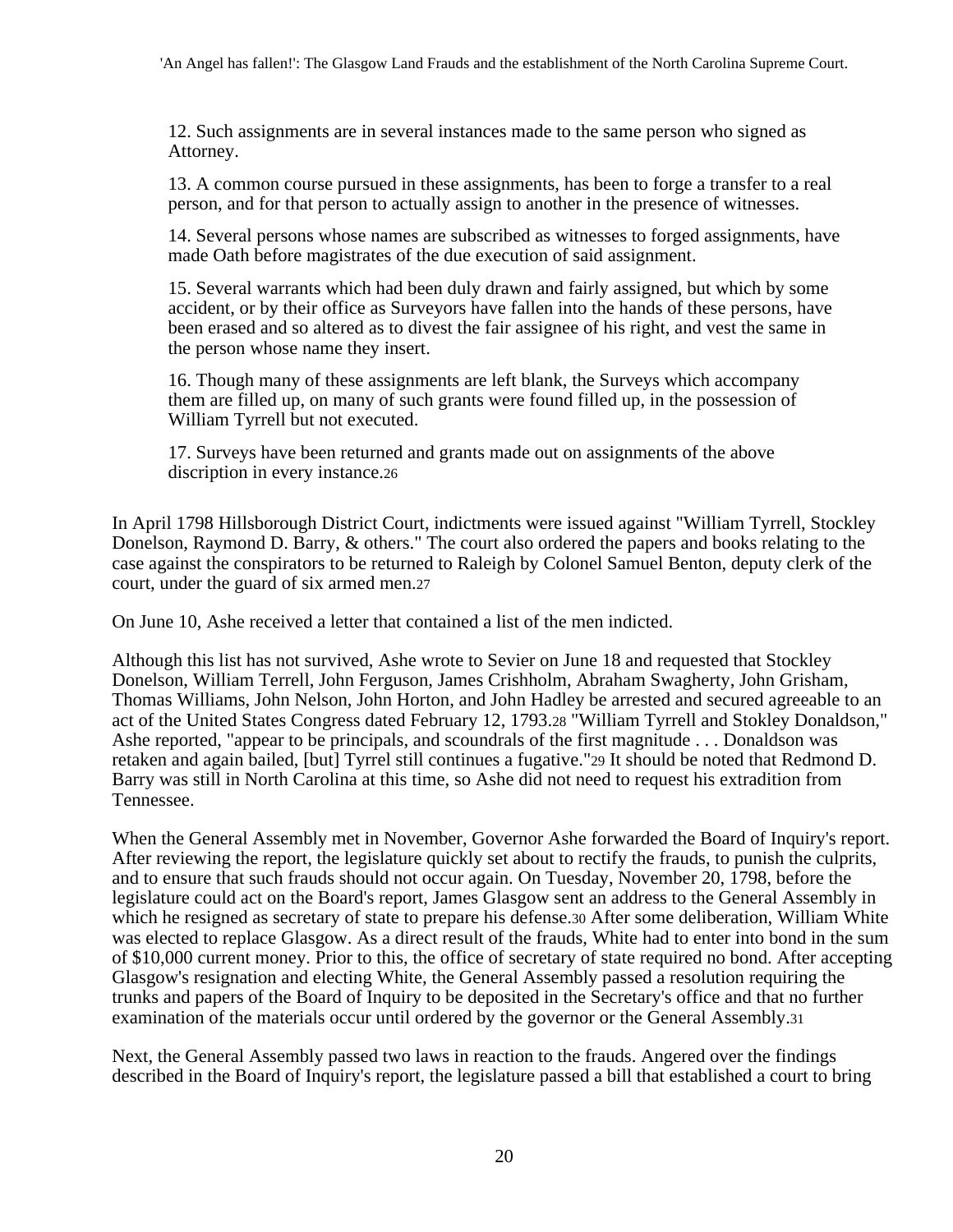the accused to justice, to examine the validity of grants, and, to give jurisdiction to the superior courts.32

At this point in time, North Carolina law made no provisions for the convening of the superior court judges. However, as early as November 26, 1787, the judges of the superior court met during a session of the New Bern District Superior Court to confer upon the legal precedence in the case Bayard vs. Singleton33 Although not directly related to the Glasgow case, this conference provided a precedence for the court the General Assembly created in 1798.

Many fraudulent activities and infractions occurred in several districts, some of which, by this time, came under the jurisdiction of the state of Tennessee. Well aware that the existing judicial system provided no precedent for a trial of this nature, members of the Assembly introduced legislation that created a special court, a Court of Patents. This court, which had to be called by the governor, had the authority to try the accused in a centralized location instead of the various district courts.34 The bill provided the court with the authority to examine the validity of certain patents, to try the culprits, and, in other cases, to give jurisdiction to the superior courts.35

The court's guide lines were set as follow. The court had to contain at least three of the superior court judges, meet twenty days before the start of the fall circuit, and sit and hear cases at the court house in Raleigh for ten days. The legislature gave the court jurisdiction over every grant issued since July 4, 1776 with notices of any questionable grant published in the gazettes of the state. The secretary of state was instructed to produce authenticated copies of any grant that the court may need.36

The judges of the court were empowered to appoint a clerk, who entered into a bond of £2,000, for the term of court. The law also specified that the twenty-four jurors called for such a court were to be called in the following form: From Orange, Randolph, Chatham, Person, Caswell, and Granville Counties, three men each; from Wake County, six men.37 The law also mandated that the sheriff of Wake County attend the court at the rate of 20 shillings per day. Finally, if business was completed before the allotted ten days, the court could adjourn. Although this act became law, its validity and necessity came into question.

A second law suspended the land acts passed in 1780, 1782, 1783, 1784, and 1787 until the end of the 1799 session. This, in effect, continued the closing of Martin Armstrong's office. The bill also established another Board of Inquiry to meet the following March to continue examination of the books and papers in the secretary's office. To this board, the General Assembly elected Basil Gaither, Edward Graham, and Samuel Purviance.38

Another event occurred during this session that had an impact on the prosecution of the frauds. Since the constitution of North Carolina only allowed a governor to serve three one-year terms in a six year period, Samuel Ashe, having already served three terms, was succeeded by William Richardson Davie. On December 18, the General Assembly passed a resolution calling for Governor Davie to commission officials to travel to Tennessee for another attempt to acquire the books from Martin Armstrong's office.39

With these events, the first full year passed since the frauds were reported to North Carolina's officials. Only a few men had been brought into court and entered into bond. No person accused of the frauds had been tried or convicted. North Carolina's agents failed in their quest to acquire the books from Martin Armstrong's office, but they succeeded in obtaining the soldiers' warrants. A new governor was elected, and whereas Ashe proved relentless in pursuing the accused, Davie soon began to procrastinate in seeking the indicted.40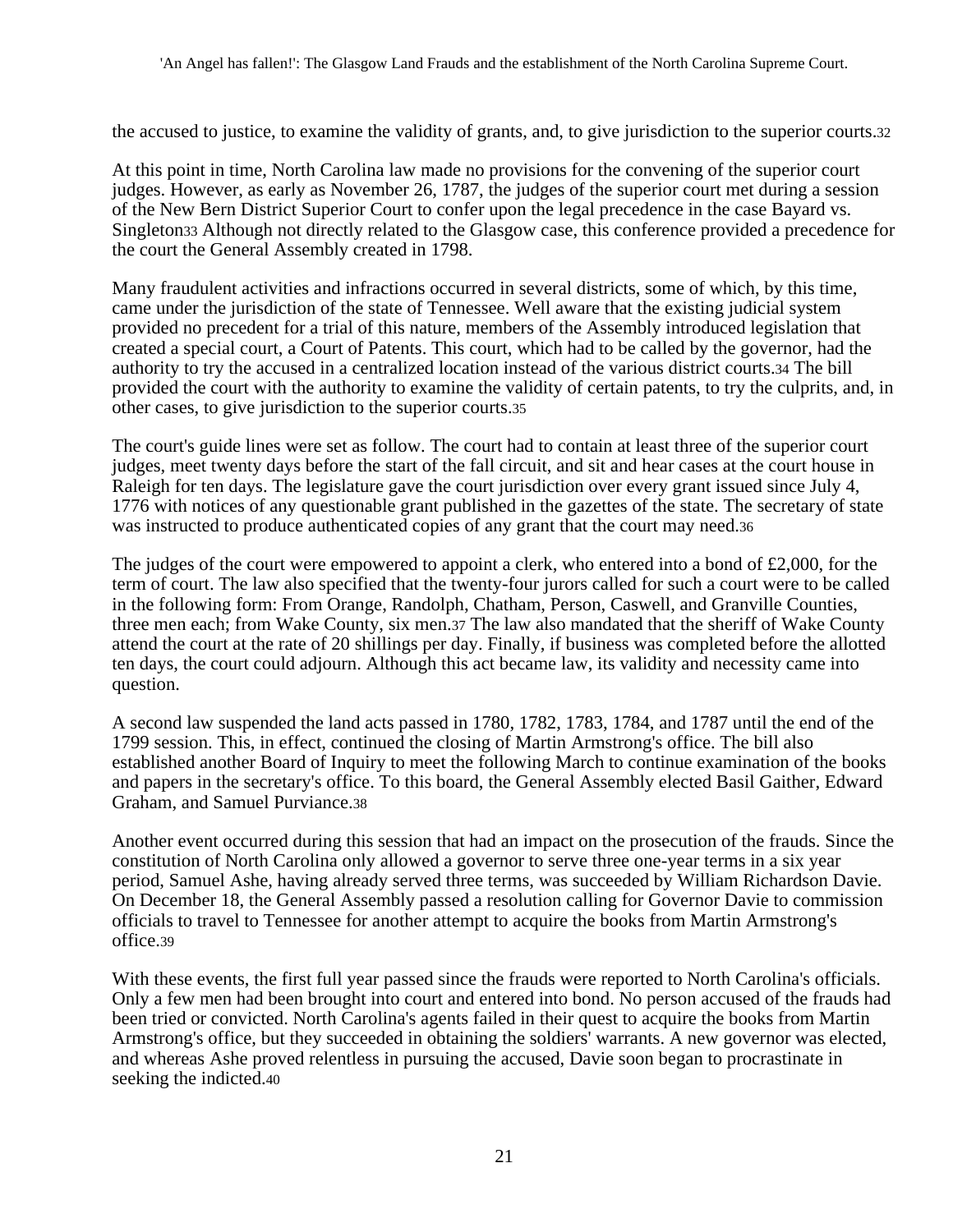'An Angel has fallen!': The Glasgow Land Frauds and the establishment of the North Carolina Supreme Court.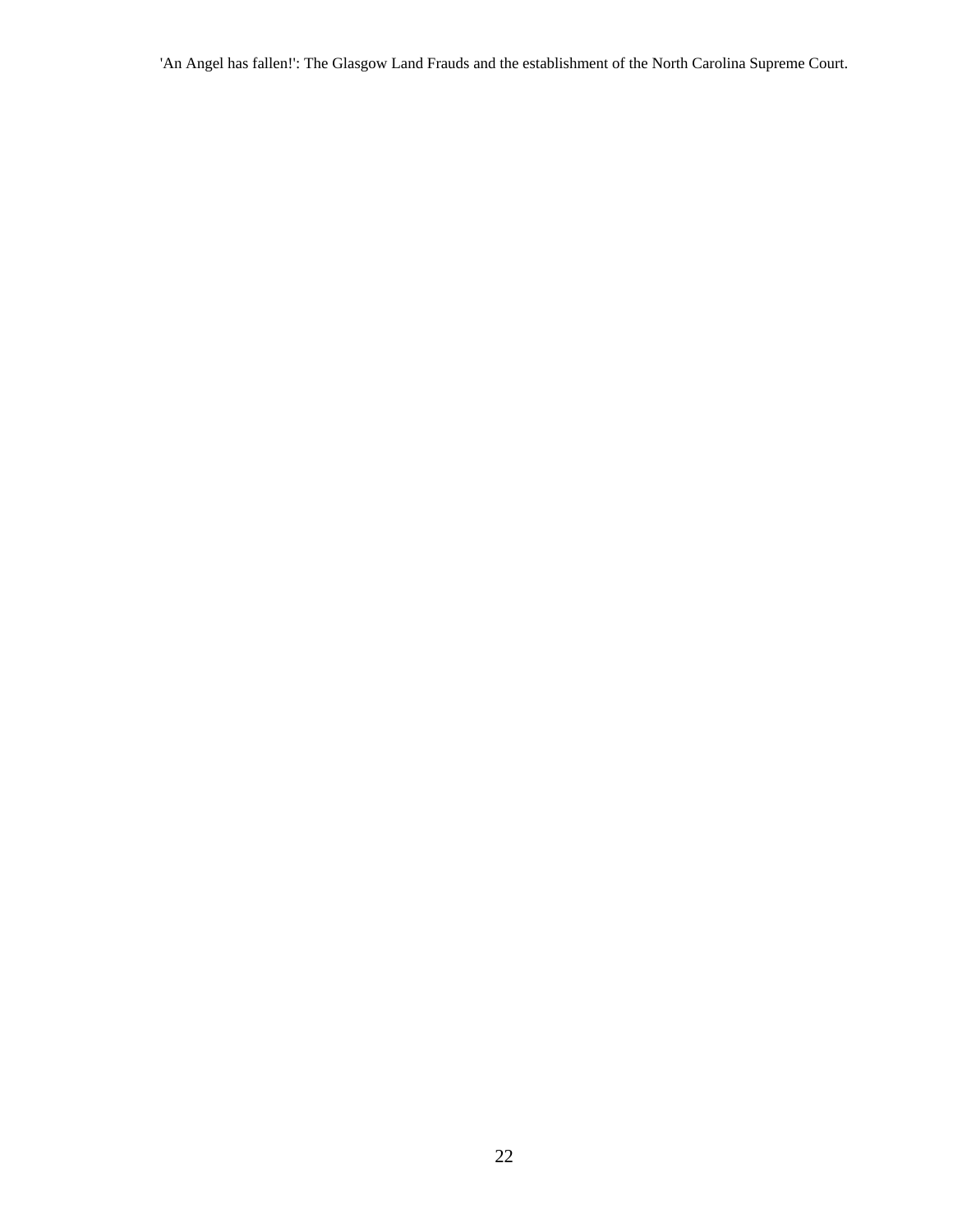## Chapter Three: The Angel becomes the Principal

As 1798 drew to a close, nearly a year had elapsed since the discovery of fraudulent activities on the part of James Glasgow, Stockley Donelson, William Terrell, and others. Although the legislature tried to take steps to ensure that the accused were captured and punished, the governor proved to be the official that would spearhead the pursuit of those charged. During the first year of the investigations, Governor Samuel Ashe exerted a great deal of effort in obtaining the records relating to the frauds and attempting to capture those named in the Board of Inquiry's report. However, in 1798, William Richardson Davie was elected governor. Where Ashe acted quickly, Davie began to drag his feet.

Many actions occurred at the 1798 session of the General Assembly as a direct result of the frauds. The legislature accepted the board of inquiry's report; passed a law establishing a court to try the accused; accepted James Glasgow's resignation; continued the closing of Martin Armstrong's office, and passed a resolution calling for the papers and books from Armstrong's office to be recovered from Tennessee.

To recover the books and papers, and noting their importance in the impending trials, the General Assembly, wishing to "do the utmost Justice to all its Citizens, to the Citizens of the State of Tennessee, and every other person that hath been injured by the frauds," resolved that the governor empower commissioners to travel to Tennessee in another attempt to acquire the records.1 It took nearly three months for Governor Davie to act.

On March 1, 1799, the governor sent John Willis and Francis Locke commissions as agents for North Carolina to travel to Tennessee to procure Martin Armstrong's books. To assist the men in their endeavor, Davie enclosed copies of Judge Howell Tatum's letters regarding the first attempt to acquire the records, the opinions of Tennessee's attorneys general with respect to the records, and the correspondence of Tennessee Governor John Sevier.2

Davie also reminded the men of the earlier failed attempt of North Carolina's commissioners to get the records. To assist the men in their endeavor, he enclosed a copy of the resolution empowering the men as North Carolina's agents. He then stipulated that if Tennessee's officials would not surrender the records, the commissioners were to transcribe the records and have their transcription certified by an official of Tennessee. Finally, he requested that the men proceed as soon as possible and correspond with him at their earliest convenience upon their arrival in Tennessee.3

Recalling the difficulties encountered by North Carolina's first commissioners, Governor Davie sent three additional letters to Tennessee with Locke and Willis. First, Davie wrote Martin Armstrong requesting that he render his assistance to North Carolina's representatives, and, if necessary, to certify any copies that the men may need to make.4

Next, Davie wrote Governor Sevier and thanked him for acting immediately in response to Governor Samuel Ashe's request concerning the records of Armstrong's office. Davie then informed Sevier that, as a result of the sudden change in his, Sevier's, attitude and subsequent non-compliance on the part of officials in Tennessee, the North Carolina General Assembly again acted on the subject of the records in December 1798. He informed Sevier of Francis Locke's and John Willis' appointments as North Carolina's commissioners and requested that Sevier assist the men in obtaining the books. Then, and only then, Davie reasoned, could North Carolina "discharge a duty she conceives she owes to her own Citizens as well as the Citizens of Tennessee."5

After requesting the assistance of the Tennessee officials, Davie wrote an additional letter to Martin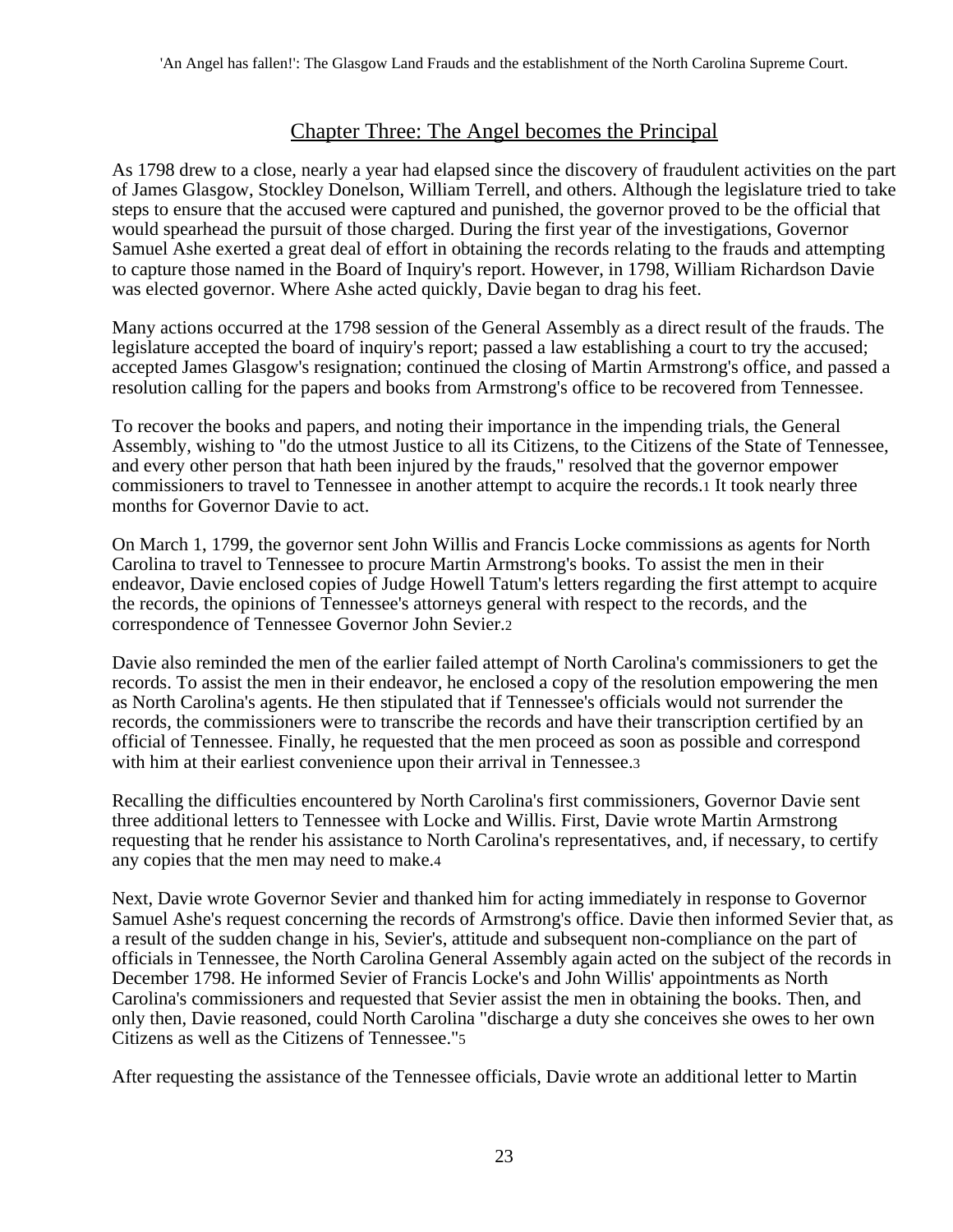Armstrong. Noting Armstrong's letters of January 24, and February 13, 1798 which promised a report of the deputy surveyors' service rights, Davie requested that Armstrong forward the report as soon as possible since the surveyors' rights "have been . . . considerable sources of fraud and imposition."6

Another step taken by the General Assembly in 1798 concerned the establishment of a second Board of Inquiry, to which they elected Basil Gaither, Edward Graham, and Samuel Purviance as members. On March 20, 1799, Gaither and Purviance met. Although Graham was absent at this first meeting, the other two members began their examination. In mid April, the board informed Davie that they would be prepared to issue a preliminary report on June 1. Before ending their examination on April 19, Gaither and Purviance agreed to meet again on May 15, hoping that Graham would be present.

On April 22, Davie wrote Attorney General Blake Baker and Solicitor General Edward Jones seeking their presence at the June 1 presentation to determine "some decided and effectual measure for supporting those accusations."7 He further requested that Baker, as principal law officer of the state, study the materials submitted by the board and issue an opinion on the expediency or necessity of Davie's commissioning a court of Oyer and Terminer.8

On May 24, 1799, Davie received the first letter from commissioner John Willis. Willis stated that the men had been delayed in departing North Carolina and did not arrive in Knoxville, Tennessee until April 30. However, upon their arrival, they immediately applied to Governor Sevier, presented their commission and informed him of their mission. He stated that Sevier "appeared to be quite unprepared for the application of the books & papers in Martin Armstrong's office," and a lengthy conversation ensued.9 Finally, Sevier stated that he would apply to Tennessee's attorneys general to seek their advice. Locke and Willis agreed to return the following day.

When Willis returned the following day, Sevier informed him that he had not made up his mind and would delay a decision until Tennessee's General Assembly met. Sevier informed Willis that shortly after North Carolina's first commission left, a group of men from Mero District met and requested that Sevier not relinquish the books. Therefore, he would not permit the records to be removed without further permission. Willis, realizing that any further attempt to obtain the original records would be in vain, suggested that the commissioners be allowed to make copies of the originals. Sevier readily agreed to this suggestion.10

According to Willis, the first book of entries was in a mangled state and many of the earliest entries had original names erased and new names inserted. However, the commissioners were making "literal Transcripts of every entry on the books, making the Erasures and interliniations, Comparing them with the Original files of location, noting the differences of words, names and number in the margin."11 As such, the transcriptions would probably not be completed until July.

In addition to removing names and inserting new names, Willis reported many blank locations were entered on the books, and names were later affixed to these locations. An additional method of fraud that he reported centered on the first one hundred fifty pages of the first original book. Someone had removed these pages at some time, kept them hidden, and started a new book. This way, locations were taken from the old book as needed. Although sharing exact locations, the numbers on the entries in the new book varied from fifty to sixty in some places than the same entry on the new book. Though this method, in excess of five hundred fraudulent entries had been entered on the books.12

Like many others in the General Assembly, Willis stated that he owned none of the land in question, bought none of the warrants, had no interest in any of the titles, and did not care if the titles were good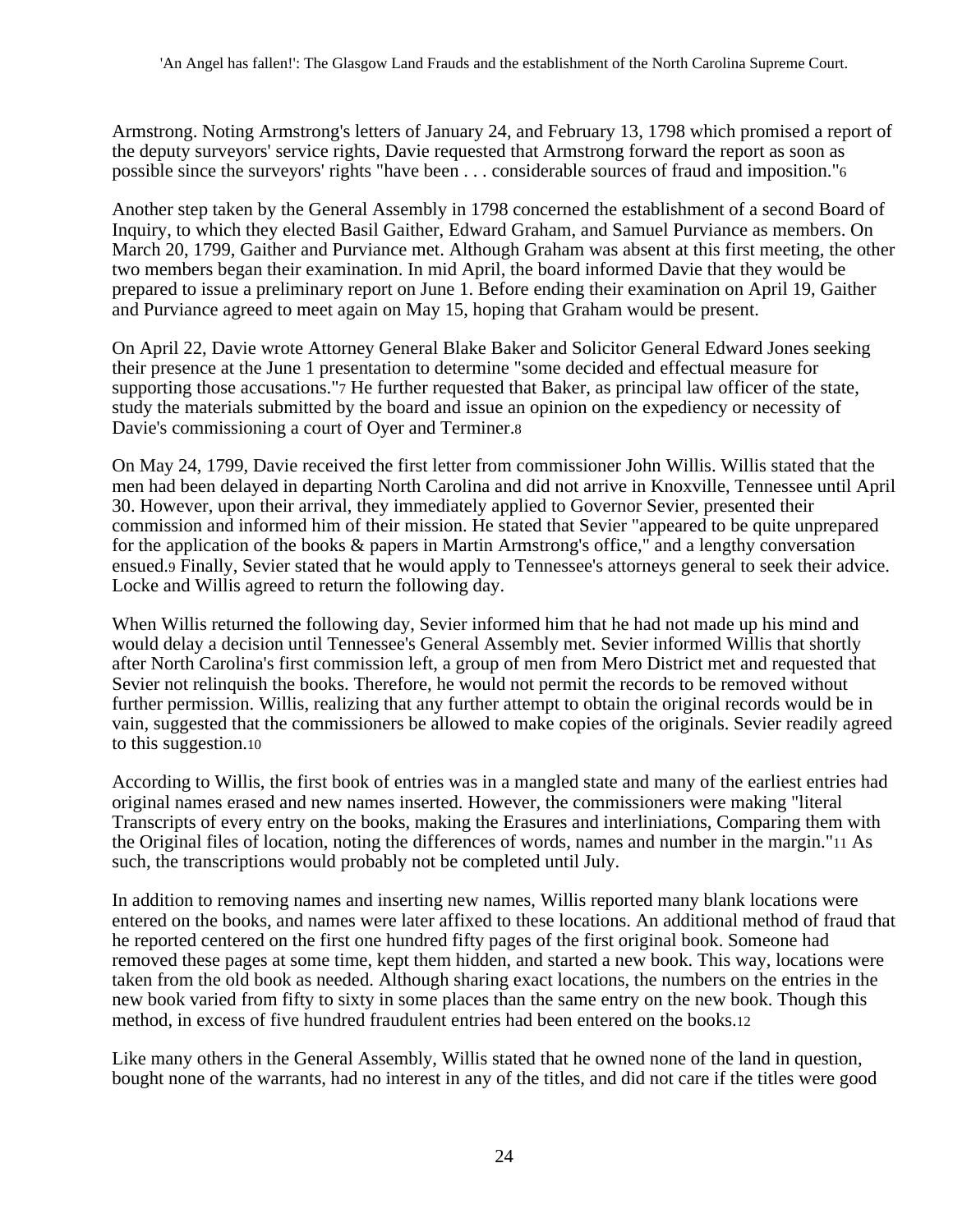or defective. The frauds, Willis felt, occurred because the business of the Nashville land office had been long ignored by officials in North Carolina. As such, the General Assembly had been negligent in its duties.13 "This Laziness," Willis stated, "prevailed while a Combination of men Capable as designing, laid and executed their plans, while the rights of the State & the property of Individuals were Swallowed in the Vortex."14

The board of inquiry, meeting since the agreed date of May 15, issued its preliminary report on June 6, 1799. Basil Gaither and Samuel Purviance commented on the continued absence of Edward Graham at their meetings. They also stated that the examination would probably have been completed by this time if Graham had been present. The body of the report dealt with actions occurring in John Armstrong's office and listed thirteen methods by which the state had been defrauded in that office. In concluding their report, Gaither and Purviance promised to continue their examination until the whole investigation was completed.15

On June 17, after reviewing the board's report, Blake Baker wrote Governor Davie. Baker stated that he had drawn a petition form that could be used in all the cases concerning fraudulent grants in the Court of Patents. However, he felt that the state should only seek to vacate grants that were procured on duplicate warrants. He further stated that he completed no petitions against anyone accused of fraud since he could not fully understand the board's remarks in some areas.16

Baker then stated he would have Samuel Purviance furnish the secretary of state with a list of grants to be duplicated for use in the prosecutions. Finally, he promised to forward the book of remarks created by Gaither and Purviance to Davie by the first of July. In the meantime, Baker planned to study the book so he could do his part "to heel the wound & even to wipe away the stain" the frauds had brought upon the state.17

On June 28, after sitting for sixty-three days, the board of inquiry finished its work and issued a final report. Gaither and Purviance explained the methods they employed in the examination of the military warrants. First, they checked to see if the soldier to whom the warrant was issued was entitled to the warrant. If the soldier was entitled, they then determined if he received the grant. In cases where the soldier's right was assigned, they examined the assignment to detect forgery. To assist their investigation, the board members created a book, which they labeled "A", where they entered any warrant that bore suspicion. They enclosed this book with their report.18

The board members stated that they found some instances of fraud that they could not be directly related to one individual. However, since the method employed was similar to that used on other warrants, the board members attributed these cases to the individuals who utilized the same procedures. Gaither and Purviance then indicated that James Glasgow was the principal conspirator in the frauds. Until this time, Glasgow had been accused of no more than malfeasance in office. The board then listed the following instances of Glasgow's involvement.

1. He has issued duplicate warrants, on the presumption of the originals having been lost, with out any evidence to that effect, and before the issuing of duplicates was authorized by any act of the Assembly.

2. He has issued two warrants to the same soldier without expressing either to be duplicate, and executed grants for both.

3. He issued warrants for the full bounty of Land, to persons who appear by the Muster roll to have been mustered only for nine months.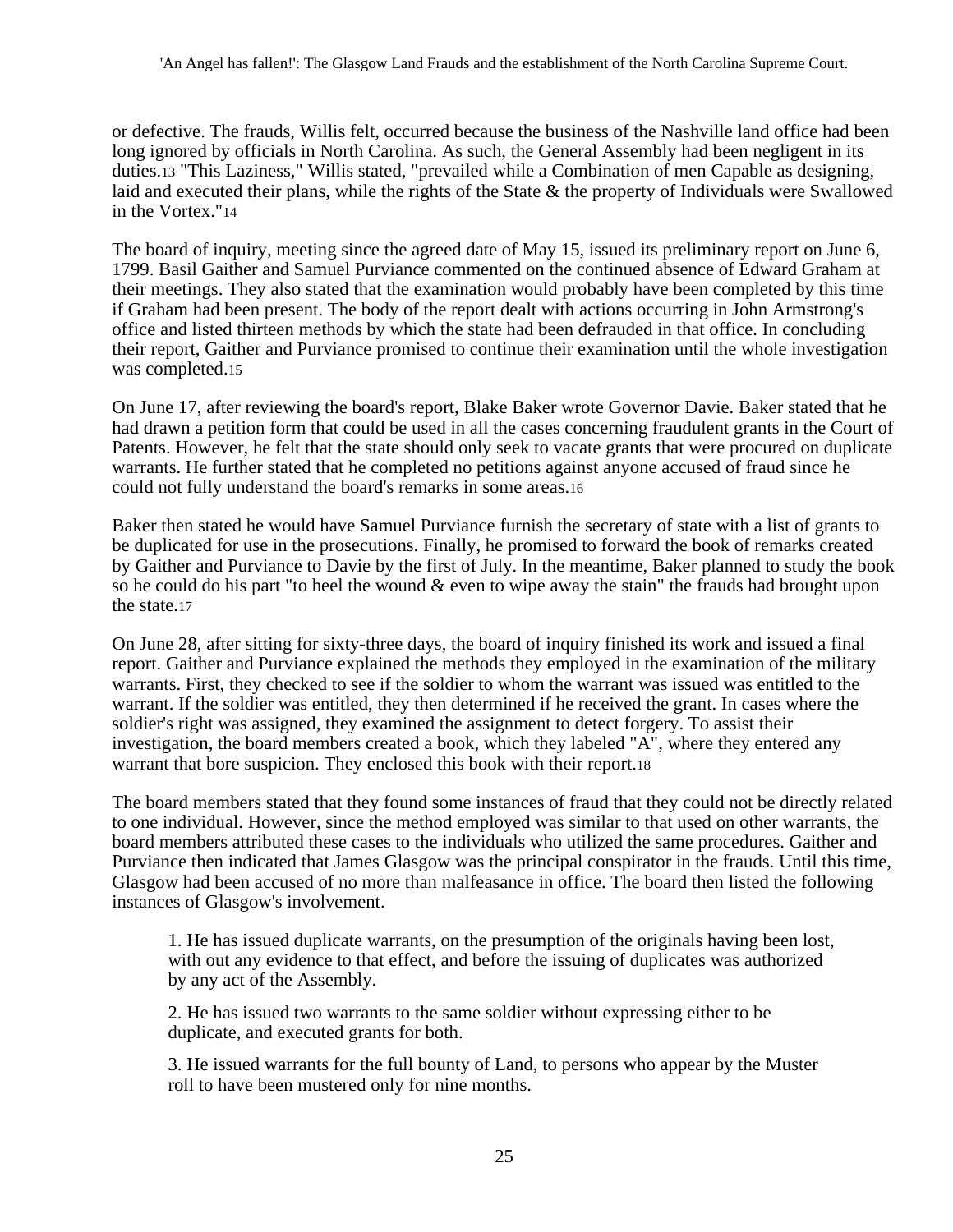4. He has issued warrants to soldiers who appear by the muster roll to have deserted, and executed grants to others as the assignees of said soldiers.

5. He has issued warrants to soldiers who have deserted, and executed grants to himself as the Assignee of such soldier.

6. He has issued warrants to persons whose names do not appear on the Muster Roll, and in whose favor no certificates can be found.

7. He has issued warrants to soldiers, and grants on those warrants to speculators, without any assignment whatever.

8. He has issued grants on military warrants, where his own signature, as Secretary, to the warrant has been forged.

9. He has issued grants to himself and others, on forms of warrants without any signature.

10. He has issued grants to himself on such unsigned warrants, as the assignee of the soldier; which assignment we take to have been forged by him, or by his procurement.

11. He has issued grants without any warrant whatever.19

To support these allegations, the board prepared a separate report that dealt only with the warrants on which Glasgow was implicated.

Gaither and Purviance also reported that the secretary had not acted alone in defrauding the state of "between 600,000 and 700,000 acres" of military land. According to the board, the most abused method in obtaining the land was the forging of assignments on warrants. Although they were unable to report every instance of forgery and every person involved, they were certain that John McNees, Nathan Lassiter, Moses Shelby, Wynn Dixon, Mann Phillips, Benjamin Sheppard, Samuel Samford, Thomas Butcher, John Price, John Sheppard, Joshua Davie, William Faircloth, Joseph Ferrebee, John Bonds, Arthur Pearce, Willoughby Williams, Joshua Hadley, Stockley Donelson, and William Terrell were those most deeply incriminated.20

In early August John Willis and Francis Locke returned from Tennessee and issued their final report. Following summation of the events communicated in Willis' earlier letter, the commissioners related their activities after arriving in Nashville. From May 9 to July 13, the commissioners and three clerks transcribed the books including every "erazure, alteration, interliniation or blotch."21 Stating that an attempt to describe every instance of fraud they observed would be as laborious as the transcriptions themselves, Locke and Willis described the most serious abuses they perceived.

The commissioners also noticed that, almost as soon as the office opened, a large number of blank locations were entered on the books without the name of an enterer. Most of these locations had been claimed in the intervening fifteen years, but they were still obvious since the names were entered in a different ink and a different handwriting. Additionally, several fair entries had the name of the enterer erased and the name of someone else inserted.

Furthermore, the conspirators would remove locations and claims from valuable land and then secure it for themselves. Since the men had access to the entry books at all times, they made such alterations as it suited their views. Locke and Willis also noticed many transfers on the books in which names of individuals appeared in different handwriting and ink than the transfer.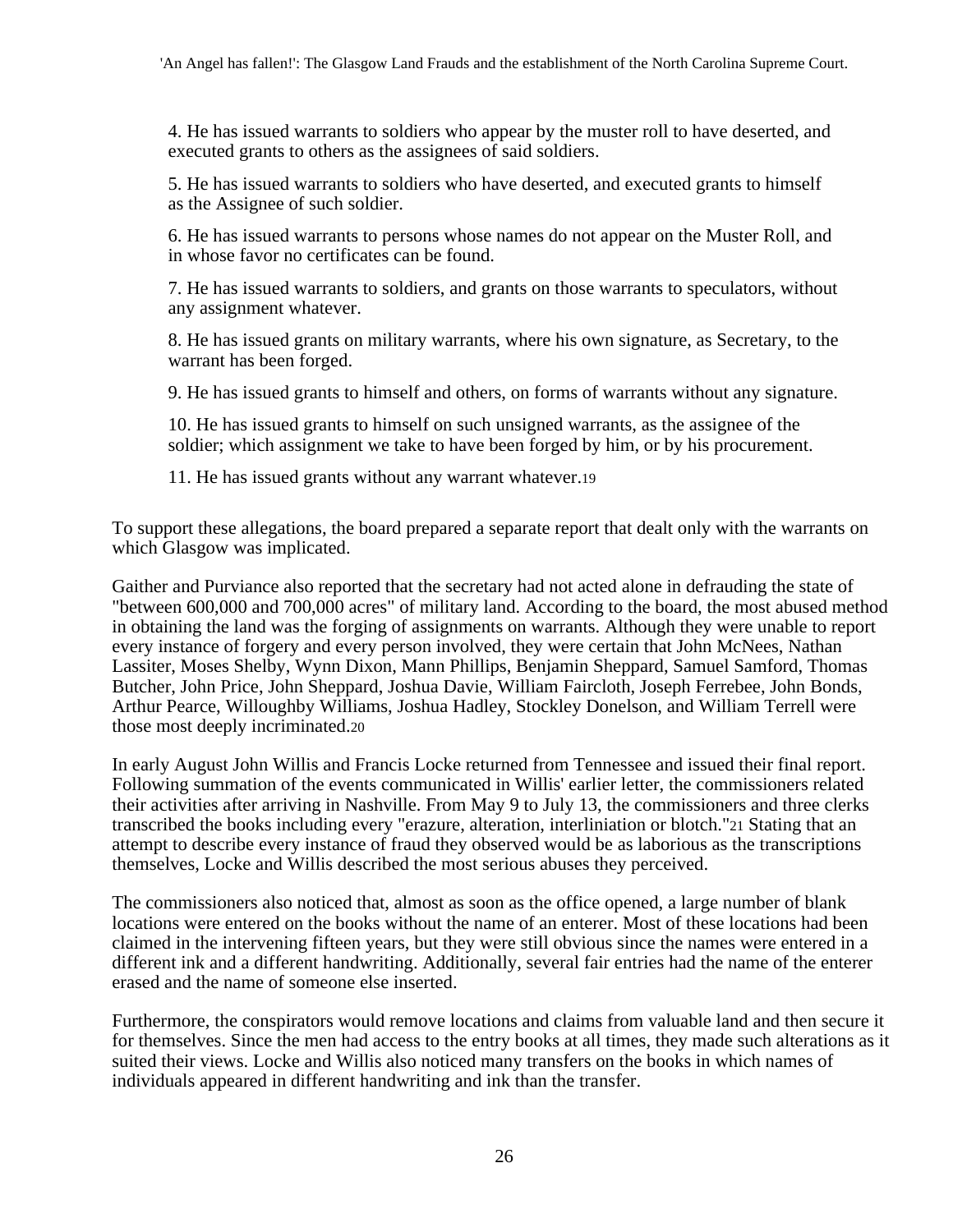The commissioners then noted a large number of entries made without warrants. By doing this, prime land was secured and a warrant numbered, once secured, was later added. Next, many true entries were voided by crossing them off the books to indicate that no grant had been issued on the entry. Finally, they noted the extensive number of service rights claimed by surveyors and deputy surveyors.22

Locke and Willis felt that the abuses occurred due to neglect and lack of judgment on the part of those appointed to supervise the office. "Such a variety of persons having access to the books as Deputy Entry takers, Locators, Surveyors and some Special friends," they reported, "that Martin Armstrong himself can give little explanation" of the condition of the books. To assist in any future trails on the subject, Locke and Willis created individual reports stating examples of each man's actions and offered their services to Governor Davie in the trials when the time came.23

Additionally, in August 1799, while preparing for the trial, Attorney General Blake Baker insisted that James Glasgow be bound in recognizance in New Bern District Superior Court in the sum of £1,000 to appear at the March 1800 term of the New Bern District Superior Court. After entering into a recognizance bond at the March 1800 session, Glasgow was examined by Superior Court Judge, Alfred Moore.24 After Glasgow was sworn, Moore began his questioning. On the stand, Glasgow was asked specific questions concerning his performance as secretary of state. During the examination Judge Moore asked Glasgow fourteen different questions concerning the land frauds. Moore's questioning touched on only three of the six eventual indictments handed down by the grand jury against James Glasgow. For the purpose of this paper, only the questions dealing with eventual indictments will be reported.

Of the three questions relating to later indictments, the first question Moore asked Glasgow concerned the issuance of a duplicate warrant to the heirs of James Roberts. Moore asked why the duplicate had been issued when the certificate that indicated the original warrant had been lost possessed a date several years later than the date on the duplicate warrant. Glasgow answered that he supposed the duplicate warrant had been antedated to agree with the original warrant. Next, Moore asked why Glasgow issued himself a land grant on a warrant to the heirs of James Harrison, who, it appeared, had never served, when the assignment by heir, Francis Harrison, was forged. Glasgow answered by stating that he had employed a gentleman named Samuel Hollady to purchase military warrants in his, Glasgow's, name. This was one of the warrants which Hollady had purchased, and the assignment on the back contained only an "X". Hollady had assured him that this was Francis Harrison's mark. Glasgow stated he then wrote "Francis" on one side of the mark and "Harrison" on the other side to validate the assignment. Finally, Moore asked why he had issued a grant to John Hacket on a warrant issued to James Hubbert without an assignment from Hubbert. Glasgow answered that he did not, as a matter of course, critically examine the returned warrants, but only checked to see if the warrant was valid.25 Despite Glasgow's answers, indictments were issued relevant to these matters on charges of malfeasance in office.

By August 1799, pressure was growing from the public for Davie to convene the court for the trial of the accused. Well aware that the existing judicial system provided no precedent for a trial of this nature, and since the infractions had occurred in several different districts, some of which, by this time, came under the jurisdiction of the state of Tennessee, the General Assembly passed a law that created a special court that had authority to try the accused in a centralized location.26 Entitled "An Act to establish a Court with jurisdiction competent to examine the validity of patents in certain cases and giving jurisdiction to the Superior Courts of Law and Equity in other or like cases," the 1798 court law's validity soon came under debate.

The law called for William Richardson Davie to convene the judges of the superior courts together to sit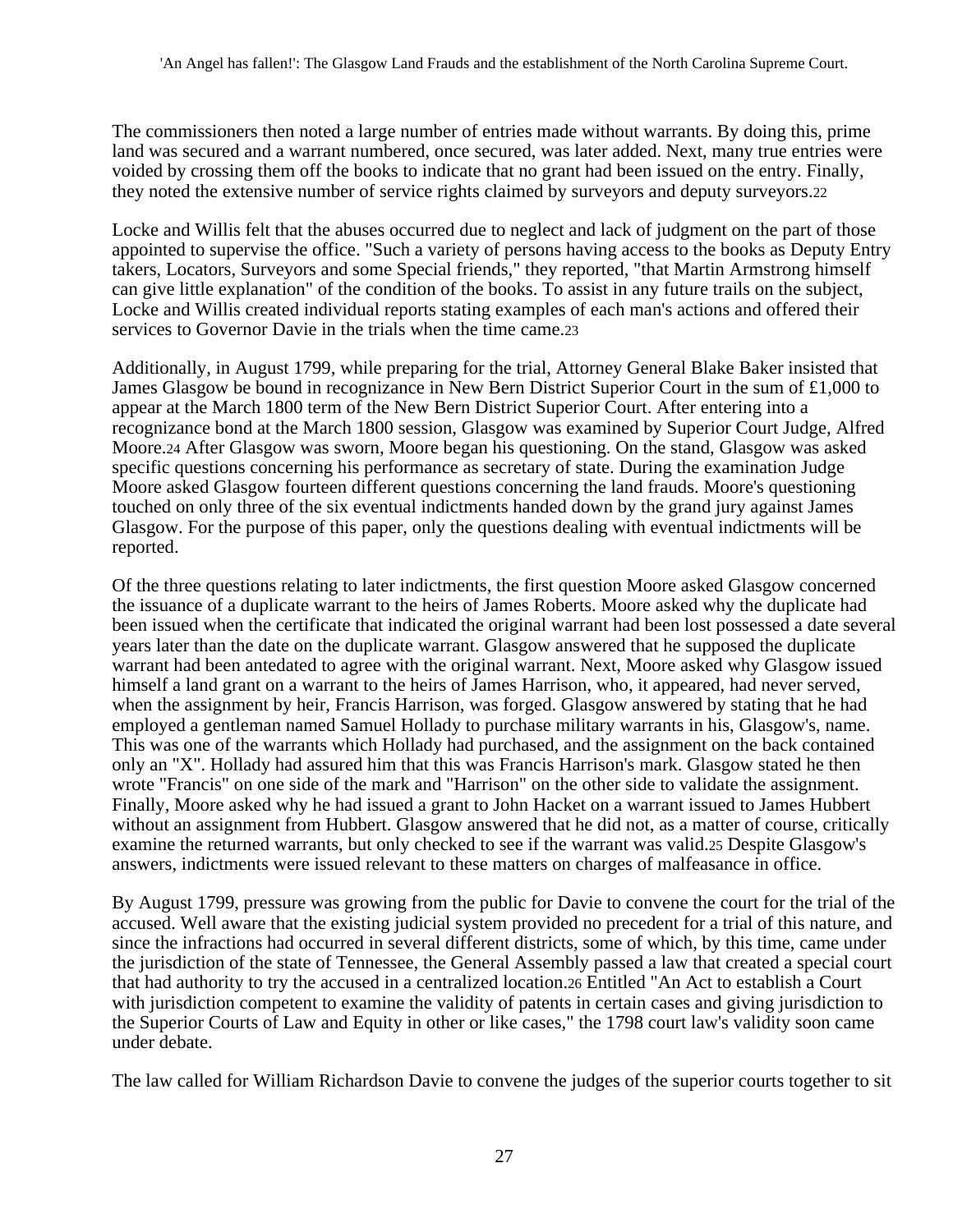for the trials. Either Davie doubted the legality of the court, or his Federalist affiliation discouraged him from moving against a member of his own party, it took nearly nine months for him to act. However, in August 1799, with pressure growing from the public to call the special court and bring the accused to trial, Davie wrote Attorney General Blake Baker and Solicitor General Edward Jones for advice on the subject.27 Also, in early August, Davie convened the Council of State to solicit advice on whether the court should be called.

On August 12, 1799 the Council met, and Davie presented a letter detailing his reservations on the General Assembly's act empowering him to call for a court of patents. He questioned the expediency of calling such a court and inquired whether the inculpated could be tried in the Superior Courts of Law and Equity and whether it was necessary to call the court at all. He also informed the council that he had asked the state's legal counsels for their opinions as to whether a court of Oyer and Terminer would simplify the proceedings.28 The council began weighing the legality of establishing the court while waiting for the opinions of the attorney general and solicitor general.

Both Baker and Jones returned their opinions to the Governor on August 15, 1799. Baker called for the state "to proceed as soon as possible in the cases where the State may be particularly interested" and to have James Glasgow bound in recognizance and questioned before District Superior court judge Alfred Moore. However, Baker was of the opinion that the court, if called by the governor, would not have the legal authority to try the accused.29 He believed the legislature should be the body to convene the court, as well as to empower the governor to create it. If, on the other hand, the trials were left to the regular courts, he felt that most of the violators would go unpunished since many of the accused had already fled to Tennessee.

Edward Jones, like his counterpart, did not feel it expedient to call for such a court. The main reason he gave was that the offenses had been committed in several different districts and would have to be tried in each of the particular districts. He also felt that the law, as then written, lacked the constitutional authority to bring the offenders to trial. He stated:

Such a measure is not expedient or necessary, that if such a court should be held the object intended could not be thereby effected, and that therefore it would be more for the credit and interest of the State to postpone it untill the next session of the Legislature.30

Jones felt strongly that the accused should be prosecuted to the fullest extent of the law but without violating the constitution. Therefore, the trials should be delayed until new legislation could be passed.

Upon receiving the opinions, Davie forwarded the letters to the Council of State. After reviewing the letters, the council informed Davie of their decision. Basing their decision on the counsels' opinions, the members felt that it was not necessary to call a court of patents at that time. The council then suggested the matter be returned to the General Assembly in order that legislation could be passed that better enabled the detection and punishment of the "numerous and black crimes, which have been committed in the office of the Secretary of State."31 Davie, upon the advice of the Council of State, the attorney general, and the solicitor general did not call the special court and returned the matter to the General Assembly.

At the next session of the General Assembly in November 1799, further actions were taken concerning the frauds. Nearly two years had passed since the disclosure of the frauds, and not one man accused of the crimes had even been brought to trial. Aware of public sentiment, several members of the General Assembly were extremely anxious to remedy the situation. The leaders of the legislature had been made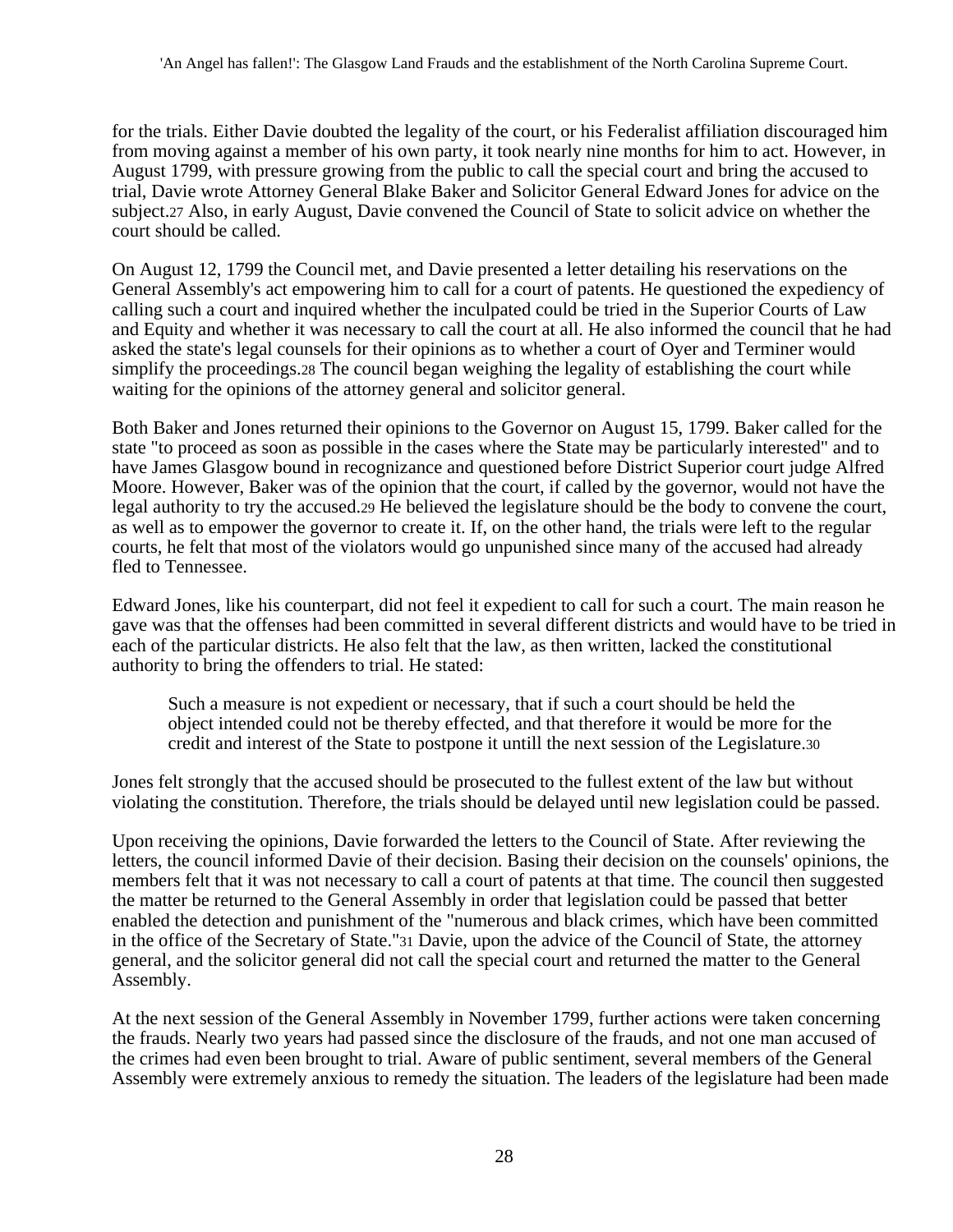aware of the state's legal counsels' opinions concerning the law passed in 1798. Steps were quickly taken to strengthen the legislation establishing the court. "Due to inconveniences and much delay in administration of justice,"32 a new bill passed rapidly through the legislature.

"From the want of a speedy and uniform decision of all questions of law or equity arising on the circuit, either from difference of opinion in the Judges, or from a desire of further consideration, or from a want of a competent number of Judges," a new court was established. The new law had specific stipulations that gave it more authority than the previous law. Under the new law any two judges of the superior courts were to meet two times a year in Raleigh on the tenth day of June and of December to sit and hear cases for ten days. The judges were once again empowered to appoint a clerk, but the clerk's bond was raised to £5,000. The clerk's salary was not to exceed £50 per annum.33

Unlike its predecessor, this court, termed a court of conference, heard cases that arose in the superior court circuits. Transcripts of these cases were made at the superior court level and transferred to the higher court where they were then filed with the clerk. The court was again commissioned to sit for ten days, but now had to issue their opinions in writing. These decisions had to be filed with the clerk of the court. The law also divided the superior courts into four ridings: 1)Halifax and Edenton, 2) Morgan and Salisbury, 3) Hillsborough and Fayetteville, and 4) New Bern and Wilmington.34 Finally, the law empowered the court for two years and from then to the end of the next General Assembly. This, the General Assembly felt, should be adequate time to settle all questionable grants.

The second half of the act established an exclusive sitting. These sections were instituted to handle the trial and punishment of those accused of fraudulent activities in "the Secretary's office, or in the office of John Armstrong or Martin Armstrong." For these trials, the legislature authorized the governor to commission the judges and call the court. Of the four superior court judges, any two could give judgment on any fraud allegedly committed in any district of the state and then to award execution. The clerk chosen for the Court of Conference was also to act as clerk for this court, and his bond for this session was set at £2,000.35

To prepare for any suits brought against the accused, the sheriffs of Wake, Franklin, Johnston, Chatham, Orange, and Cumberland were required to summon eight freeholders from their respective counties for a Grand Jury thirty days prior to the sitting of the court. Each man summoned would receive twelve shillings, six pence per day and the same for every thirty miles traveled.

According to the law, both the attorney general and solicitor general were required to seek warrants for the apprehension of the men accused of impropriety. To assist the state's counsels, the governor also was given the authority to appoint an agent for the state, to sign and issue subpoenas, attend proceedings, and to take out warrants. The compensation the attorney general, solicitor general, and public agent received for attending these trials was set at £40. The public agent was also required to keep an account of his services and report to them to the General Assembly for compensation.36

One judge was required to superintend the proceedings and direct affairs. However, two judges were required to pass final judgment. Finally, the law stipulated that if no judges attended by the opening date of the court the Wake County sheriff would call it into session and then adjourn the court day-to-day for a period of three days. If none of the judges had arrived by that time, that session of the court would officially conclude its sitting.37 Finally, the law commissioned the court for two years from its commencement and then to the end of the next session of the General Assembly.38

At the November 1799 session of the General Assembly William R. Davie informed the legislature of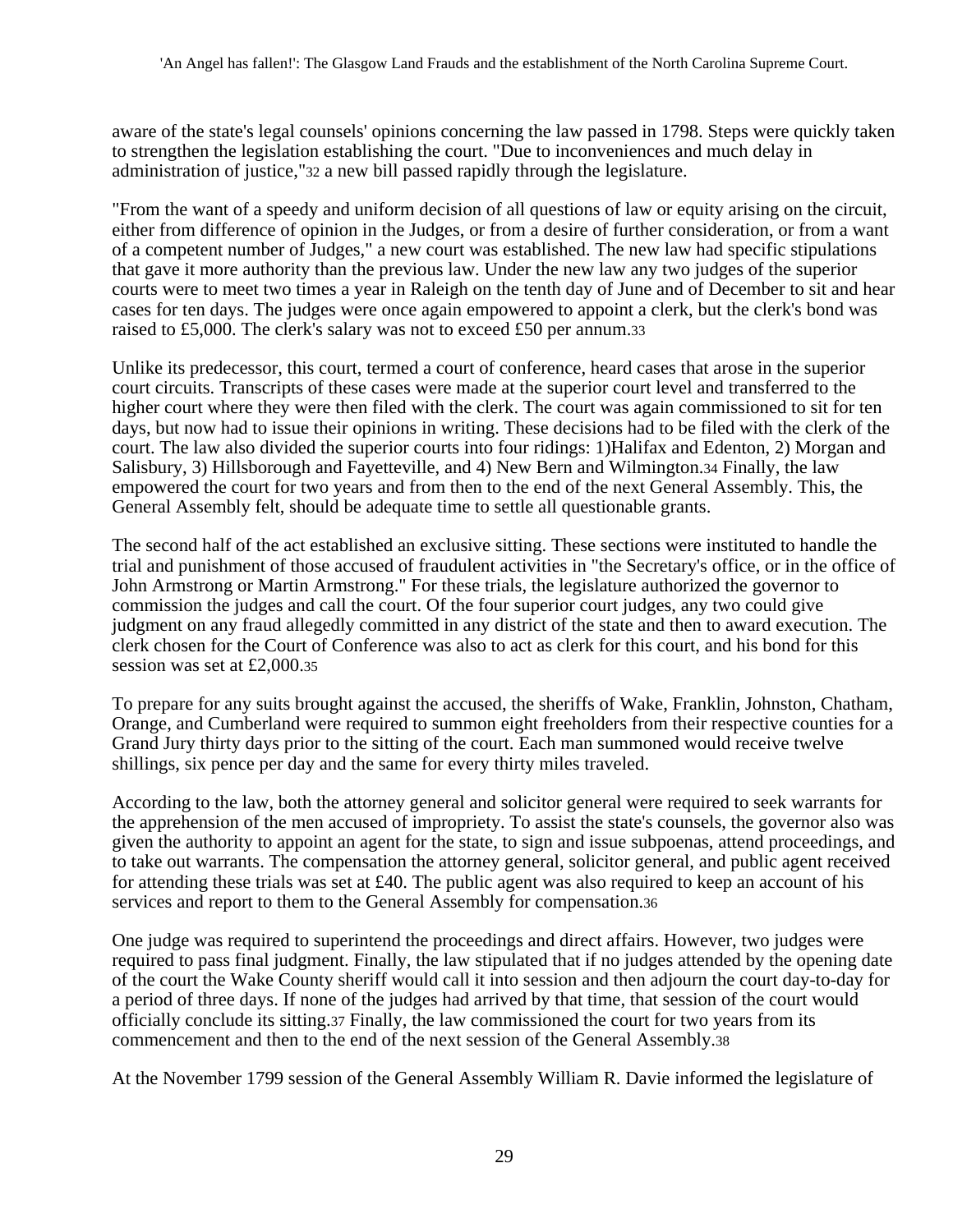his decision to accept a diplomatic appointment from the President of the United States to travel to France to ease the tension between the United States and France. Since his term as governor was completed, the General Assembly subsequently elected Benjamin Williams as governor. In a second message to the General Assembly, Davie described the activities taken by board of inquiry members Basil Gaither and Samuel Purviance. A third message detailed commissioners Francis Locke's and John Willis' trip to Tennessee to secure the records. A fourth message informed the legislature of the Council of State's decision not to convene the court of patents.39

After some deliberation, the General Assembly voted to publish the governor's messages and the board of inquiry's report. Next, the Senate passed a resolution allowing Secretary of State William White to issue grants for entries made between August 1, 1783 and February 8, 1795.40 The General Assembly felt that the fees during the stated time had already been paid to the secretary of state. To prevent those who had already entered land and paid their fees from receiving their grants would be unjust. This resolution evolved into an act that reopened the land office in Nashville. This time, more restrictions were placed on how the secretary verified the soldiers' service. William Christmas41, who some seven years earlier had surveyed and platted the site that became Raleigh was elected to replace Martin Armstrong as the surveyor for the military district. Finally, on December 19, the General Assembly passed a law changing the name of Glasgow County to Greene County, in honor of Revolutionary War hero, Nathanael Greene.42

On December 24, 1799, the board of inquiry's report and the governor's messages were published, in their entirety, in the Raleigh Register.43 Listed in the report were the various instances where the commissioners indicated Glasgow's impropriety. In a letter to editor Joseph Gales, printed in the December 31, 1799 issue, Glasgow answered these charges point by point.

According to the report, the board of inquiry had noted that Glasgow issued duplicate warrants in the name of a single soldier. This action Glasgow tried to explain by stating that several soldiers had the same name. The only time that more than one warrant had been issued to the same soldier, he stated, was when he was ordered to do so by the General Assembly. Next, he answered the charges that warrants had been issued to soldiers whose names did not appear on the muster rolls, by saying that, prior to the winter of 1779, no muster rolls were kept. For the period after the winter of 1779, he had applied to Colonel Archibald Lytle for the muster rolls, and Lytle had responded that there were none.44

The report also suggested that he had issued grants on warrants where even his own name had be forged. Glasgow answered that this was the case, but the warrant had been filled out correctly and that, he supposed, through the magnitude of his duties, he had neglected to sign the warrant. He issued the grant because he did not want to deprive any worthy soldier of his rightful land. Finally, the board reported that Glasgow had issued himself a grant on a warrant that he himself had forged. He responded by stating that the endorsement was attested to as genuine so he affixed the name of the individual, and he enclosed documentation with his letter to Mr. Gales to prove his point.45

With these events, another year of investigation into the frauds came to an end. As required by the General Assembly, a second commission traveled to Tennessee and succeeded in obtaining certified copies of the books from Martin Armstrong's office. A second board of inquiry also met and issued reports that indicated that James Glasgow was the principal individual in the frauds. However, Governor William R. Davie refused to call the court created to try the accused. Stating a lack of authority on the part of the court, Davie returned the matter to the General Assembly. Before the legislature could act to strengthen the court, Davie accepted a diplomatic appointment from the Federal Government and was followed as governor by Benjamin Williams. Where Davie had been slow to act in pursuing the accused,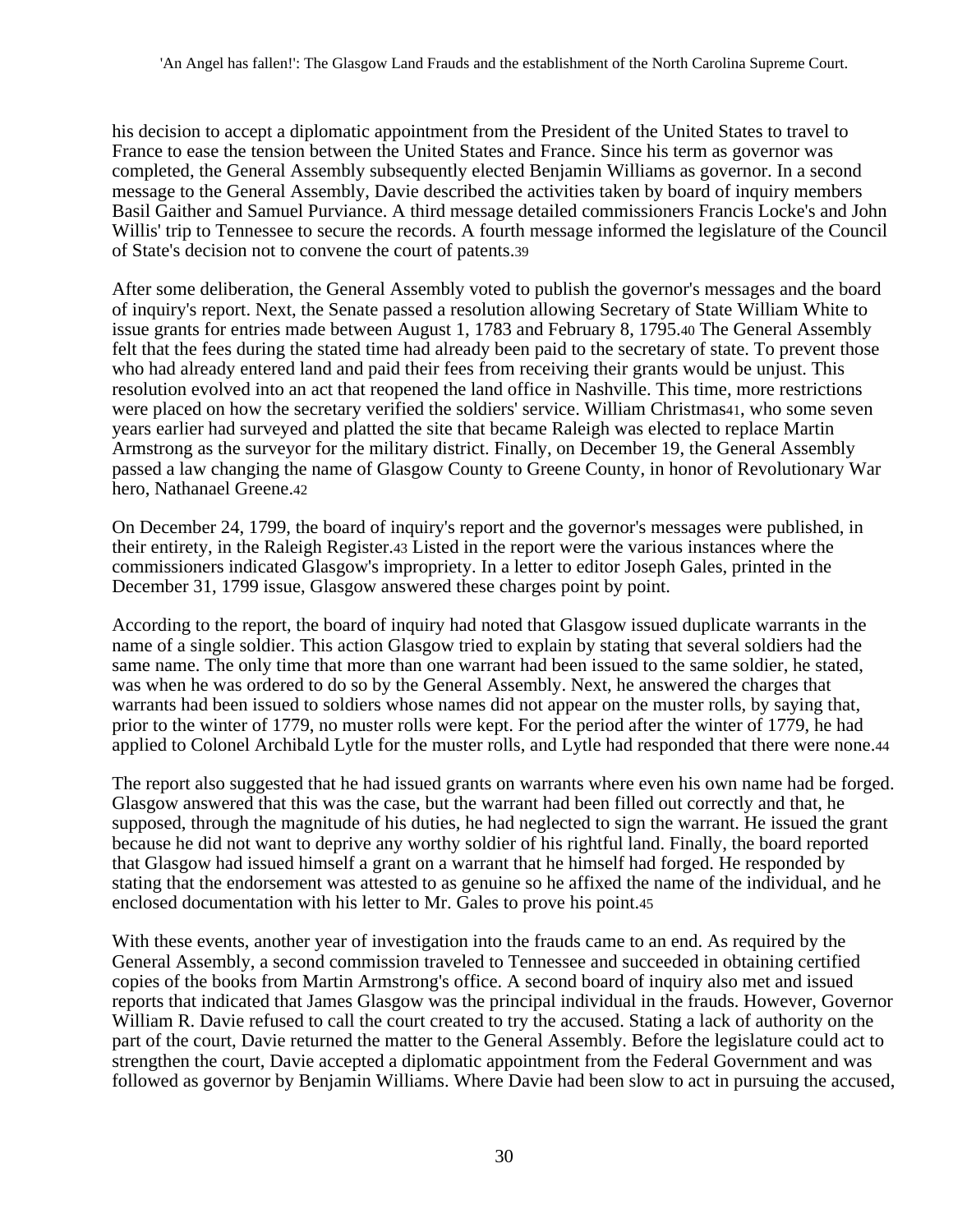'An Angel has fallen!': The Glasgow Land Frauds and the establishment of the North Carolina Supreme Court.

Williams, armed with new legislation, vigorously set forth to ensure that the accused were prosecuted.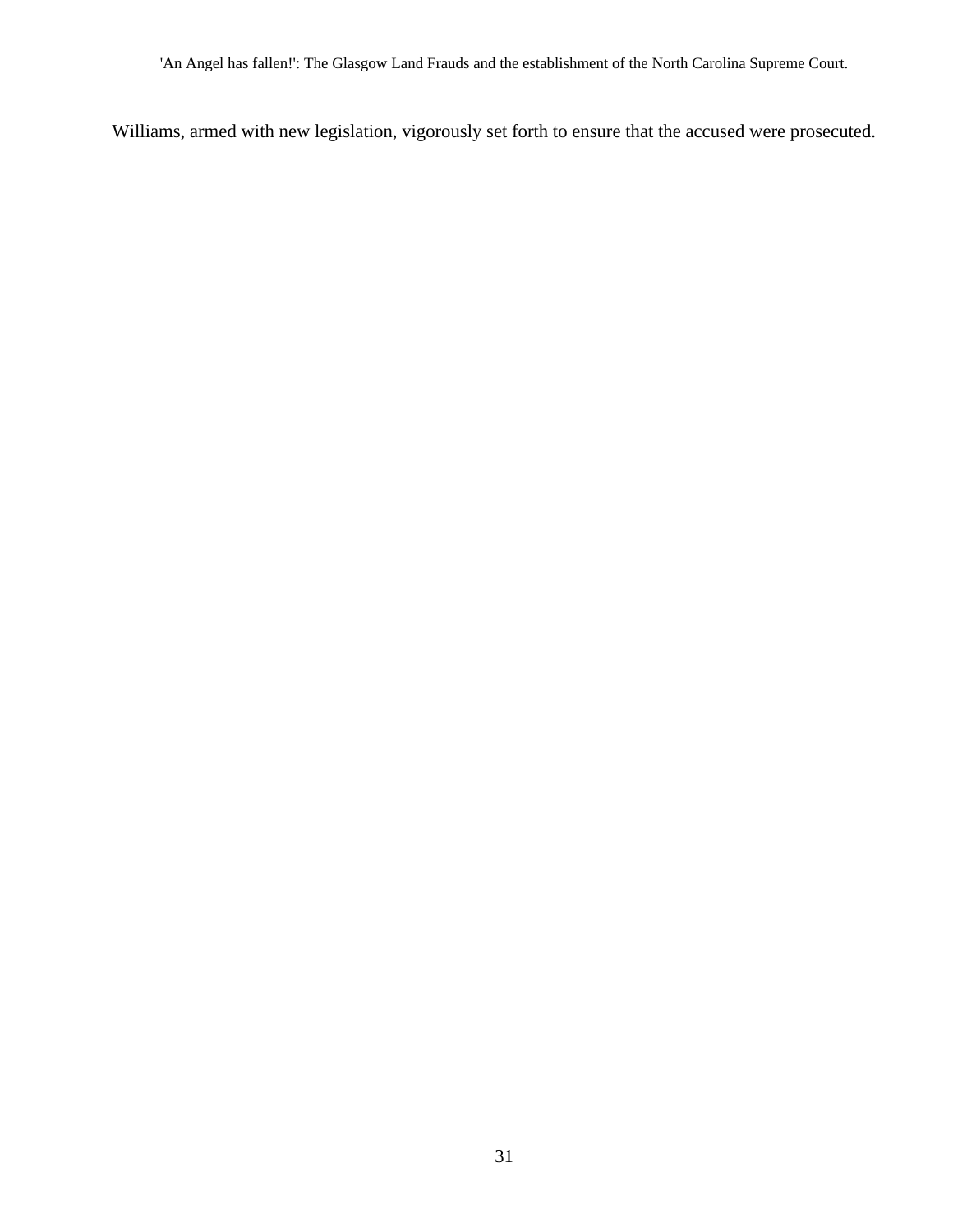# Chapter Four: The Accused and the Court

During Davie's tenure as governor, North Carolina succeeded in obtaining copies of the books from Martin Armstrong's office. The second board of inquiry had met and completed a through investigation of the materials obtained and had presented a report detailing the methods of abuse, naming the perpetrators. Although the activities of the speculators had been known for two years, Davie had been slow to act in calling a court to bring the accused to justice.

In November 1799, Benjamin Williams was elected governor by the General Assembly to succeed William R. Davie. Williams, armed with the new legislation, set forth to apprehend the violators with intensity. However, Attorney General Blake Baker did not share his enthusiasm. In a letter dated January 16, 1800, Baker responded to apparent accusations by Governor Williams that he, Baker, had neglected his duties in prosecuting those associated with the frauds. In his defense, Baker stated that, prior to November 1799, he felt the law lacked the authority to bring the transgressors to trial, and, in his opinion, made it entirely too difficult to attain guilty verdicts against the accused.1 Governor Davie, Baker asserted, had agreed with him, and if Williams would read Baker's August 15, 1799 letter to Davie, the reasons for his hesitation would be apparent.

Baker, it seemed, had problems with the new legislation as well. He felt that arraignment under the new law would be in vain because of the size of the land fraud case and the distance that a witness would have to travel to attend the court. In addition, he felt that more than one sitting of the Court of Conference would be essential to give ample attention to the frauds and that most of the witnesses would be inclined to pay the fee of £20 required to avoid testifying in lieu of traveling between the one hundred to two hundred miles necessary to appear in court. Baker also thought that many of the magistrates and justices of the peace that were obligated by the law to issue the warrants and indictments would not do so without seeing actual evidence pertaining to the trials. He asked Williams if,

the Legislature suppose that M<sub>r</sub> Jones & I were to run into every hole  $\&$  corner of the State in search of these felons, like thief catchers with the paper in our pockets  $\&$  the witnesses at our heels?2

If they did, Baker replied, they were mistaken.

The apparent rift between the governor and the attorney general was not the only discord among those pressing for prosecution. On January 11, 1800, Governor Williams appointed Major Samuel D. Purviance as agent for the state.3 Although hesitant at first, due to the length of time that had expired from the initial investigation, on January 14, 1800 Purviance accepted "the honor and dignity [bestowed by] the State" to assist in prosecuting the "the infernal Scoundrels by who's villany [the State] has been injured and debased."4 Attorney General Baker, however, disapproved of this appointment, and friction between the two men soon surfaced.

In late January, at the insistence of the governor, Attorney General Blake Baker and Solicitor General Edward Jones began preparing indictments against some of the men accused of fraud. On February 8, 1800, Baker wrote to Williams to inform him that he had sent an envoy to Johnston County with a warrant for the arrest of Arthur Pierce.5 Although several more warrants were sent out during the next months as the prosecution prepared its case, the fighting within the group continued.6

An additional problem arose as to where James Glasgow should be tried. The governor felt that Glasgow should be charged in the Court of Conference while the attorney general wanted the case tried in the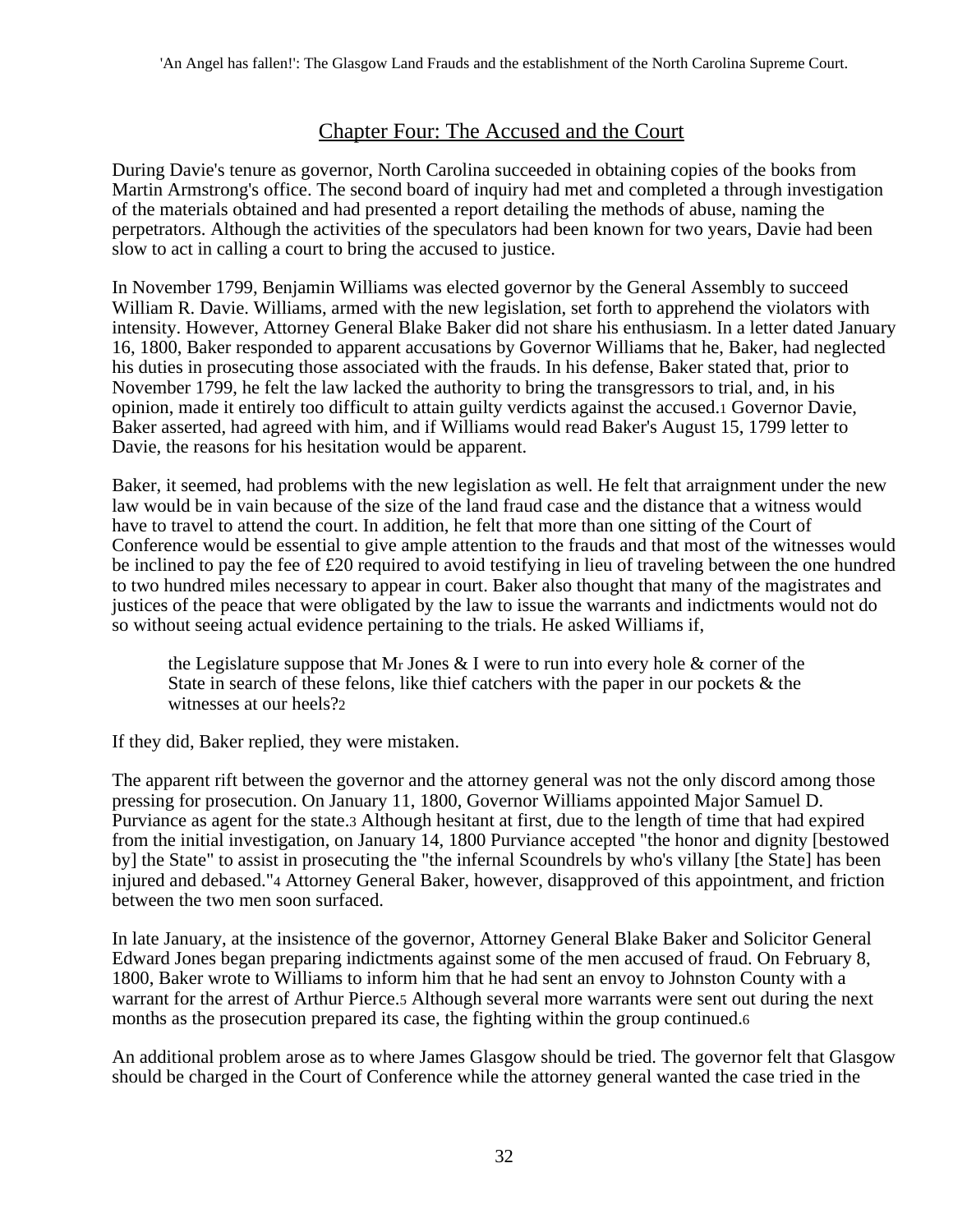New Bern District where Glasgow had entered into recognizance in August 1799. The governor finally won on this point and Glasgow returned to New Bern District Superior Court in March 1800 and entered into recognizance to appear at the Court of Conference in Raleigh in June 1800.

As agent for the state, Purviance's duties consisted of obtaining evidence and witnesses as well as arresting those accused of fraudulent activity. In March, the rift between the attorney general and the agent came to the attention of the governor. Baker wrote Williams complaining that Purviance had neglected his duties and thereby had let several of the accused escape. Baker also complained that Purviance had not written to inform him of his activities as he, Purviance, had been instructed. He also hinted that, if Purviance continued to disregard his duties Secretary of State William White would be a good candidate to replace him.7

Eventually, Baker's accusations prompted Governor Williams to correspond with Purviance and to ask for his explanation of the events. On March 29, 1800, Purviance informed Williams that Baker had never asked him for correspondence on the case and had even said that he would not communicate with him as agent for the state. After explaining his actions to the governor, Purviance resigned his commission.8

On April 6, 1800, Williams informed Baker of Purviance's resignation. Baker responded on April 22 that he was "quite glad that Major Purviance has resigned his Agency" and then suggested that Secretary of State William White be appointed to fill the position.9 Although he felt that too much time had passed since the discovery of the frauds to convict any of the accused, on May 2, White accepted the appointment as agent for the state after receiving assurances from Baker and Jones that the business would not take him away from his office or home. However, White resigned the appointment less than two weeks later.

White informed Williams that the attorney general had sent instructions that "contains enough to employ me, and that from home, every hour of my time from this 'till the setting of the Court."10 This appears to have been all that Williams could handle of Baker's actions. In a carefully worded letter to the attorney general, Williams chided Baker

What a dilemma are we reduced to? Mr. Purviance alleys that thro your conduct towards him, he is driven from Office; ... being serious as I was, and still am, of accommodating you with an Agent, who should in all things be agreeable to you; cooperating and seconding your plans of conducting the prosecutions--the time is spun out to a near approach of the Court, so that no professional Gentleman can be expected to undertake the duties of Public Agent, with a hope of rendering any material Service to the Country or doing much credit to himself.11

On May 20, 1800, the attorney general tersely responded, "I know of no other person who could at this late period fill the vacancy occasioned."12 Baker's continued accusations that Purviance had neglected his duties as agent, coupled with Jones' complaints that no materials were ever sent to him concerning his duties, Purviance resignation, and White's appointment and resignation as agent presented an almost circus-like atmosphere

Despite all the discord among the prosecution the governor did not cease in his attempts to bring the accused to trial. On May 2, 1800, he sent out commissions to the sheriffs in Wake, Franklin, Johnston, Chatham, Orange, and Cumberland counties to call the required number of jurors for the trial. Next, on May 10th, he sent out commissions to superior court judges Spruce Macay, John Haywood, Samuel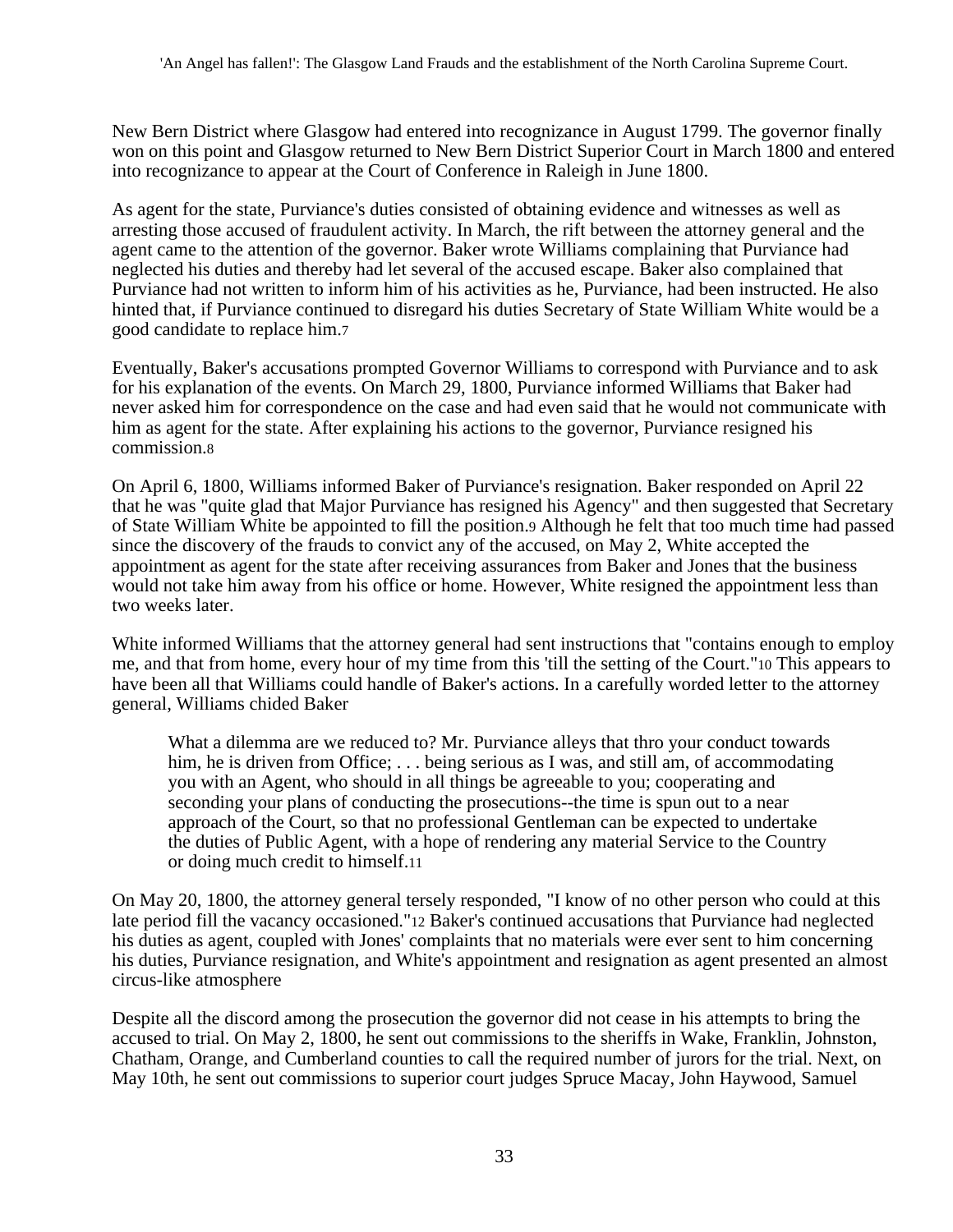Johnston, and John Louis Taylor.13 Over the next few weeks, the various sheriffs called the requisite number of freeholders as jurors, and one by one, the superior court judges, with the exception of John Haywood, accepted their commissions.

All seemed finally to be going well for the prosecution when, on May 31, 1800, the state received the most potentially damaging set-back of the case. Judge John Haywood, author of the 1799 law that established the Court of Conference, resigned his appointment as a superior court judge and accepted a position as counsel for the defense.14 Stating his high regard for some of the accused and his well established sentiments concerning the current rotations and ridings on the superior court circuits, he stepped down from public service to assist the defense in its litigation. With the counsel for the defense established and the prospective jurors and judges commissioned, the long awaited trials appeared about to begin.

Finally, after all the accusations and rebuttals, on Tuesday June 10, 1800, with Attorney General Blake Baker and Solicitor General Edward Jones for the prosecution and John Haywood for the defense, the Court of Conference began its proceedings. Although only three superior court judges remained, according to the law only two were required to begin proceedings. Judges John Louis Taylor and Samuel Johnston, being present, met this requirement, and the trials began on schedule.15 Spruce Macay apparently arrived that night and was present the next day. After hearing other cases transferred from the Superior Courts, the trials of those accused of land fraud were set to begin. The first order of business constituted the selection of a grand jury. Since the appropriate number of freeholders from Wake, Franklin, Johnston, Chatham, Orange, and Cumberland Counties had been summoned, a grand jury was chosen.16

On Wednesday June 11, the grand jury began to issue indictments against the accused. Over the next three days, the following indictments were handed down against James Glasgow:

1. That he issued a warrant to Morgan Elmore without evidence that Elmore served and then issued the land grant to Stockley Donelson on a forged assignment;

2. That he issued a duplicate warrant to the heirs of Elijah Roberts and issued two land grants to James Mulherin on both warrants;

3. That he issued a warrant to Francis Harrison as the heir of James Harrison without evidence that James Harrison had even served and then issued a land grant to himself on a forged assignment of Francis Harrison;

4. That he directed Isaac Taylor, as a Deputy Surveyor, to survey a plot of land for James Hubbart, and then issued a grant to John Hacket, who signed as a Deputy Surveyor, without any evidence of assignment by Hubbart. Also, neither Taylor or Hacket were actually Deputy Surveyors; and,

5. That he issued a warrant to John Collins, heir of Brittan Collins, and then issued a grant to Joseph Brock on a forged assignment.17

Indictments were also handed down against Willoughby Williams, Wynn Dixon, John Bonds, John Gray Blount, and Thomas Blount.

When his trial began on Friday, June 13, Glasgow entered a plea of not guilty on charges presented in the first and second indictments; he was tried and found guilty by the jury. On Saturday, he pleaded not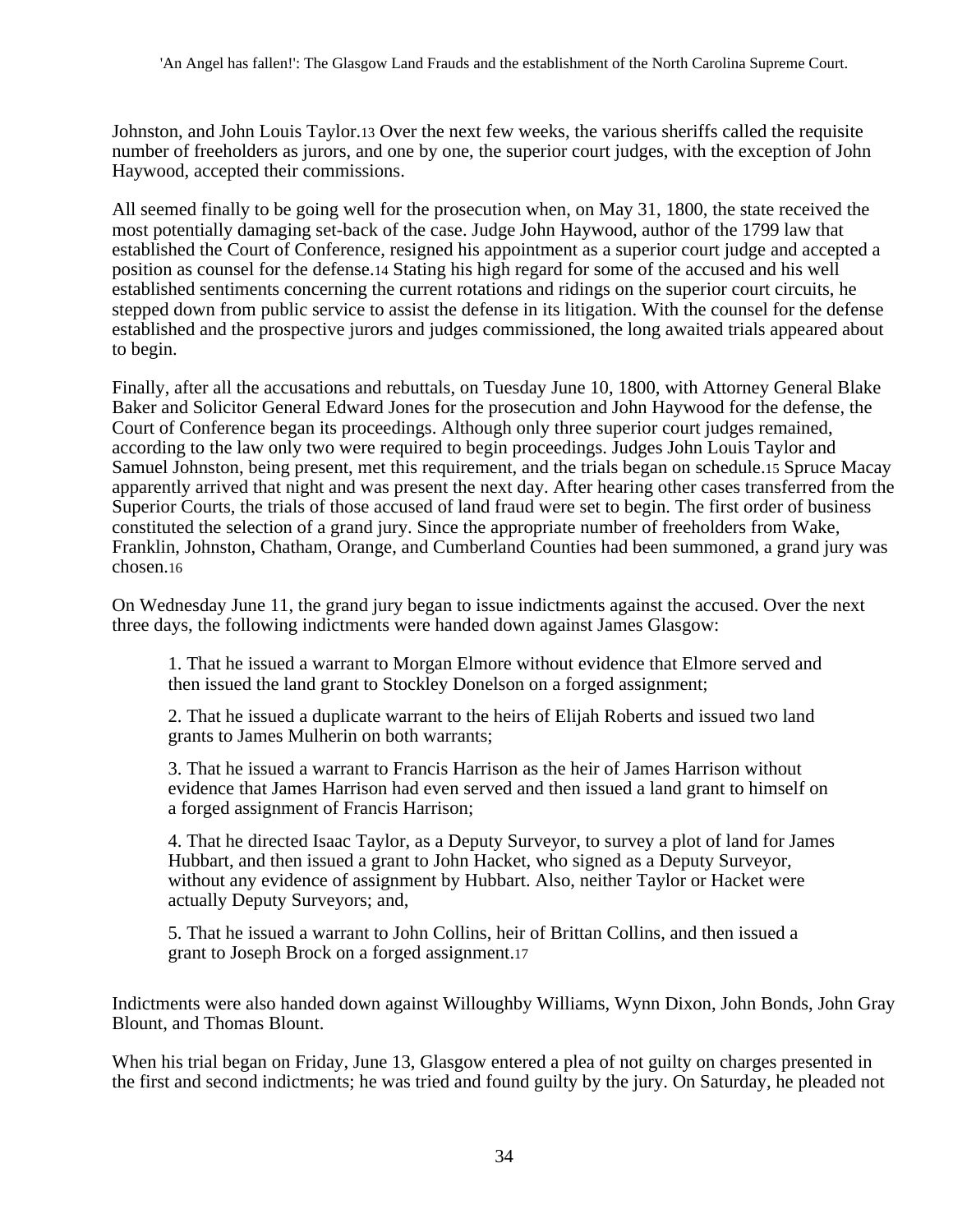guilty to the fourth accusation; he was found guilty of the charges levied. On Monday the 16th, Glasgow was tried on the third and fifth charges. He pleaded not guilty and was found not guilty on this accusation by the grand jury.18 On Tuesday, an additional indictment was handed down against Glasgow. This charged him with issuing a land grant of 5,000 acres to John Gray Blount and Thomas Blount on a duplicate warrant after issuing them a previous 5,000 acre grant on the original warrant. Again he professed his innocence; he was found guilty.19

As for the other defendants, Willoughby Williams and John Bonds were also found guilty of the charges presented in the indictments handed down during the Court of Conference. John Gray Blount and Thomas Blount succeeded in having their cases transferred to the next session of the New Bern District Superior Court where the jury retired briefly before finding John Gray Blount not guilty. The same jury found Thomas Blount not guilty without retiring. The charges against Wynn Dixon were not pressed by the prosecution, and the witnesses summoned to testify were dismissed. With the judgments against Glasgow, Williams, and Bonds handed down, the attorney general moved for sentencing.20

Before the court could pass judgment, John Haywood, as attorney for James Glasgow, moved for a new trial on the second indictment on several grounds. The chief reason stated by Haywood was that the verdict was contrary to the evidence presented. The judges dismissed this request stating that they were satisfied with the verdict. Again the attorney general prayed for judgment, and Haywood countered by moving for arrest of judgment. Haywood's arguments for the arrest of judgment fell into two categories: 1) the legality of the court's commission, and 2) the legality of the indictment. On the question of the legality of the court's commission, the law that he himself wrote in 1799, he gave the following five reasons for the move:

1. The caption does not state any legal authority in this Court to take the said indictment; the commission is stated to be made to the Judges to enquire by the oaths of good and lawful men of the counties of Wake, Franklin, Johnston, Chatham, Orange, and Cumberland and there is no law of this State which authorizes an enquiry otherwise than by the oaths of freeholders,

2. The caption does not state the indictment to have been found by the oath of freeholders,

3. There is no such commission as that stated in the caption; the commission by virtue whereof this Court sits, is a commission to enquire of the offenses committed in the office of the Secretary of State, or in the office of Martin Armstrong, or in the office of John Armstrong, in, &c., but the commission described in the caption is to enquire of the offenses in the two former offices only,

4. The commission by virtue whereof this Court sits, is to enquire by the oaths of freeholders, whereas the commission by virtue whereof the indictment is stated so to be taken, is to enquire by the oaths of good and lawful men only, and,

5. The several offenses in the indictment mentioned, are supposed to have been committed on the several times therein mentioned at the county of Greene, within the jurisdiction of this Court: not stating the said place to be within any of "the districts of the" State, whereby the Court might see that the said offenses were committed within the extent of their jurisdiction; and in fact at those several times, there was no such county as the county of Greene within any district.21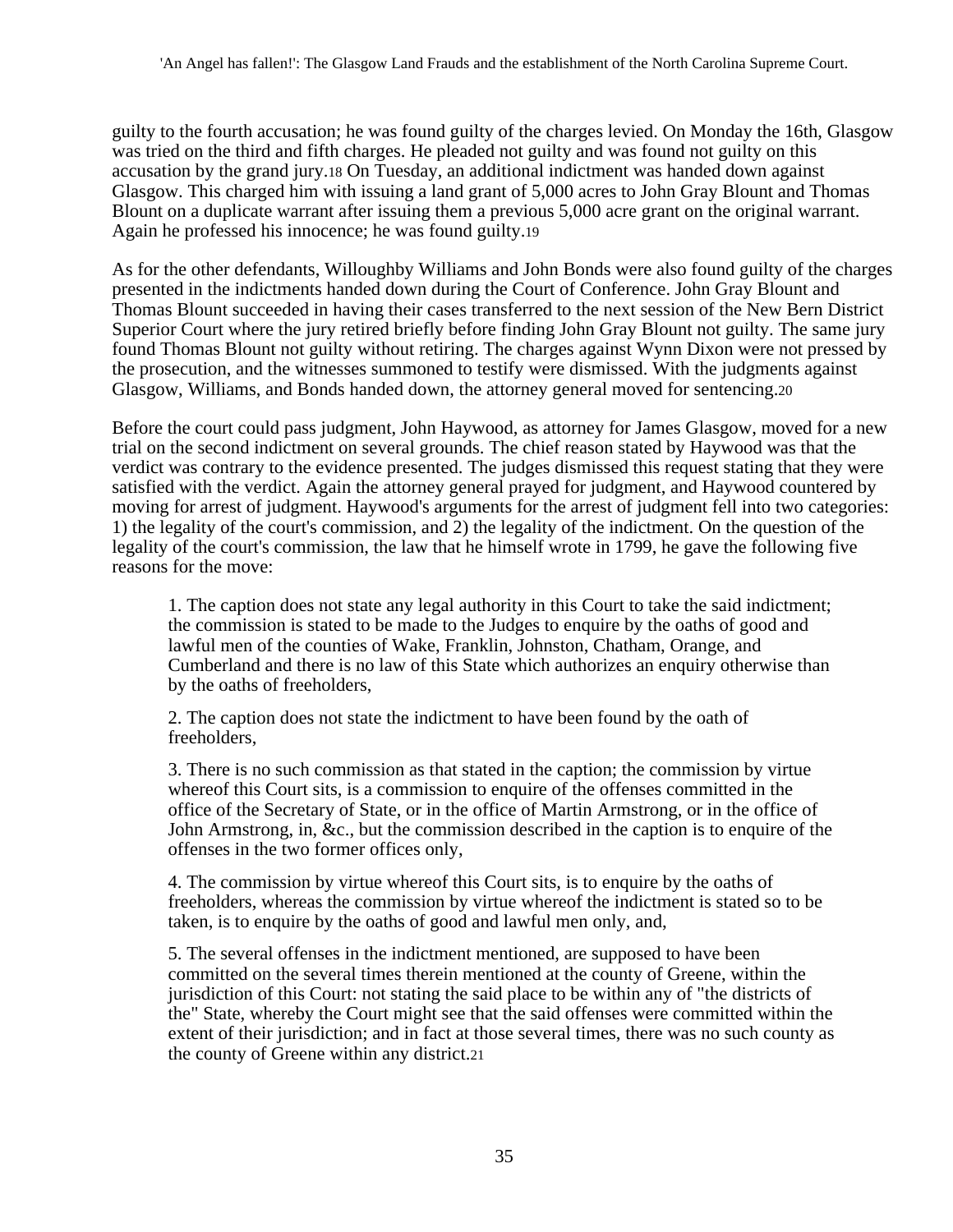Next, Haywood questioned whether the second indictment held sufficient authorization. Haywood stated that the original warrant had only been implied and that the prosecution did not prove that it ever existed. If, he continued, it had existed, sufficient evidence had not be presented to prove that it was for the same amount of land and to the same person as the duplicate warrant. Next, Haywood argued that the indictment said that Glasgow "well knew" that the warrant had been legally assigned to James Mulherrin, in which case Glasgow had been within the boundaries of the law when he issued the land grant to Mulherrin. As such, no injury had been incurred by the heirs of Elijah Roberts, the public, or the state.22

Haywood then argued that it had not been proven that a grant had been issued on the original warrant, nor was in the process of being issued, nor that the original warrant was even in existence. He also argued that no proof existed that two grants were ever issued on this warrant, original or duplicate. The only grant specifically mentioned was the one issued on January 7, 1794, which resulted from the duplicate warrant. Finally, Haywood wrapped up his arguments by saying that the frauds were supposedly committed against the state of North Carolina. He pointed out that the land described in the indictment was, in 1794, not the territory of North Carolina, but the land of the United States. As such, if fraudulent activities had occurred, a federal court should hear the cases, not a state court.23

Judge Spruce Macay answered for the court and acknowledged that Haywood had argued several valid points, but they did not apply in this case. He then proceeded to refute the points raised by the council for the defense. The court felt that the phrases "good and lawful men" and "freeholders" were interchangeable and that "an inquest of good and lawful men, must be of freeholders."24 The judges also believed that Haywood's arguments that the commission of the court was not legal had not been founded in fact and were therefore denied.

Macay then addressed the aspect of the argument surrounding Greene County. Although the county did not officially exist at the time stated in the indictment (1794), the court had been established to try offenses that occurred within its jurisdiction. Greene County, still Glasgow County in 1794, was definitely within the jurisdiction of the court. Besides, he continued, the offenses were committed by the secretary of state in the exercise of his duty and was therefore the jurisdiction of the state despite the location of the frauds.25

Next, Spruce Macay turned his attention to the indictment against Glasgow. He rebutted Haywood's contention that no proof was offered concerning the original warrant. The court felt that the attorney general had given sufficient evidence to prove the existence of an original warrant. He proceeded to show that by issuing a grant on both the original and duplicate warrant, Glasgow, in the exercise of his office, had "fraudulently and wickedly" abused his powers of office. As such, Glasgow had injured the public that had placed its trust in him, an action punishable in any common court of law as a misdemeanor.26

Macay then turned his attention to whether or not Glasgow knew that James Mulherrin had legally obtained the warrant. He said that Mulherrin had produced no legal evidence to prove that Elijah Roberts had served in the Continental line or that his heirs had assigned their rights to the warrant to Mulherrin. Without this documentation, Macay asserted, Glasgow should not have issued a warrant, original or duplicate, or a grant to Mulherrin.27

Finally, the court turned to the issue of jurisdiction of the lands in the proposed frauds. Macay answered by stating that although the lands may have been ceded to the federal government, James Glasgow, acting as an official for the state of North Carolina, had committed the frauds. His signature represented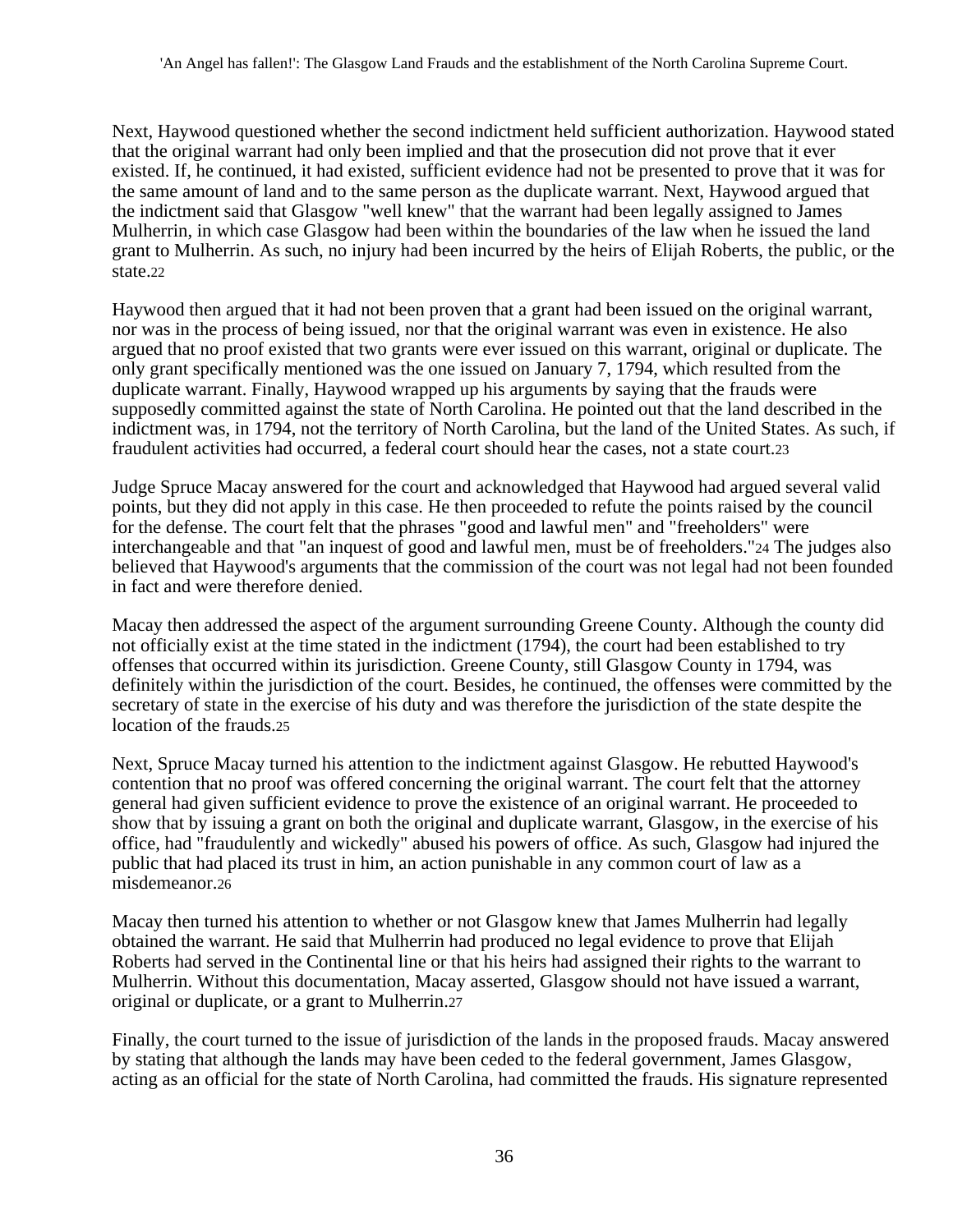a pledge for purity on all documents emanating from his office. By executing these acts, he had defiled the state and her citizens. It was by virtue of these reasons, the court felt, that North Carolina, not the United States, had jurisdiction in this case. The court overruled the plea, and the attorney general was finally able to move for judgment.28

On Thursday, June 19, 1800, considering the charge that James Glasgow issued a duplicate warrant to James Mulherin as the assignee of the heirs of Elijah Roberts and issued grants on both warrants, the court ordered that he be fined £1,000 and held at the jail in New Bern District without bail until he paid the fine. On the charges issued in the indictment concerning the two land grants to the Blounts, he was fined £1,000 and ordered held in the New Bern jail without bail until the fine was paid. The court arrested judgment on the third count against Glasgow. For the charges levied against Willoughby Williams and John Bonds, they were fined £500 and £100 respectively. 29

Finally, the court then ordered the sheriff of Wake County to deliver James Glasgow and Willoughby Williams to the New Bern District jail, and John Bonds to the Halifax District jail so they could begin serving their sentences. Of the twenty-two men accused of fraudulent activities by the first board of inquiry, only James Glasgow, Willoughby Williams, John Bonds, Wynn Dixon, John Gray Blount, and Thomas Blount were ever tried. Of the five tried, only Glasgow, Williams, and Bonds were ever found guilty.30

The verdict of guilt not only brought a few of the accused to justice, it seemed to heal old wounds within the prosecution's camp. On June 20, 1800, Attorney General Blake Baker wrote to Governor Benjamin Williams apologizing if he had harmed the purpose of the state when he complained of Samuel D. Purviance neglecting his duties. Baker applauded Major Purviance's attendance at the special court from its beginning as a spectator and his offering his assistance to the prosecution throughout the trials. Purviance wrote Williams as well. He praised Baker's handling of the case and his securing a guilty verdict. The court, according to those associated with the prosecution, had been a success.31

Over two and one half years passed between the discovery of the fraud and the first trials of some of the accused. James Glasgow, reported at the principal speculator by the second board of inquiry and two other minor players received small fines for their actions. After sitting the required ten days and hearing the trials of the conspirators as well as cases transferred from the superior courts, the justices adjourned on June 20, 1800.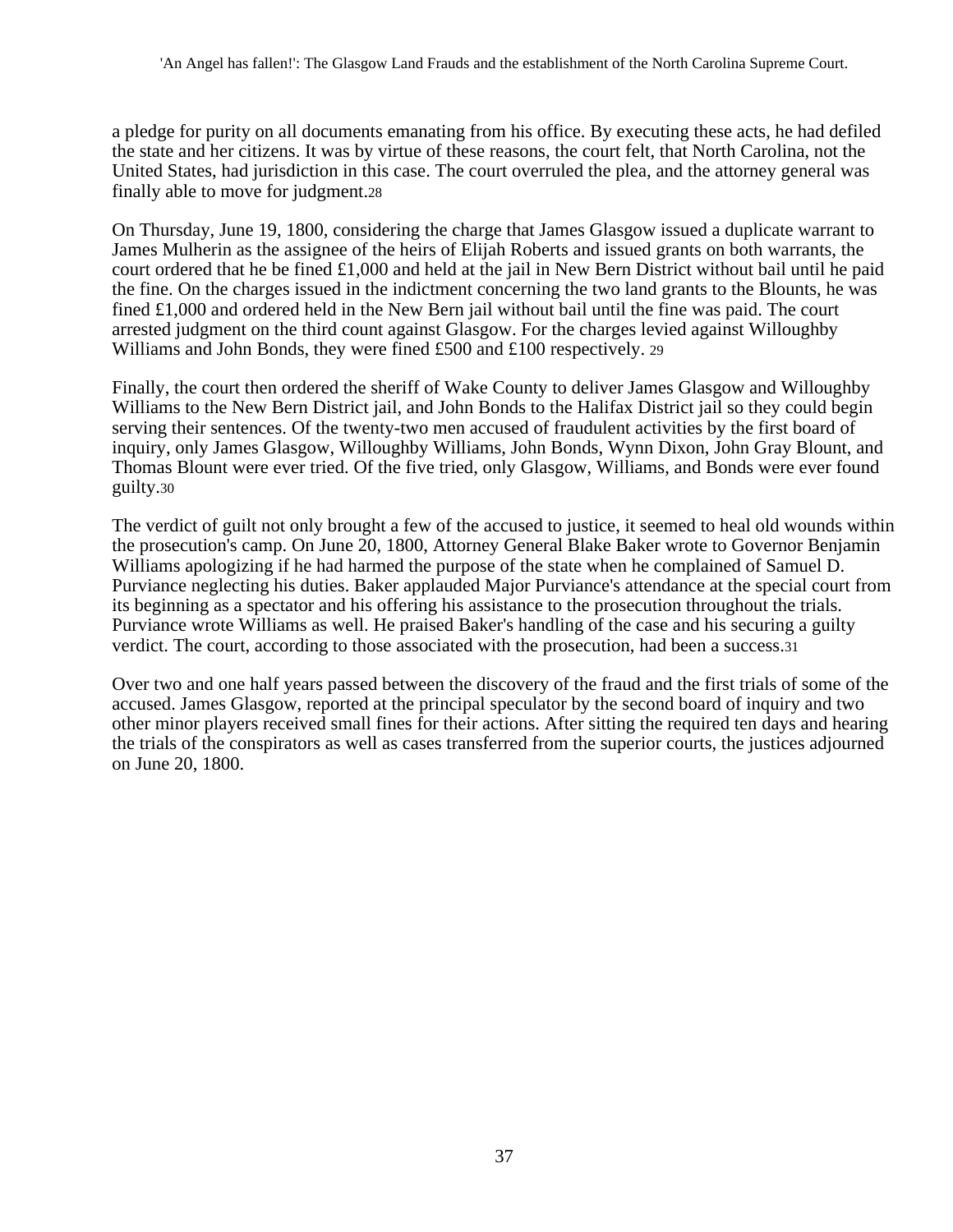# Chapter Five: The Accused and the Court after the Trials

North Carolina attorney Peter Browne, in a January 29, 1800 letter to David Stone, likened the Court of Conference bill to "locking the stable door after the steed is gone."1 The June 1800 session of the Court of Conference brought some of those accused of land fraud in 1797 to trial. However, the vast majority of the men implicated by the boards of inquiry were not tried at the special court. Moreover, the story of those tried, those involved, or the court itself does not stop with the adjournment of the Court of Conference on June 20, 1800.

At the June 1800 session of the Court of Conference, John Gray Blount and Thomas Blount succeeded in having their trials transferred to the July session of the New Bern District Superior court. Stating that material witnesses were absent at the time, and additional time would be required to ensure their attendance at a trial, the Blounts received an additional month to prepare their defense. When their cases were finally heard, the jury retired briefly before finding John Gray Blount not guilty. In the case against Thomas Blount, the jury found him not guilty without retiring.2

After their trials, the Blounts blamed their problems on others. In a handbill published during his re-election bid to the United States House of Representatives in 1800, Thomas Blount issued an account of his defense, partly blaming his brother for their problems.3 This proved in vain as Thomas Blount lost the election. John Gray Blount blamed their troubles on the land agents they employed to acquire land in Tennessee.

Of the men tried at the special court, this author is uninformed of any subsequent events on the part of John Bonds. It is suggested that Bonds removed to Tennessee shortly after the trials. These trials, however, were not the first time that Bonds was found guilty of fraud. After serving as a assemblyman from Nash County in the North Carolina House of Representatives during the 1780s and 1790s, Bonds was expelled from the legislature for drawing the salary of a soldier in a series of events that were known as the "Army Frauds."4

Unlike Bonds, Willoughby Williams remained in the state for almost two years after being found guilty. In May 1802, Williams and his family left their home in Greene County, North Carolina and headed for Tennessee. During the trip, on June 6, 1802, at Rutledge, Tennessee, Williams suddenly died.5

Like Williams, James Glasgow proved in no hurry to depart the state either. Unfortunately, his appearances before the Court of Conference were not completed. At the January 1802 session of the New Bern District court, William White, as secretary of state, brought suit against Glasgow for fees Glasgow received while in office. White claimed that Glasgow had received (1,357.13.4 in secretary's fees for recording 4,058 land entries. White's suit claimed that when he, White, became secretary, the job of issuing these grants fell on him. He stated that he applied to Glasgow to account for the money and to pay the fees to him. Since then, Glasgow had refused to comply and White had to sue. White petitioned the court for a subpoena to have Glasgow account for the money.6

By July, Glasgow had accounted for the entries in the secretary's office. However, in the July session of the New Bern District court, the judge ruled that the accounting of the entries and grants was insufficient and allowed Glasgow three more months to make a more complete accounting. On September 26, 1802, he appeared before Judge Spruce Macay at Halifax to answer White's charges and to issue a more complete report.7

Glasgow stated that the money White sought was the money of the state. As such, it had been used to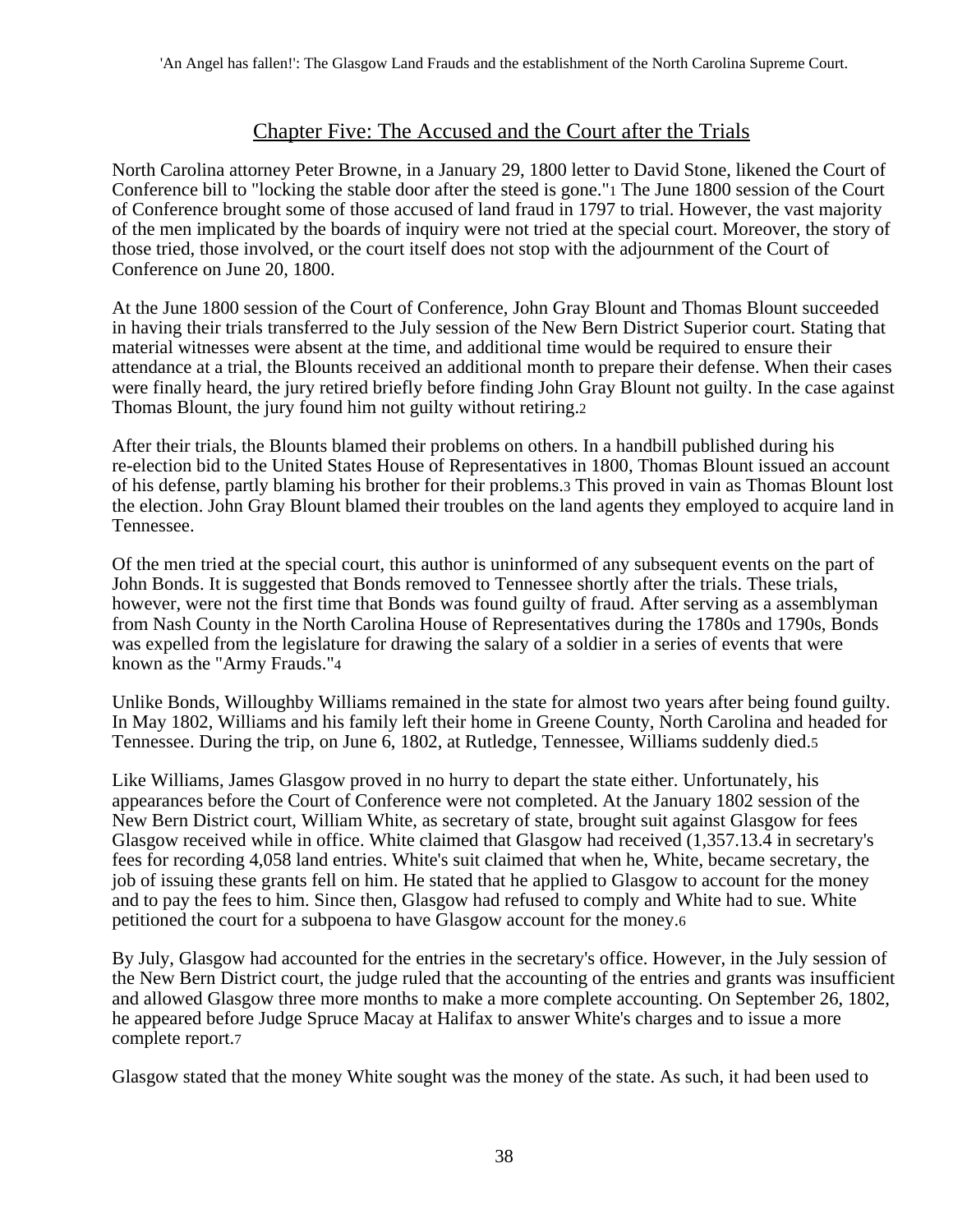pay office expenses. In addition, not all the fees due the secretary had been paid. To support his claim, he submitted a report indicating the number of entries, grants, and fees received per county during the time in question. On October 21, 1802, he submitted an addendum to this report.

Over the next two years, depositions were taken for both the prosecution and the defense in the case. In January 1805, the attorneys for both sides agreed to have an account taken by a Master in Equity. Edward Graham was chosen to take the account. In July 1805, when Graham issued his findings, he reported that Glasgow had left and resided out of state. Graham indicated that Glasgow received £1,284.1.8 in secretary's fees for services that White completed. John Haywood, acting as attorney for Glasgow, argued for exception to the report due to insufficient evidence to charge Glasgow with the receipt of the money. The court over-ruled the plea and confirmed the report.8

In January 1806, the New Bern District court transferred the case to the Court of Conference after White's attorney asked for the court's decree and Glasgow's attorney objected on the grounds that the court's exceptions to the report were "improperly overruled." On March 30, 1806, the Court of Conference ruled that Graham's report was sufficient and passed judgment in favor of William White and awarded him the £1,284.1.8.9

At the December 1807 session of the General Assembly, James Glasgow petitioned the legislature for relief of this judgment. According to his petition, few county entry takers had fully accounted for their entries. Of those, Secretary White had only issued 1,242 grants which entitled him to £414. After some discussion, the General Assembly approved his request.10

Two years later, Glasgow petitioned the legislature again concerning the fine. This time, he asked to be relieved from the judgment since he could not pay the fine or relieve his security. To do so would have him spend the few remaining days of his "unfortunate life" in prison, leaving five motherless children "who are too small to earn their bread or take care of themselves." After referring his petition to committee, the General Assembly agreed to relieve him of the judgment 1) due to his fallen and unhappy state, 2) in consideration of his helpless and innocent children, and 3) to reflect the "dignity and magnanimity" of North Carolina, instead of pressing him further.11

With the passage of this report, James Glasgow and his security were relieved of the judgment and only had to pay court costs. This ruling ended all business between James Glasgow and North Carolina. After arriving in Tennessee, Glasgow initially settled on the Emory River in Roane County. By 1810, Glasgow was living between Nashville and Murfreesboro, about seven miles above the former. It was there he died on November 17, 1819.

The two men who gained the most through the speculation, Stockley Donelson and William Terrell, were never brought to trial in North Carolina. In addition to earlier attempts, the General Assembly, noting that "very great frauds" had been committed against the state, passed a resolution on November 28, 1801, calling for their apprehension. According to the resolution, Governor Benjamin Williams was required to demand the apprehension and return of Donelson from Tennessee governor Archibald Roane. Accordingly, Williams was also to demand Terrell's capture and return from Mississippi Territory governor William C. Claibourne.12

On January 14, 1802, Williams wrote Governors Roane and Claibourne requesting that Donelson and Terrell be returned according to the 1793 federal fugitive from justice act. On February 17, Governor Roane informed Williams that he had received the letter requesting the apprehension of Donelson and Terrell, but had not received a copy of the resolution. He reported that Terrell had not been in Tennessee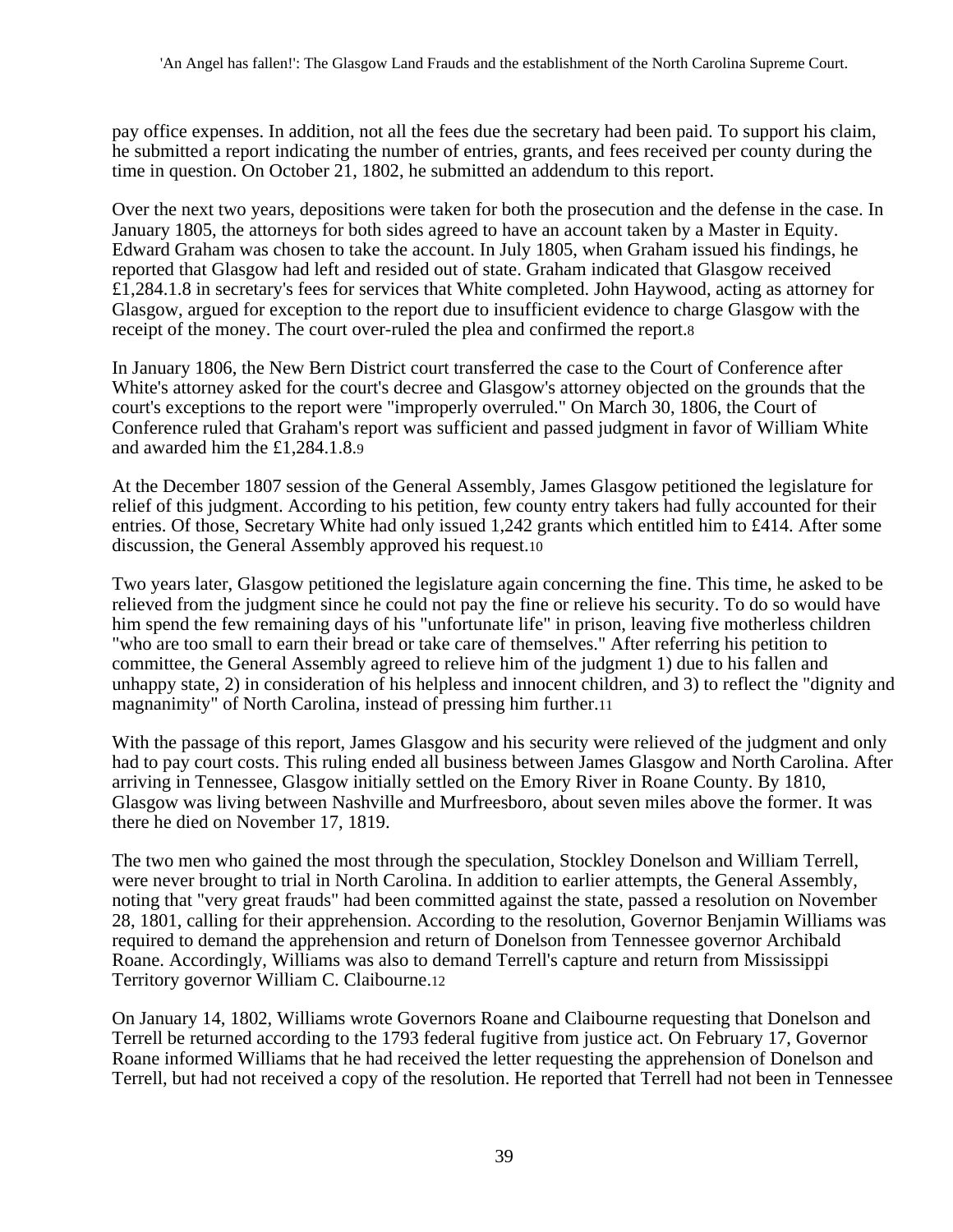for a number of years, but he thought Donelson could be captured since he probably did not know of North Carolina's resolution. Roane then requested copies of the indictments against the accused since he had been informed that both men were at court when required, but the cases were not pursued as North Carolina was not ready to prosecute. Without the indictments, although Roane believed in abiding by the fugitive from justice act, he would not deprive a citizen of his liberty without reason.13

Williams forwarded copies of the indictments showing that Donelson and Terrell were not present at court when the indictments were handed down on May 16, 1799. After reviewing the copies, he re-examined the resolution. Stating differences of opinions on the indictments, Roane refused to comply with North Carolina's wishes and again questioned if Donelson and Terrell were present at court.14

In November 1802, James Turner was elected as governor of North Carolina. Turner followed Williams' lead in pursuit of Donelson and Terrell. On January 14, 1803, according to resolution, Turner wrote Roane demanding the return of the accused and referring to the indictments forwarded by Governor Williams. Roane replied on April 4 that Turner's demand was based on the indictments for which he, Roane, had still not received a satisfactory answer.15 In rejecting the request, he referred Turner to the earlier letters to Williams.

Having not received Roane's reply, Turner again requested Donelson's arrest in a July 22, 1803 letter. Stating that he wanted to try Donelson at the October term of the Hillsborough District Court, he enclosed a copy of the General Assembly's resolution and the January 14 letter. On August 16, Roane replied that he could not arrest a citizen on a resolution from another state. As a result, the Tennessee legislature passed a resolution finding that North Carolina did not have a good foundation for the return of Donelson.

According to Roane, the charges against Donelson and Terrell were issued "Nolle prosequi" it did not fall under the United States fugitive act. Since North Carolina did not arrest the men, Tennessee would not arrest them either.16 No further attempts to apprehend Donelson and Terrell appear to have occurred after this correspondence. It should be noted that the House and Senate Journals of 1812 note a petition from Henry Neal, an heir of William Terrell, reporting Terrell's death. A search of the General Assembly Papers in the North Carolina State Archives failed to produce the petition.

**\* \* \***

The court itself has a storied history after the trial of the conspirators. The court established in 1799 to try the accused was also established to "settle questions of law or equity arising on the circuits from differences of opinions or desire for further correspondence or from a lack of a competent number of judges."177 Until this time, North Carolina's highest courts were the superior district court. Although, as early as November 1787, in the case of Bayard v Singleton, the judges of the superior courts came together to discuss and pass judgment. Prior to the 1799 law, if a person was unsatisfied by the ruling received in a county court, he could appeal the case to the superior court.18 However, decisions at this level were final. The 1799 law added an additional appellant level.

The law required the judges of the Superior Courts of Law and Equity to meet twice a year in Raleigh, to sit and hear cases transferred from the Superior Courts. The judges were to convene on the tenth days of June and December and to hear cases for ten days or until the business was finished.19 Two of the four judges were to be present to have a quorum. The first order of business was to be the appointment of a clerk who had to enter into bond in the sum of £5,000.20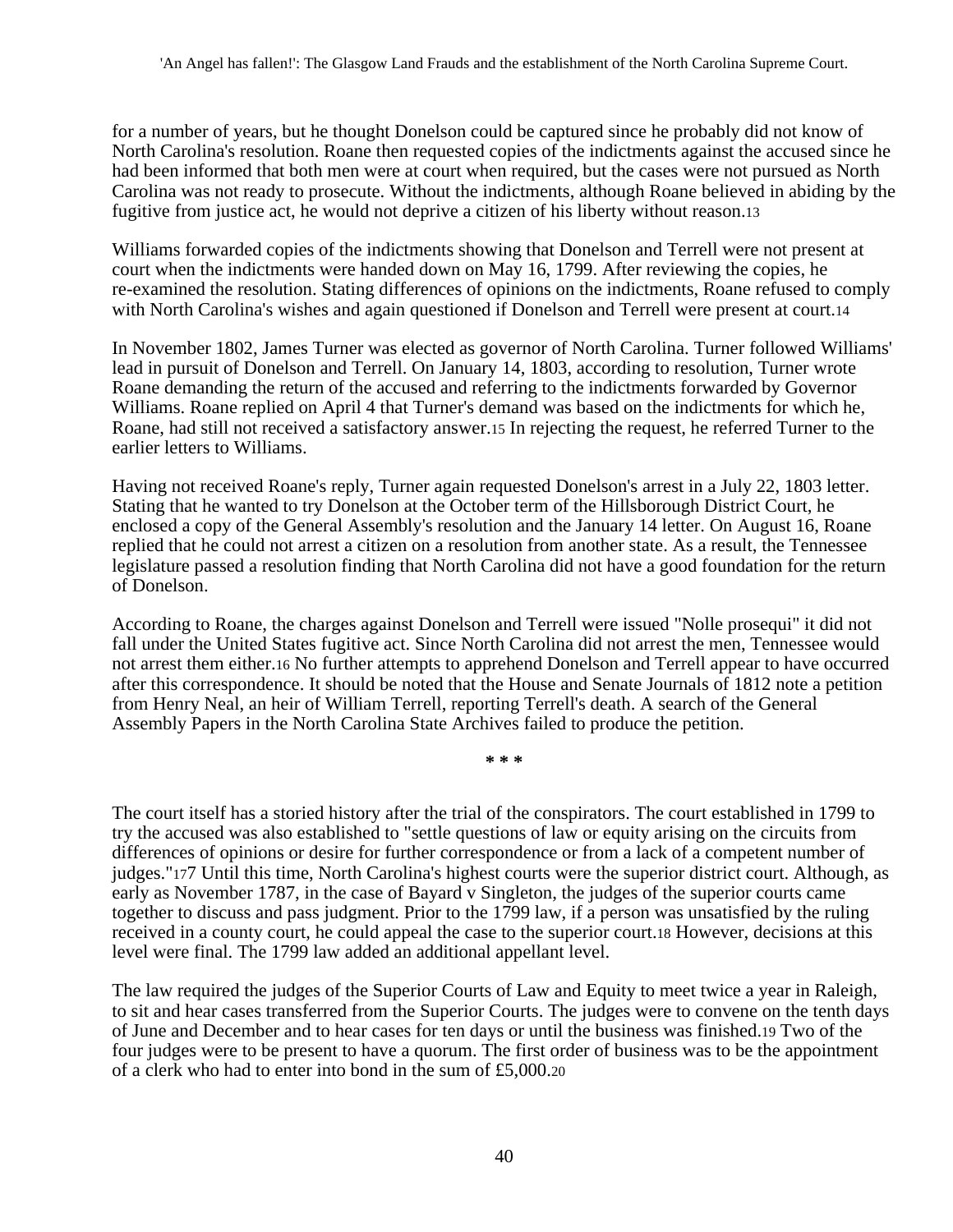To transfer a case to the Court of Conference, a transcript of the records was to be made at the Superior Court level and delivered to the judge prior to the end of the session. The judge would then file the transcripts with the clerk of the special court when the judges convened in June or December. The law required that each and every judge issue his opinion in writing and to file the opinion with the clerk who entered it into a record book. After the decision was rendered, the clerk was required to transcribe the judgment and to send it to the superior court from where the case had been transferred.21

The clerk's salary was to be determined by the judges and was not to exceed £50 per annum. Finally, the law divided the Superior Court into four ridings: 1) Morgan and Salisbury districts, the first circuit; 2) Hillsborough and Fayetteville districts, the second circuit; 3) Halifax and Edenton districts, the third circuit; and 4) New Bern and Wilmington districts, the fourth circuit.22

Having accomplished the goal of trying some of the accused, the court continued for the period of time as instituted in the 1799 law. However, in 1801, the General Assembly enacted further legislation that extended the court's existence for three additional years, stating that it had "been found highly salutary and beneficial." Other than a few minor changes, the court continued under the same rules and regulations as before.23 Although the state's leaders had been referring to the court as the Court of Conference, the court was officially given that name in 1801. The judges were given the power to sit at each and every term. Term limits were raised from ten to fifteen days, and, in perhaps the most dramatic change, attorneys were prohibited to speak or to be admitted as council in the court.24

In 1804, another law continued the 1801 court law. This law regulated that the judges arrange the ridings of the Superior Court circuits among themselves and to alternate ridings so as not to have any judge appear at successive sessions of any district.25 In the Court of Conference, the judges were required not only to reduce their opinions to writing and file them with the clerk, but they were also required to render their decisions viva voce in open court. Finally, the court was deemed a Court of Record, and the records were ordered to be kept permanently in Raleigh.26

In 1805, the General Assembly continued the court's existence and officially named it The Supreme Court of North Carolina. The law also mandated that the sheriff, or deputy sheriff, of Wake County attend the court. The commencement of court terms were changed to the tenth day of June and the second day of December. Now, however, the judges had to sit until all business brought before them had been decided or had been continued on good cause.27 The state treasurer was empowered to take civil judgments against persons for and in behalf of the state. Finally, in cases where the judges decided they needed to call a jury, it fell on the sheriff of Wake County to summon the jury.28

In 1806, a court law was passed that divided the state's superior court districts into six circuits, abolished the district courts and placed the superior courts in the individual counties, established meeting times for the county superior courts and, finally, increased the number of judges from four to six.29 The judges were to continue alternating their ridings so as to not duplicate any circuit consecutively. A majority of the Superior Court judges were required to hold the Supreme Court in Raleigh on the fifth day of July under the same rules and regulations established by prior laws. The law dictated that the Supreme Court sit and prescribe rules of practice on the superior court circuits. Finally, any civil suits brought by the treasurer on behalf of the state were transferred to the superior court held in Wake County.30

For the next three years the General Assembly did not change the laws pertaining to the Supreme Court. Not until 1810 was additional legislation passed. The beginning of the court terms were changed to the first Mondays of January and July. At the first meeting after the passage of the bill, the judges were required to choose one of their own to act as a Chief Justice, an office he was to hold during good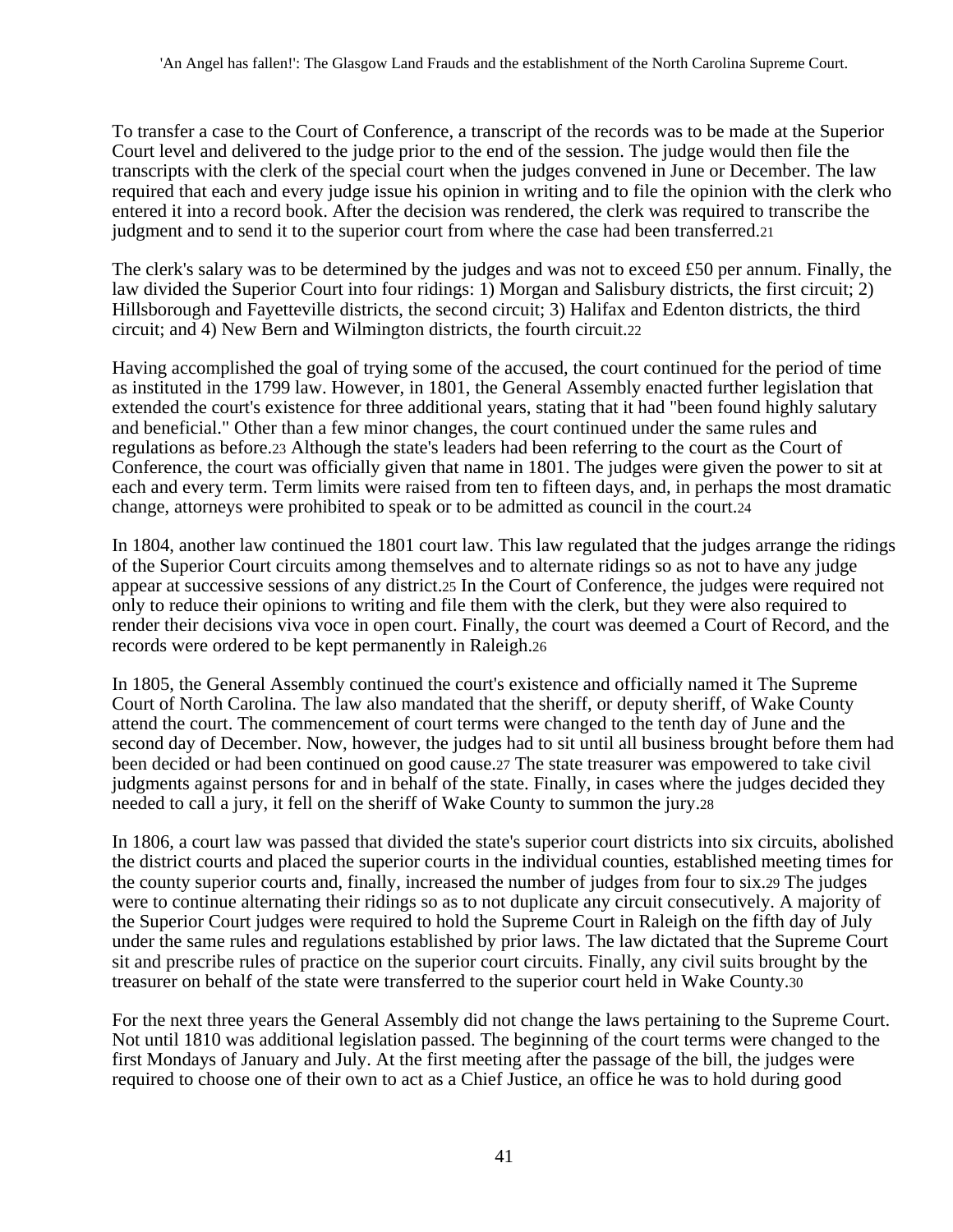behavior.31 All of judges present were required to issue their opinions, and give reasons at full length on which they were so founded. For the first time the General Assembly provided compensation for the judges. A sum of £50 was set as an extra duty fee.32

The state's attorney general was required to attend the court at the sum of £20 for his additional duty. The law also required the governor to procure a seal and motto for the court. The sheriff, or deputy sheriff, of Wake County was required to attend the court and was to be paid the same amount as he would receive for attending the Wake County court.33

To transfer cases to the Supreme Court, unsatisfied parties had to enter into bond with an approved security after their cases had be decided in the superior courts. Cases were then transferred in the same manner as cases were transferred from the county courts to the superior courts. For the first time, the Supreme Court was empowered to issue execution and costs for any cases brought before it in the same manner and form as the superior courts.34

In 1818 the General Assembly laid the basis for the Supreme Court. Two laws passed that year resulted in a major reconstruction of the court. Instead of the superior court judges hearing cases as previously required, the first law passed during that legislative session created three Supreme Court judges to be selected by joint ballot of both houses of the General Assembly. Paid \$2,500 yearly, the judges were to hold their office during good behavior. The law stipulated that the judges' salaries were to be paid by placing a tax on all auction goods.35 The court was to sit and hear cases beginning on the twentieth days of May and November and to continue until all business placed before it had been heard. The first term was set to begin on the first Monday of January 1819 and cases already ordered to be heard were held over for the new court.36 Otherwise, cases could only be transferred upon appeal of one of the litigants or upon decree of a superior court judge. Litigants were unable to appeal final decisions of the judges, and the judges could only decree cases that had already been heard at the lower levels.37 Finally, all previous laws contrary to this act were repealed.

The second law passed by the 1818 General Assembly placed more of the ground work for future court structure. The law mandated that the three judges swear an oath for service. They must also choose one judge to act as a Chief Justice, and, then, appoint a clerk who had to enter into bond in the sum of \$10,000.38 The judges were empowered to issue any form of writ when need arose. Appellants wanting to have cases heard before the court had to file transcripts with the Supreme Court clerk before the cases could be heard. Finally, the judges had to appoint a reporter at the salary of \$500 annually to print the cases and their decisions.38

The court, established in 1799 for a period of two years as a temporary court aimed at prosecution of those associated with the land frauds, was continued by multiple acts of the General Assembly until it became an independent court. The next significant change occurred with the adoption in 1868 of a new state constitution. This increased the number of judges from three to five and changed the status of the judges from appointed political officials to elected constitutional officers.39

Laws passed by the General Assembly aimed at bringing James Glasgow and others accused of fraud to trial helped bring about long needed changes in the state's judicial system. The inability to confer on questions of legality and the lack of one centralized appellate court had hindered the state during its formative years. Although structurally different from the court that met in January of 1819, the June 1800 Court of Conference laid the basis for the state's Supreme Court. Laws passed by subsequent legislatures changed the composition of the court. Evolving over time, these changes helped establish the foundation that North Carolina has built upon ever since. As a result, the legal system that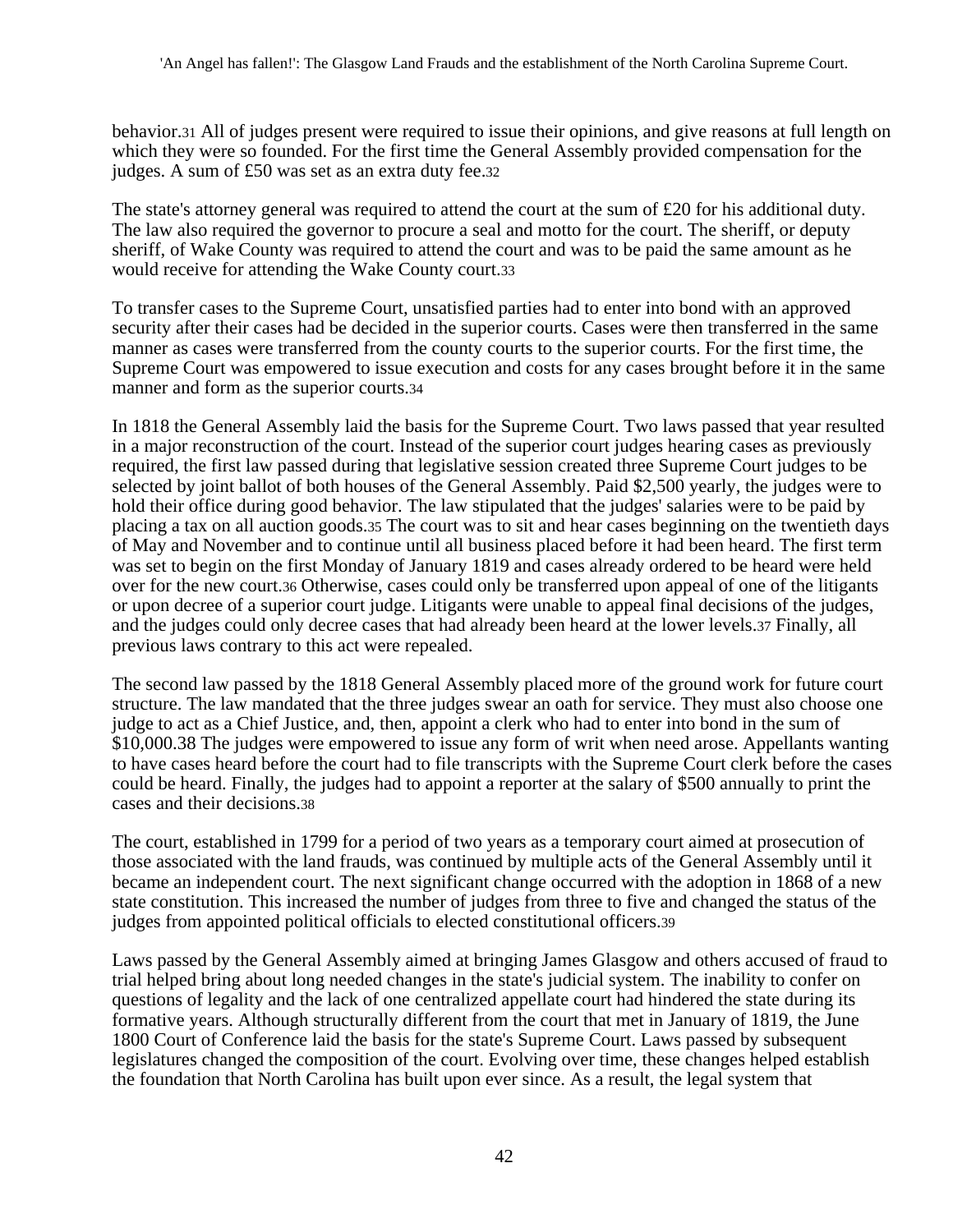(combined with the addition of the North Carolina Court of Appeals in 1962 and the legal system restructuring in 1967) the state operates under today was established.

The Glasgow Land Frauds helped bring to an end the distinguished career of one of the state's early heroes. However, memories of the events might have quickly faded away if not for the legislation and litigation that followed. Laws passed by the General Assembly aimed at bringing James Glasgow and others accused of fraud to trial, helped bring about long needed changes in the state's judicial system.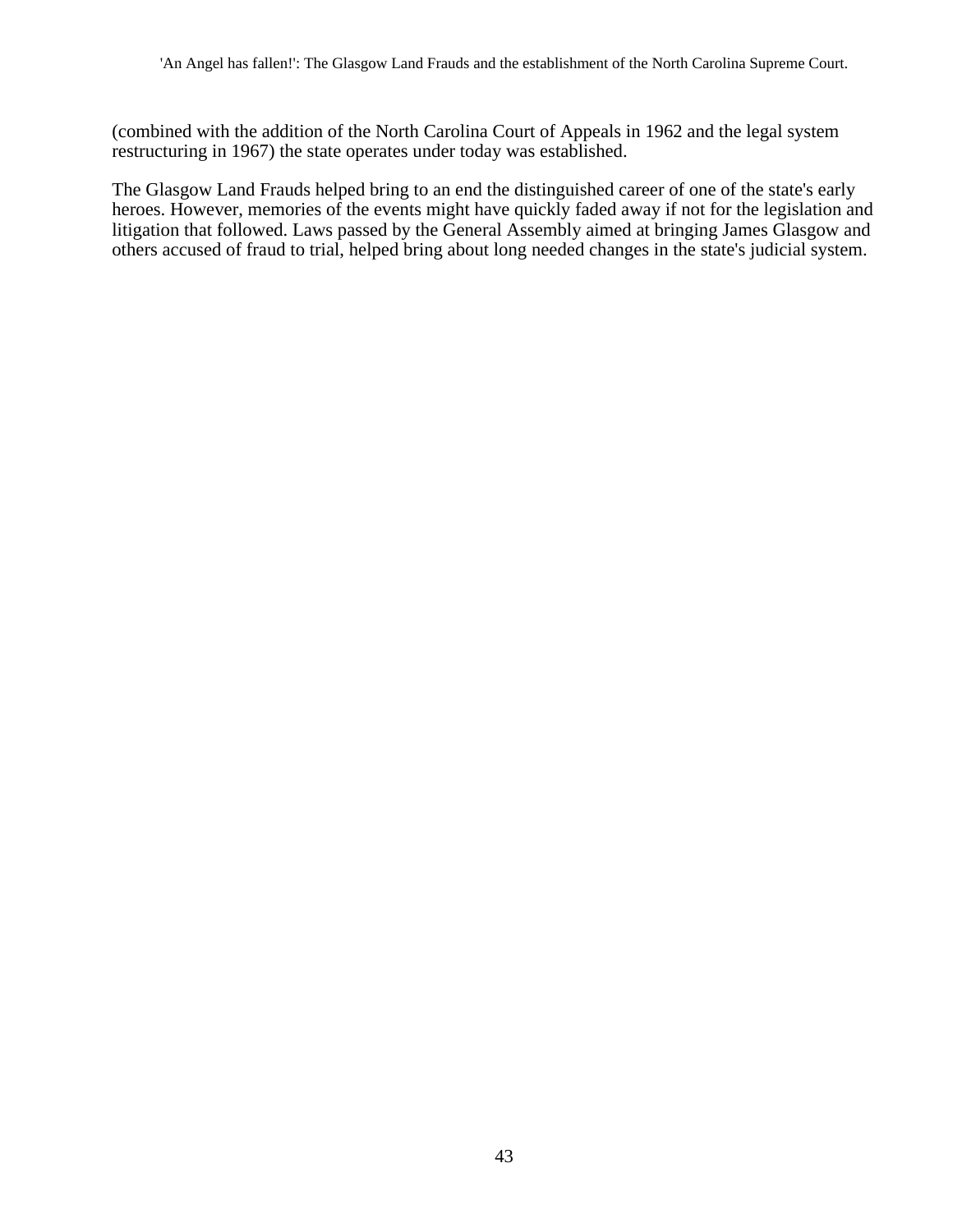# **Conclusions**

According to historian R. D. W. Connor, the Glasgow Land Frauds are important chiefly because of their "connection with the establishment of a court of appeals."1 The court established in 1799 to try men accused of land fraud did evolve over the next two decades to produce the Supreme Court that met for the first time as an independent body on January 4, 1819. Many of the men involved in the frauds soon faded from the forefront, but their actions resulted in a court that has benefited the state ever since.

James Glasgow is one man associated with the frauds who did not quickly fade from memory. At the time of the discovery of the frauds, "no man had enjoyed the public confidence more fully" than Glasgow.2 Having served as secretary of state from 1776 to 1798, he held the respect and admiration of the public as well as his peers. In 1791, attempting to show their respect, the General Assembly established a county named in his honor.

So horrified were North Carolina officials in 1797 to learn of Glasgow's possible involvement in any sort of fraud that Governor Samuel Ashe purportedly remarked "An angel had fallen!" However, over the next two years, through an initial investigation and examinations by two boards of inquiry, the full context of his involvement became apparent. In June 1800, the grand jury, at a court created specially to try men accused of the frauds, issued six indictments against Glasgow. Although he professed his innocence, he was eventually tried on four counts and found guilty on three.

Of the three counts on which he was found guilty, his defense succeeded in having judgment arrested in one case. In each of the other two cases, Glasgow was fined £1,000. However, in February 1995, documents were found at the North Carolina State Archives which prove Glasgow's innocence on one of these two counts. Those documents deal with the indictment concerning land grants to James Mulherrin.

At the June 1800 court, he was found guilty of issuing land grants on both the original and duplicate Military Warrant, Number 3319. The grants were issued to James Mulherrin as the assignee of the heirs of Elijah Roberts, a private in the Continental Line. Included in the file that contains the duplicate warrant and survey plat is a statement from Mulherrin noting that the lands claimed by the original warrant and grant were taken by a prior entry. This statement, certified on May 11, 1793 by deputy surveyor John Dickson, requested that he be allowed another grant.3

Mulherrin made this request in accordance with a law passed in the second session of the 1784 General Assembly. According to the law, if any two entries or grants overlapped, the supernumerary grant [a grant including land already allocated by a previous grant to another party] could be relocated to any vacant land within the same district. Mulherrin's statement proved that state grant number 945 which allowed him 640 acres of land in Davidson County (Tennessee) "on Hickmans Creek, a Western Branch of Caney Fork" and issued on May 18, 1789 was supernumerary. In accordance with the law, on January 7, 1794, Glasgow issued a replacement tract to Mulherrin consisting of 640 acres in Davidson County (Tennessee) on the south side of the Cumberland River on Mile Creek via state grant number 2409, on the same warrant.4

Although his innocence appears evident on this charge, just the opposite can be said of another count. The second indictment on which he was found guilty revolved around the issuance of a duplicate warrant to John Gray Blount and Thomas Blount and then issuing two 5,000 acre grants on both the original and the duplicate warrants. According to the Western Land Entry book at the North Carolina State Archives, grants were issued on warrant number 1663 to the Blounts and to Stockley Donelson. In the Land Grant files, there are two grants to the Blounts. The first, state grant number 218, issued on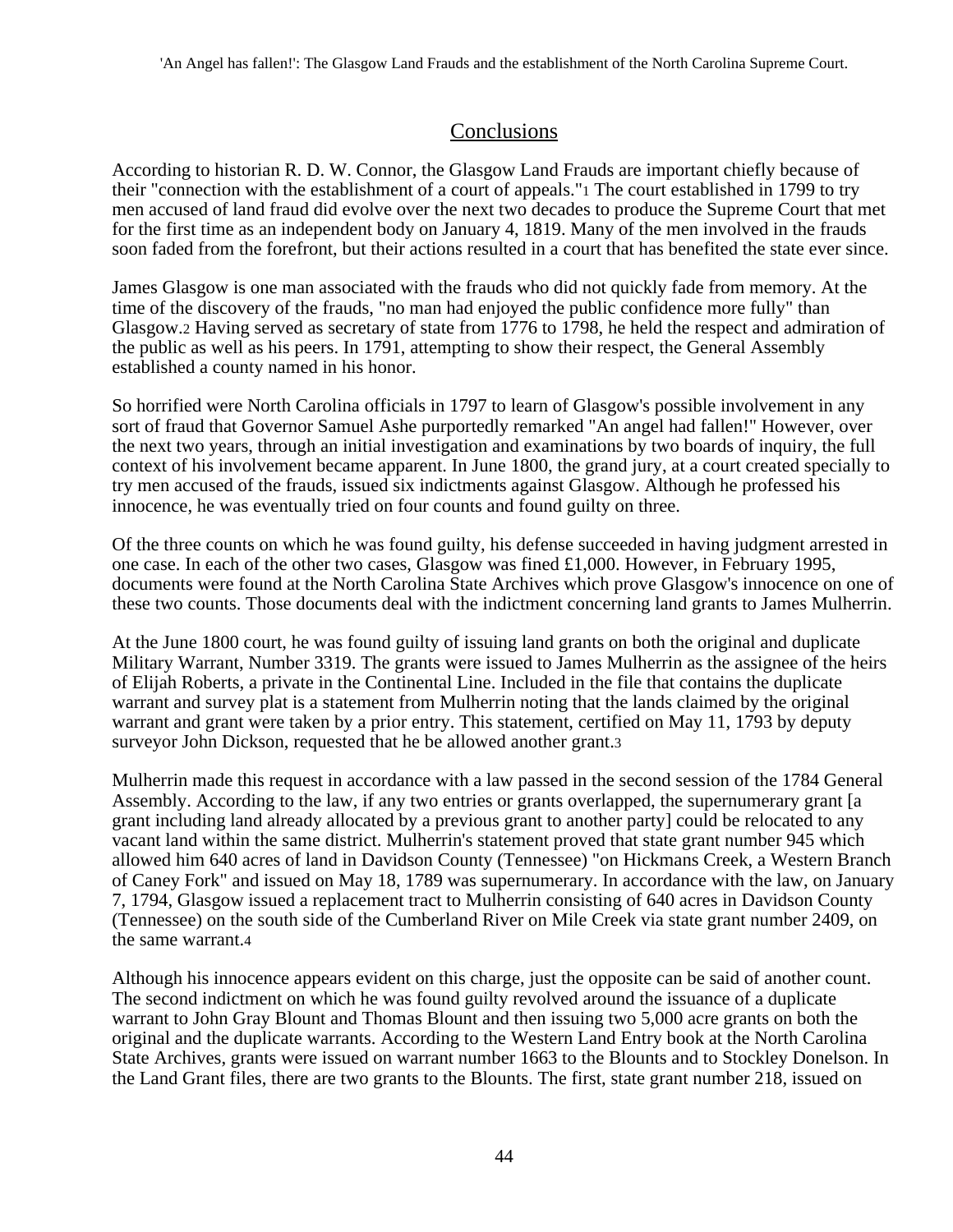June 27, 1793, consisted of a 5,000 acre tract of land on the south fork of Duck River and was surveyed by John Donelson on August 30, 1792. The second, state grant number 517, issued on April 26, 1794, consisted of 95,000 acres on the southeast side of Clinch River in Knox County (Tennessee) and was surveyed by Stockley Donelson on November 6, 1792. This grant contained a total of eighteen warrants for 5,000 acres each, many of which produced additional grants. The third grant to Stockley Donelson was not located in the North Carolina State Archives Land Grant files.5

A few years after the trials, Glasgow removed to Tennessee and eventually resided a short distance above Nashville. Compared to other men accused of fraud, like Stockley Donelson who amassed over 1,000,000 acres of land in present day Tennessee, Martin Armstrong who held title to over 260,000, and William Terrell who acquired over 14,000 acres plus many more in conjunction with Donelson, Glasgow procured little land in Tennessee. "Though the wrong-doing of others of course does not palliate the sins of Colonel Glasgow," perhaps on account of his prominence, history holds him responsible for the frauds.6 Unlike many of the other men involved in the frauds, he held no state office in Tennessee. The man who once helped lead North Carolina in her struggle for independence and whose name graced an entire county, received no more eulogy in North Carolina than the Raleigh Register's entry of February 24, 1820:

Died: In Tennessee, lately, Colonel James Glasgow, formerly Secretary of State of this State.<sub>7</sub>

As a result of the Glasgow Land Frauds, however, the state's legal system went through radical changes. The Court of Conference created to try the accused was a result of a General Assembly Joint Select Committee report issued on December 4, 1798. The committee noted the importance of trying the accused and suggested the creation of a special court to complete the task. However, Governor William R. Davie doubted the law's authority and elected not to commission the court.

In 1799, Evan Alexander, a representative of Salisbury in the House of Commons, introduced further legislation aimed at bringing those charged with fraud to justice. Alexander's bill was ratified by the General Assembly and produced the court commissioned by Governor Benjamin Williams that tried James Glasgow, Willoughby Williams, and John Bonds in June 1800. The special court was commissioned for two years.

At the end of the court's commission, the General Assembly noticed that the court had been very beneficial to the state's judicial leaders. To prevent the court from passing out of existence, Representative William Lord, of Cumberland County, introduced a bill that extended the court's jurisdiction for an additional three year period under the same general guidelines established in 1799. The only item deleted from Lord's original bill was the clause that allowed the court's clerk a salary, decided by the judges, not exceeding £100.

In 1804, the court's second commission came to a close. This time, the bill to continue its jurisdiction arose in the Senate. William P. Little, of Person County, presented the legislation concerning the court. Through this law the court was made a permanent court of record.

In 1805, the Senate once again took the initiative. James Welborne, of Wilkes County, introduced a bill regarding the court. His initial bill was referred to the Senate Judiciary Committee. After some review, the resulting legislation permanently affixed the name The Supreme Court of North Carolina to the court.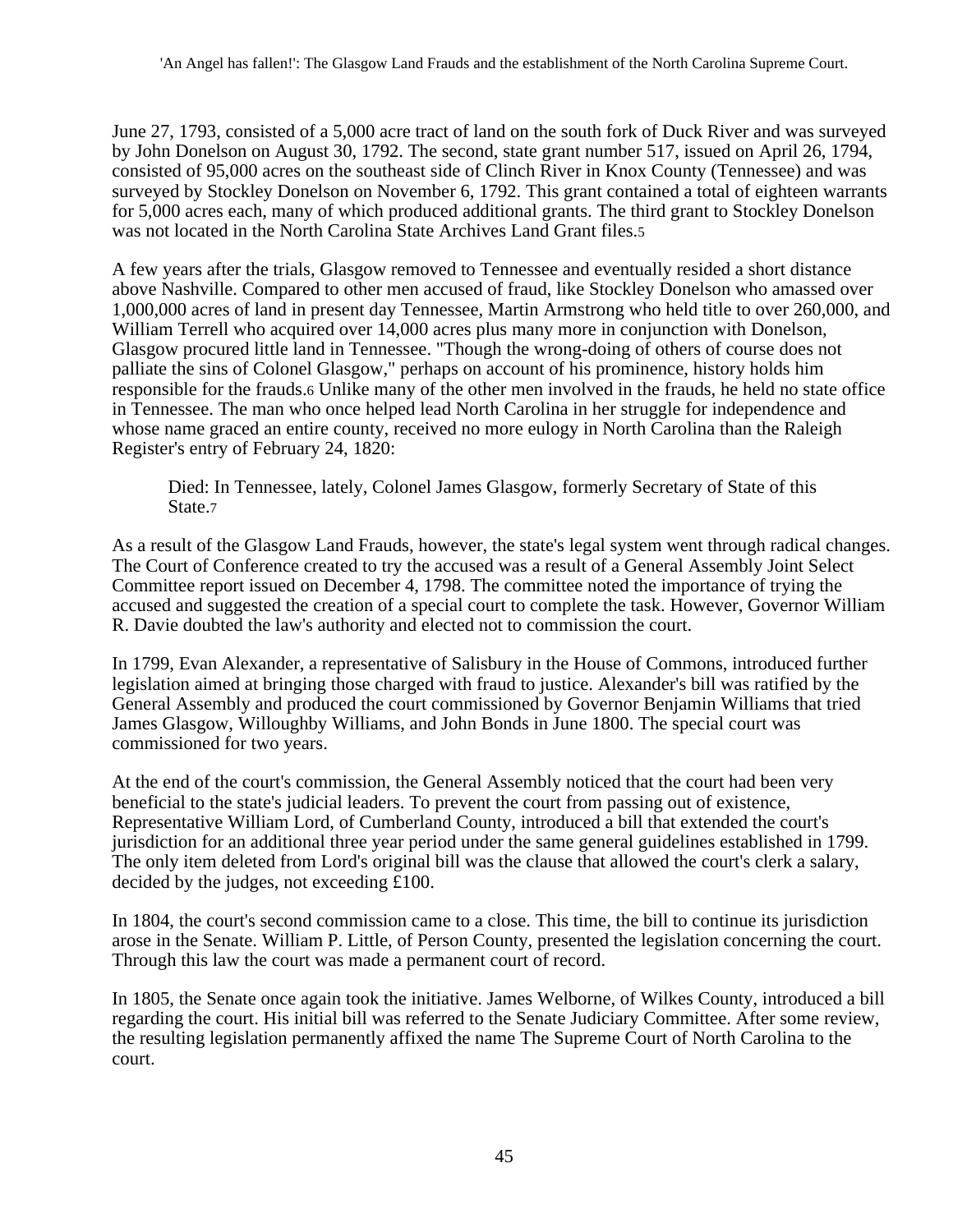In 1806, the entirety of the state's superior court judicial system was altered. The law, first introduced by James Jones, a Representative from Hertford County, abolished the Superior Court districts, placed the Superior Courts in each county, divided the courts into four ridings, allowed one judge to hear cases, and created an additional judgeship. This law also greatly increased the judges' workload. Four more years would pass before the General Assembly changed the composition of the court again.

In 1810, Jeremiah Slade, a Senator from Martin County, introduced a bill that created the office of Chief Justice of the Supreme Court. Slade's measure also provided for salaries for the Superior Court judges that attended the Supreme Court. His initial legislation allowed the court clerk the copyright to print all cases determined before the court. This section was deleted in the law's ratified version.

Finally, in 1818, the General Assembly created the Supreme Court as an independent body from the superior courts. These actions were taken after Governor John Branch issued a directive to the General Assembly to reform the state's Judiciary. In the Joint Select Committee report that ensued, it was reported that the Superior Court judges traveled between 1,000 and 1,500 miles on the circuits and were away from home over twenty-two weeks of the year. For this, they were paid only \$1,800 a year.

Additionally, the judges were to meet and confer on decisions they themselves had either rendered on were unable to rule upon on the circuits. As a result, the Committee suggested that a "Supreme Court [should] be established and retained, with an universal jurisdiction over legal controversies." According to the report, the court should be "composed of men of acknowledged ability and integrity, whose whole attention shall be devoted to the business of that court."8 As a result of the report, William Gaston, a Senator from Craven County, introduced a new court bill.

The court consisted of three judges, selected by the legislature, who no longer had to ride circuit on the superior courts. Accordingly, "a co-ordinate branch of government [was] raised from its . . . degradation to that dignity to which the theory of [the] Constitution entitle[d] it."9 Although the numerous laws changed the composition and procedures of the court between 1799 and 1818, the court that met on January 4, 1819 was a direct descendant of the court that first met on June 10, 1800.10

In 1799, with the phrase, "That from and after the passing of this act, the county of Glasgow shall be called and known by the name of Greene County,"11 the North Carolina General Assembly attempted to remove the name of James Glasgow from its former place of honor. With the exception of his twenty-two years of service, Glasgow might not have made the history books if it were not for the court created to try those accused of the Glasgow Land Frauds.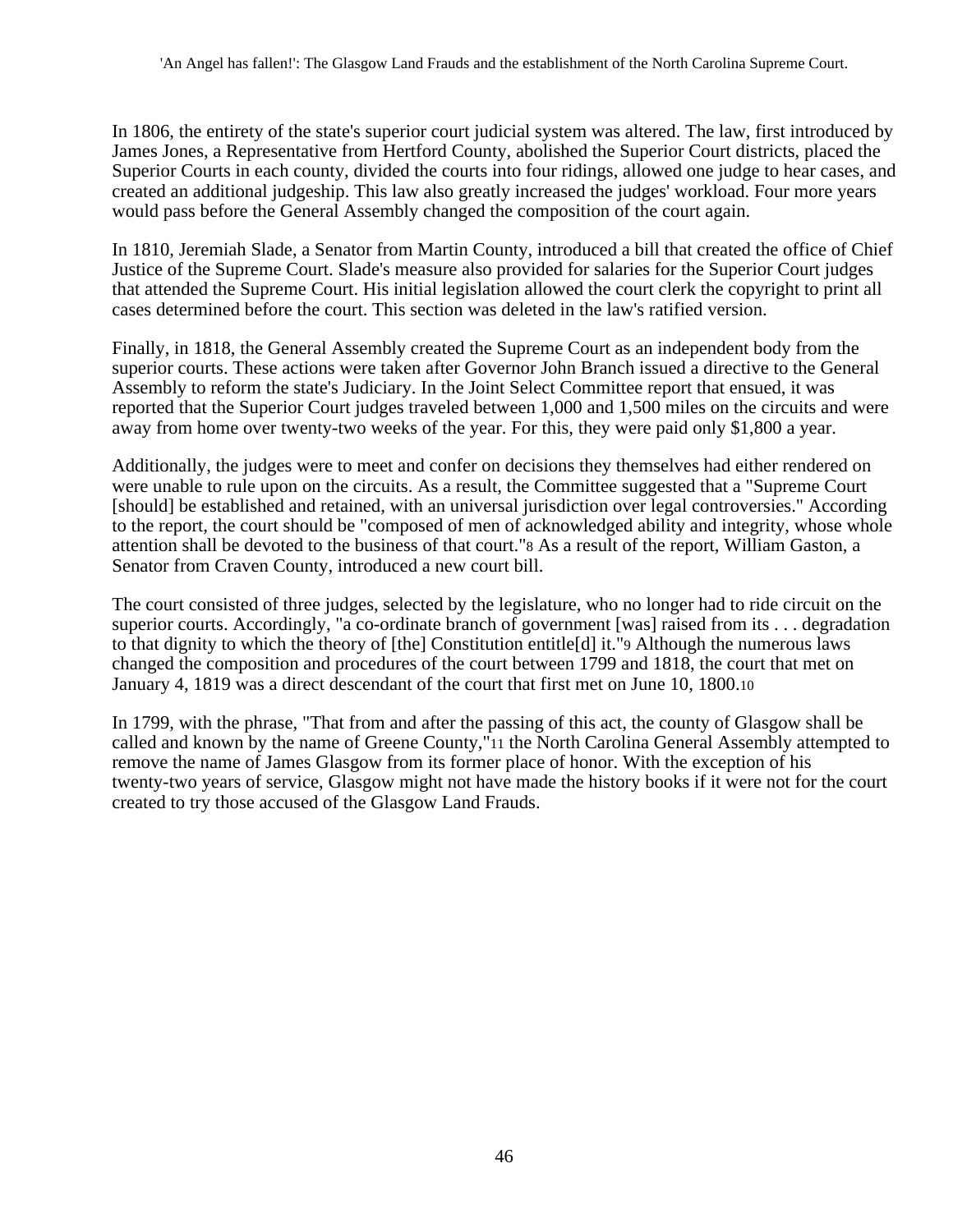'An Angel has fallen!': The Glasgow Land Frauds and the establishment of the North Carolina Supreme Court.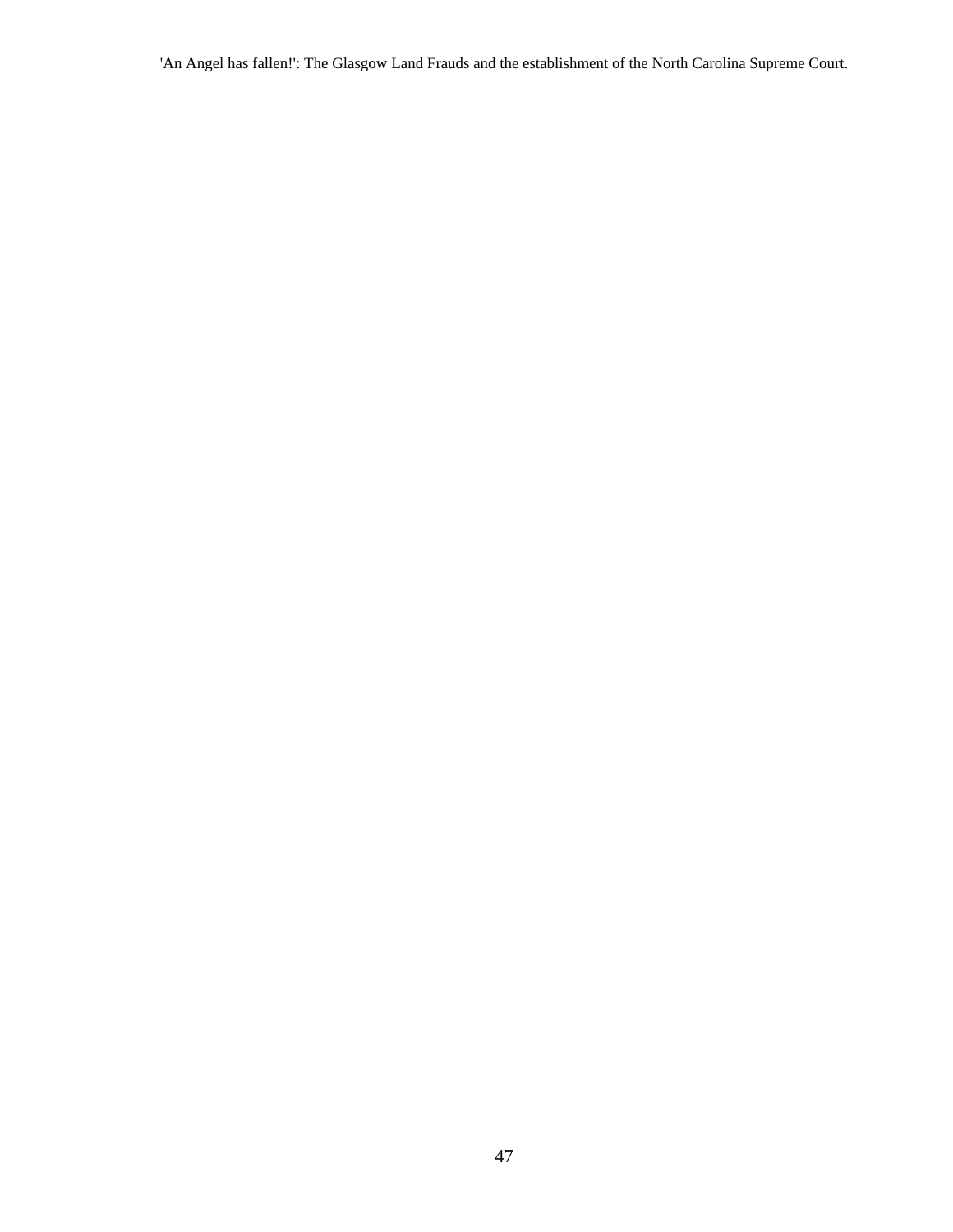'An Angel has fallen!': The Glasgow Land Frauds and the establishment of the North Carolina Supreme Court.

# End notes

# Introduction

1. Marshal Delancy Haywood, "James Glasgow." as cited in Samuel A. Ashe, Stephen B. Weeks, and Charles L. Van Noppen, eds., Biographical History of North Carolina, 8 vols. (Greensboro: Charles L. Van Noppen, 1905-1917), 7:115-121; hereinafter cited as Ashe, Biographical History.

2. Fred A. Olds, "`An Angel has Fallen'---Story of James Glasgow" in The Orphans' Friend and Masonic Journal. vol. XLIX, No. 11 (July 25, 1924), 1,9.

3. Earley W. Bridges, "James Glasgow" in Nocalore, vol. X, (1940), 122-131.

4. Bill Powell, Dictionary of North Carolina Biography, s.v. "Glasgow, James." 5 vols. (Chapel Hill: The University of North Carolina Press, 1979 - 1996); hereinafter cited as Powell, DNCB.

5. David L. Swain, "Early Times in Raleigh." as cited in William J. Peele, comp., Lives of Distinguished North Carolinians, (Raleigh: The North Carolina Publishing Society, 1898), 256-279.

6. Kemp P. Battle, An Address on the History of the Supreme Court, (Raleigh: Edwards & Broughton, 1889); hereinafter cited as Battle, History of the Supreme Court.

7. Kemp P. Battle, "The Trial of James Glasgow and the Supreme Court of North Carolina," in The North Carolina Booklet, vol. III, 5-11.

8.Joseph Blount Cheshire, "James Glasgow" in Nonnulla: Memories, Stories, Traditions, More or Less Authentic. (Chapel Hill: The University of North Carolina Press, 1930), 95-101.

9. Cecil J. Hill, "When the North Carolina Supreme Court Sat in the Capital" (Research Article, Research Branch, Division of Archives and History, Raleigh, 1984).

10. Albert Lincoln Bramlett, "North Carolina's Western Lands" (Ph.D. diss., University of North Carolina at Chapel Hill, 1928), 113-150; hereinafter cited as Bramlett, "Western Lands."

11. A. Bruce Pruitt, comp., Glasgow Land Fraud Papers, 1783-1800, (Rocky Mount, N.C.: the compiler, 1988), i-xviii; hereinafter cited as Pruitt, Glasgow Land Frauds.

12. A. Bruce Pruitt, comp., Glasgow Land Fraud Papers Volume 2, (Rocky Mount, N.C.: the compiler, 1993); hereinafter cited as Pruitt, Glasgow Land Frauds, Vol. 2.

13. Daniel Jansen, "A Case of Fraud and Deception: The Revolutionary War Military Land Bounty Policy in Tennessee," The Journal of East Tennessee History, LXIV, (1992): 41-67.

14.James H. Broussard, The Southern Federalists, (Baton Rouge: The Louisiana State University Press, 1978).

# Chapter One

1. Constitution of North Carolina, 1776, s. 1.

2. Constitution of North Carolina, 1776, s. 15.

3. Constitution of North Carolina, 1776, s. 16.

4. Constitution of North Carolina, 1776, s. 22, 24.

5. Constitution of North Carolina, 1776, s. 13.

6. Helen F. M. Leary and Maurice R. Stirewalt, eds., North Carolina Research: Genealogy and Local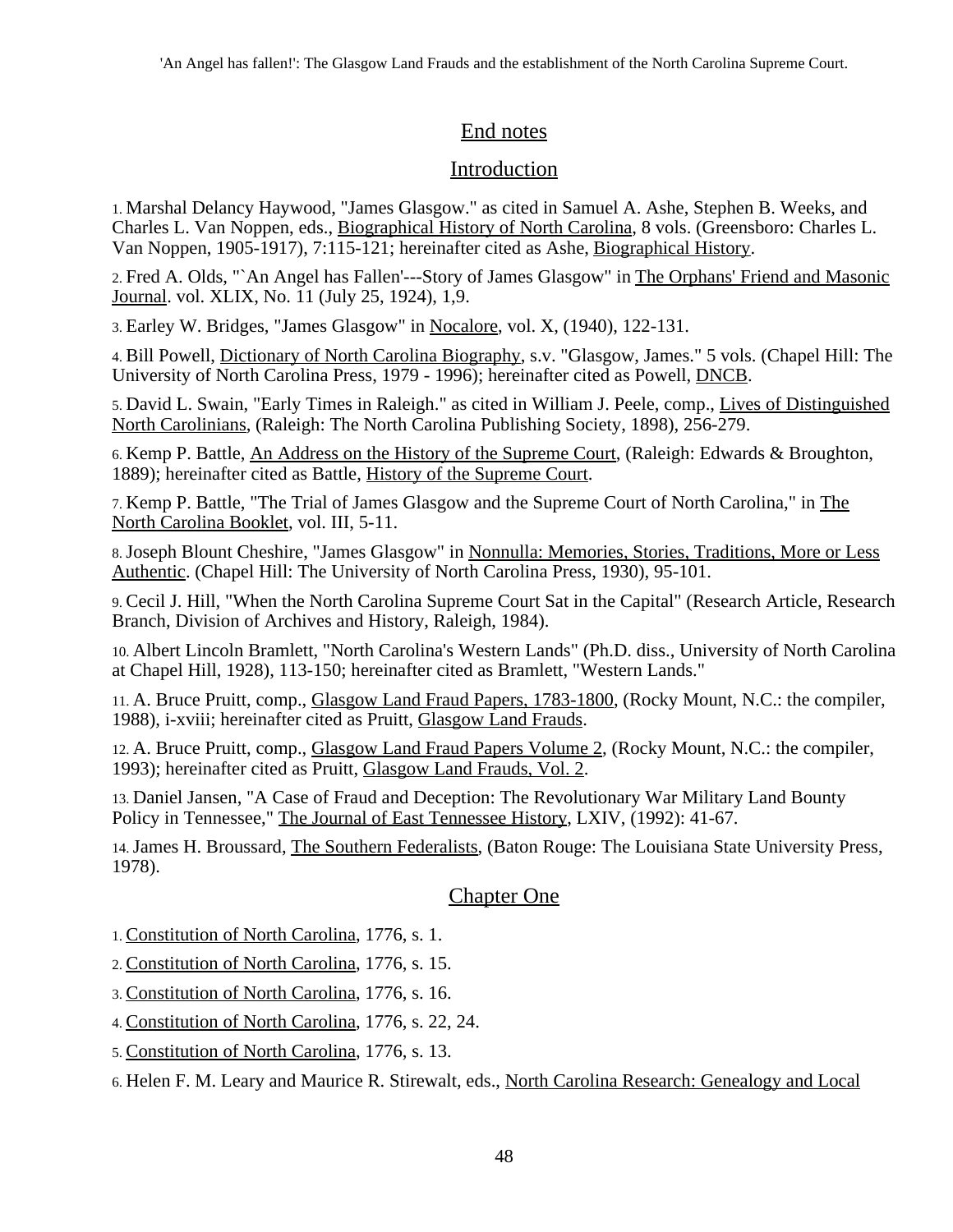History (Raleigh: The North Carolina Genealogical Society, 1980),326-327; hereinafter cited as Leary and Stirewalt, NC Research.

7. Leary and Stirewalt, NC Research, 326.

8. Laws of North Carolina, 1762, c. 1; Laws of North Carolina, 1764, second series, c. 1.

9. Leary and Stirewalt, NC Research, 327, 329.

10. Leary and Stirewalt, NC Research, 329; Court records at the North Carolina State Archives show that not all districts held all the quarterly sessions in 1774 and 1775, and that no sessions were held at all in 1776.

11. Leary and Stirewalt, NC Research, 330.

12. Laws of North Carolina, 1777, second session, c. 2; Laws of North Carolina, 1782, c. 22; Laws of North Carolina, 1787, c. 32.

13. The eastern circuit consisted of Halifax, Edenton, New Bern, and Wilmington districts, while Salisbury, Morgan, Fayetteville, and Hillsborough districts constituted the western circuit. Laws of North Carolina, 1790, c. 3; Battle, History of the Supreme Court, 34.

14. Battle, History of the Supreme Court, 35.

15.James Glasgow (ca. 1735 - November 17, 1819) was born in Maryland, educated at the College of William and Mary, and removed to North Carolina prior to 1763. He studied law in Kingston (in 1784, this town was rename Kinston) and was admitted to the bar in Johnston County on July 17, 1764. Settling in Dobbs County (now Greene), he quickly proved himself in public office and militia service. Powell, DNCB, s.v. "Glasgow, James"; For more information on the life and career of James Glasgow, see Ashe, Biographical History, 7:115-121.

16. William L. Saunders, ed., The Colonial Records of North Carolina, 10 vols. (Raleigh: State of North Carolina, 1886-1890), 10:1013; hereinafter cited as Saunders, Colonial Records.

17. Walter Clark, ed., The State Records of North Carolina, 16 vols. (11-26) (Raleigh: State of North Carolina, 1895-1906), 12:25, 27, hereinafter cited as Clark, State Records.

18. His salary and fees changed from year to year. The legislature of 1777 allotted him the same salary as the provincial secretary, first noted at £500 per annum in 1778, and established his fees at two shillings and eight pence for letters testamentary or administration; five shillings and four pence for commissions; seven pence for searching for records; one shilling and four pence for copying a patent; seven pence for certificates; five shillings and four pence for testimonials under the Seal of the State; and seven pence for filing papers. Clark, State Records, 24:35.

19. Laws of North Carolina, 1777, c. 1. A Royal Proclamation issued in 1763 prohibited settlement west of the Blue Ridge mountains. A later line established in a treaty with the Cherokee had been located further to the east. Subsequent treaties with the Indians gradually moved the line further and further west until 1777 when whites were legally allowed to settle west of the Blue Ridge mountains.

20. Laws of North Carolina, 1777, c. 1.

21. Leary and Stirewalt, NC Research, 301, 314.

22. Hugh Talmage Lefler and Albert Ray Newsome, North Carolina: The History of a Southern State, 3d ed. (Chapel Hill: The University of North Carolina Press, 1973), 240. North Carolina's highest level of participation occurred in 1782, the same year the General Assembly passed the most generous act to compensate soldiers.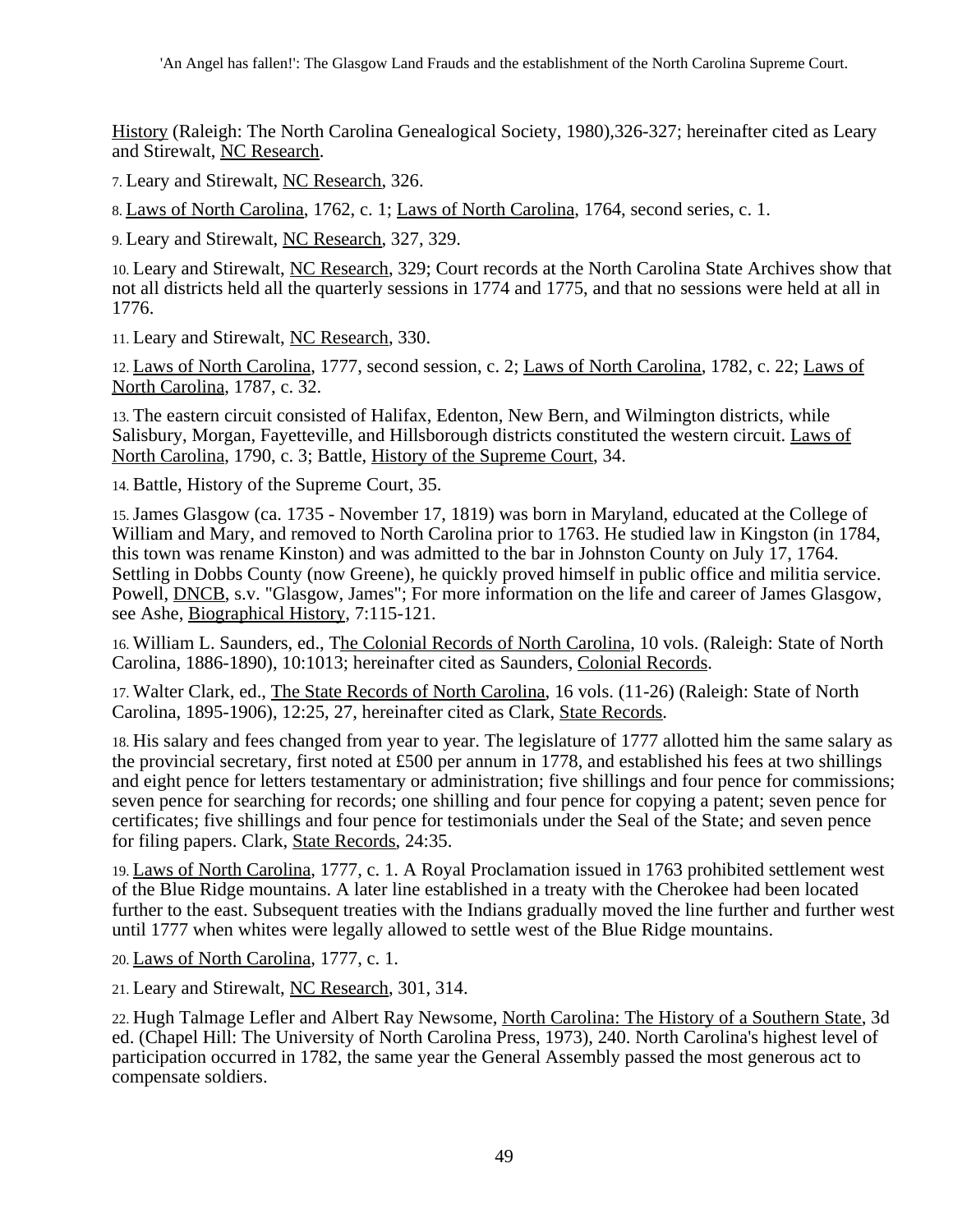23. Laws of North Carolina, 1780, c. 25. The law stipulated that the men could not claim or assign their land before the completion of their service.

24. Laws of North Carolina, 1780, c.25. This area covers the northeastern section of the state of Tennessee from the Virginia state line down to present day Knoxville. Between 1783 and 1841, North Carolina issued two series of bounty land warrants. The first series, 1783-1797 (Warrant numbers 1-5312), are the warrants from which the land frauds emanated. Leary and Stirewalt, NC Research, 372.

25. Laws of North Carolina, 1782, c. 3. These amounts were for service in the Continental Line only, not for militia service.

26. Laws of North Carolina, 1782, c. 3. In Section X of this law, the General Assembly granted Nathaniel Greene 25,000 acres in the military district as a token of their appreciation for his services during the Revolution.

27. Laws of North Carolina, 1783, c. 3.

28. Laws of North Carolina, 1783, c. 3. Martin Armstrong (ca 1739-1808), a colonel in the Revolutionary War, moved from Virginia to Anson County, North Carolina around 1750. He moved from there to Surry and served in the Surry County militia, being named a colonel at the outbreak of the war. Later he served in the General Assembly from Surry. He, like many of his time, was involved in land speculation. His surveying abilities succeeded in getting him named the surveyor for the western lands in 1782, a position he would hold until suspended from duty by the General Assembly in 1797. Powell, DNCB , s.v. "Armstrong, Martin."

29. Laws of North Carolina, 1784, c. 14. The descriptions of districts are given in paragraph II of this law. Clark, State Records, 19:690, 697-698, 702. William Polk, (July 9, 1758 - January 14, 1834) served both North and South Carolina during the Revolution, fighting with George Washington at Valley Forge. After the war, Polk helped establish the Society of the Cincinnati in North Carolina. After his tenure a surveyor, he represented Mecklenburg County in the North Carolina General Assembly and was a trustee of the University of North Carolina from 1790 to 1834. Powell, DNCB, s.v. Polk, William; Stockley Donelson (1752-1805) was a brother-in-law to Andrew Jackson and, in 1797, married Elizabeth Martin, a widowed daughter of James Glasgow. Deeply involved in speculation as well as fraud, Donelson became the target for much litigation late in life and died deeply in debt. Sam B. Smith, et al, eds., The Papers of Andrew Jackson, Volume I 1770-1803 (Knoxville: The University of Tennessee Press, 1980), 37.

30. Pruitt, Glasgow Land Frauds, iii.

31. Items such as muster rolls, pay vouchers and account books that could have aided the secretary in his duties were in Philadelphia at this time being used in the settlement of North Carolina's war debt with the United States. Also, as Glasgow later noted, muster rolls were not in use before troops were mustered in at Valley Forge in 1779. The Raleigh Register, December 31, 1799. One Colonel, tired of having to prove soldiers' service, even threw his muster rolls into a fire.

32. Bramlett, "Western Lands", 114-115.

33. Bramlett, "Western Lands", 115.

34. Secretary of State Land Grants, File Number 29, Davidson County, Tennessee, William Blount, Archives, Division of Archives and History, Raleigh.

35. Laws of North Carolina, 1789, c.3, s.1. In 1784, North Carolina ceded her western lands to the Federal Government. However, before Congress could act on the cession, the North Carolina legislature repealed the law.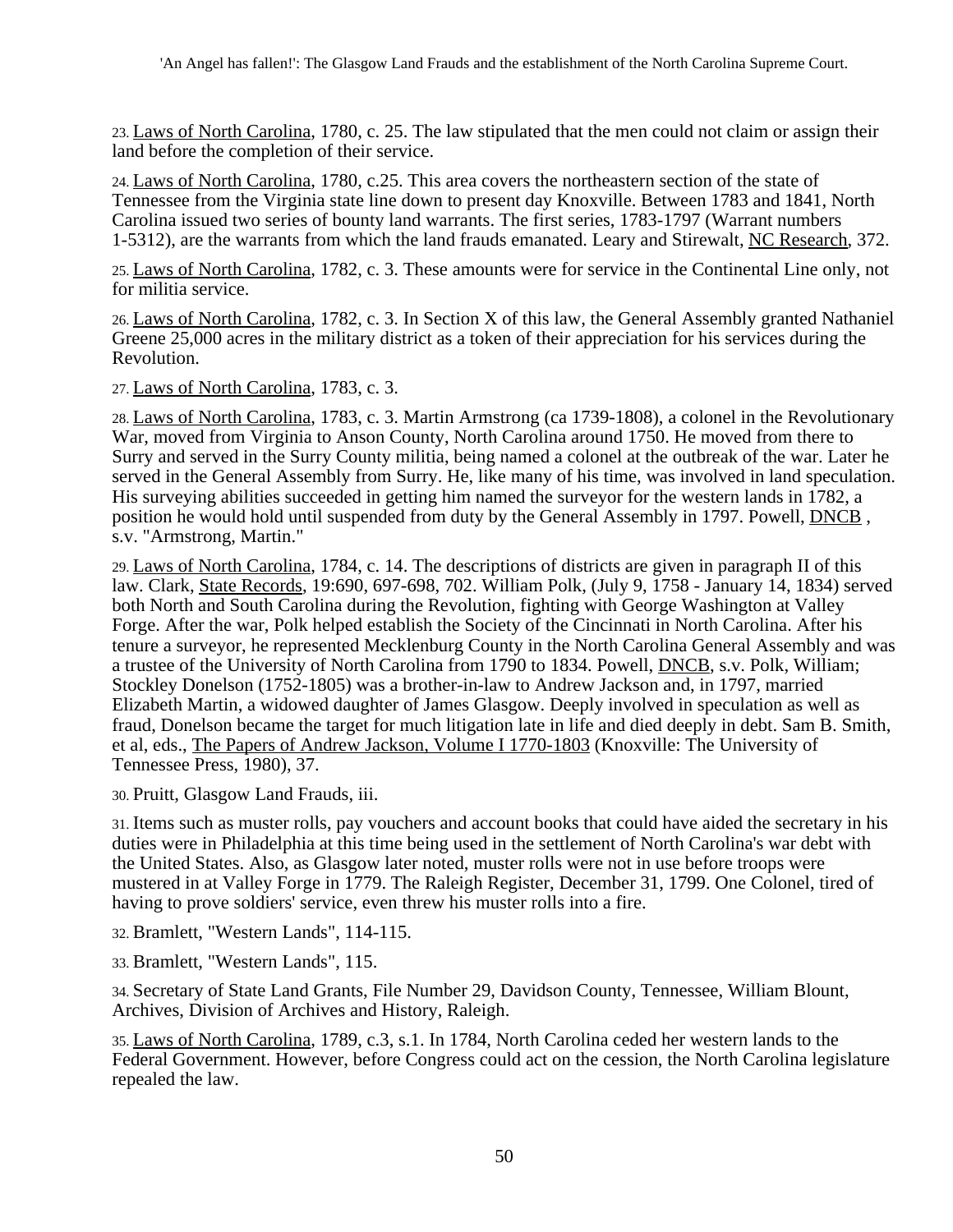### 36. Laws of North Carolina, 1789, c.3.

37. Lenoir County, named for speaker of the senate William Lenoir, was the other county formed by this law. Laws of North Carolina, 1791, c. 47.

38.John Sevier to James Glasgow, June 1, 1795, Draper Papers, Kings' Mountain Papers, 11DD121, PC 1234.1, Archives, Division of Archives and History, Raleigh. (Photostatic copies of original manuscripts from the Wisconsin Historical Society.) Although fraudulent activities started soon after the opening of the western land office, documentary evidence is largely unavailable until the mid 1790s.

39. Thomas Perkins Abernethy, From Frontier to Plantation in Tennessee (Chapel Hill: The University of North Carolina Press, 1932), 174; hereinafter cited as Abernethy, From Frontier to Plantation.

40. Abernethy, From Frontier to Plantation, 175.

41.John Sevier to James Glasgow, November 11, 1795, Official Correspondence of the Secretary of State, Archives, Division of Archives and History, Raleigh. Andrew Jackson would later accuse Sevier of forging 165 warrants for 640 acres each. Jackson also stated that the payment to Glasgow of three 640 acre tracts constituted a bribe of \$960 for performing illegal services. Robert E. Corlew, Tennessee: A Short History (Knoxville: The University of Tennessee Press, 1981), 134.

42. Laws of North Carolina, 1784, c. 19.

43. Abernethy, From Frontier to Plantation, 175.

44. Stockley Donelson to William Tyrrell, February 24, 1796, Miscellaneous Papers, PC 21.3, Archives, Division of Archives and History, Raleigh, hereinafter cited as Miscellaneous Papers. Although Donelson mentions that twenty-one warrants are missing, he only lists twenty. Of the twenty listed, however, seventeen turned out to be fraudulent and it can be conceived that the other three would have been as well if the commissioners assigned to study the frauds had known of this letter.

45. Stockley Donelson to William Tyrrell, August 7, 1796, Miscellaneous Papers.

46. Stockley Donelson to William Tyrrell, August 7, 1796, Miscellaneous Papers.

47.J[esse] Speight to William Tyrrell, May 4, 1796, Miscellaneous Papers.

48.James Glasgow to William Tyrrell, August 16, 1796, Miscellaneous Papers.

49. Alexander Martin to Samuel Ashe, December 7, 1797, Miscellaneous Correspondence and Accounts, Session of November-December 1797, General Assembly Session Records, Archives, Division of Archives and History, Raleigh, hereinafter cited as GASR, 1797.

50. Andrew Jackson, "Statement concerning land frauds," December 6, 1797, Andrew Jackson Papers, PC 628.1, Archives, Division of Archives and History, Raleigh.

51. Governor's Messages, GASR, 1797; Samuel A'Court Ashe, History of North Carolina, (Greensboro, NC; C. L. Van Noppen, 1908-1925; Spartanburg, SC; The Reprint Company, 1971, 2 Volumes), 2:153; hereinafter cited as Ashe, History of North Carolina.

52. House Resolutions, GASR, 1797, Senate Messages, GASR, 1797.

## Chapter Two

1. House Committee Reports, GASR, 1797.

2. House Messages, GASR, 1797

3. House Resolutions, GASR, 1797. The failure of this resolution points to the admiration that his fellow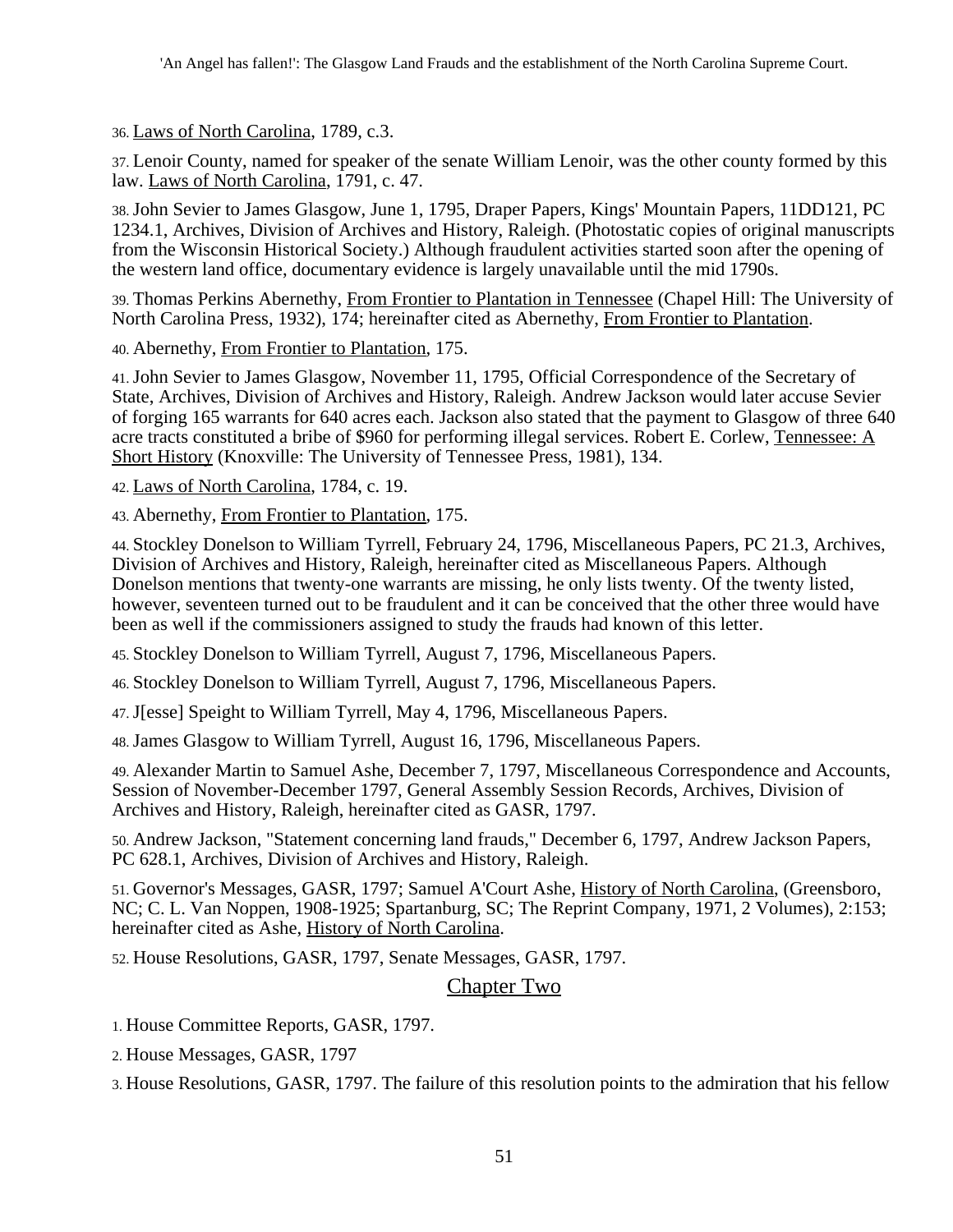North Carolinians still held for Glasgow at this point.

4. House Resolutions, GASR, 1797.

5. Howell Tatum was a district judge for the state of Tennessee while John McNairy was a federal judge appointed to that district. Martin Armstrong to Samuel Ashe, January 13, 1798, Governor's Papers, Samuel Ashe, Archives, Division of Archives and History, Raleigh, hereinafter cited as Governor's Papers, Ashe.

6. North Carolina Journal (Halifax), February 12, 1798, hereinafter cited as Halifax, North Carolina Journal.

7. Halifax, North Carolina Journal, May 7, 1798. Public Notice, January 29, 1798, Governor's Papers, Ashe.

8. As a reward, Peter Bird was emancipated during the 1798 legislative session for his actions that night Senate Committee Report, Session Records of November-December 1798, General Assembly Session Records, Archives, Division of Archives and History, Raleigh, hereinafter cited as GASR, 1798; Governor's Office, Council Journal, April 12, 1798; hereinafter cited as GO, Council Journal.

9. Martin Armstrong to Samuel Ashe, January 29, 1798, Governor's Papers, Ashe.

10. Armstrong's announcement read as follows:

Once more I request the deputy Surveyors of the Military Lands in this District to come to the Land Office in Nashville and settle with the Surveyor thereby to enable him to make out proper Statement of the Service right lands they have received Grants for, in order to lay the Same before the Secretary or other executive having cognizance there of.

Public Notice, January 29, 1798, Governor's Papers, Ashe.

11. A quick study of the Land Grant records at the North Carolina State Archives will show that Howell Tatum and John McNairy took part in the speculation.

12. Howell Tatum to Samuel Ashe, February 8, 1798, Governor's Papers, Ashe.

13. Howell Tatum to Samuel Ashe, February 8, 1798, Governor's Papers, Ashe.

14. Howell Tatum to Samuel Ashe, February 8, 1798, Governor's Papers, Ashe.

15. Many legitimate claims were lost because of blank locations put on the deed books. Claims registered between the registration of the blank location grant and the annexing of the name and warrant number to the grant would seem to have been recorded later, and, therefore, unauthorized. For example, on the books for January 6, 1784 an entry read:

"No. Enters 2560 acres of Land on the Bushy fork of yellow creek to include a spring & tree marked thus SM for quantity" and marked on the back, "Location 33rd."

The 33rd location of that day read:

No. 1816 Philip Philips and Michael Campbell assignes of the heirs of Captn George Enters 3840 acres of Land on the bushy fork of Yellow Creek including a spring and tree marked thus SM for quantity.

Philips and Campbell made this second entry in 1790 (as noted on the back of the warrant), and the entry for 2560 was crossed off the books but kept on file. The location encroached on many smaller grants honestly entered in the six year period. Howell Tatum to Samuel Ashe, February 9, 1798, Governor's Papers, Ashe.

16. Howell Tatum to Samuel Ashe, February 9, 1798, Governor's Papers, Ashe.

17. Andrew Jackson to Samuel Ashe, February 10, 1798, Governor's Papers, Ashe.; Enclosure: From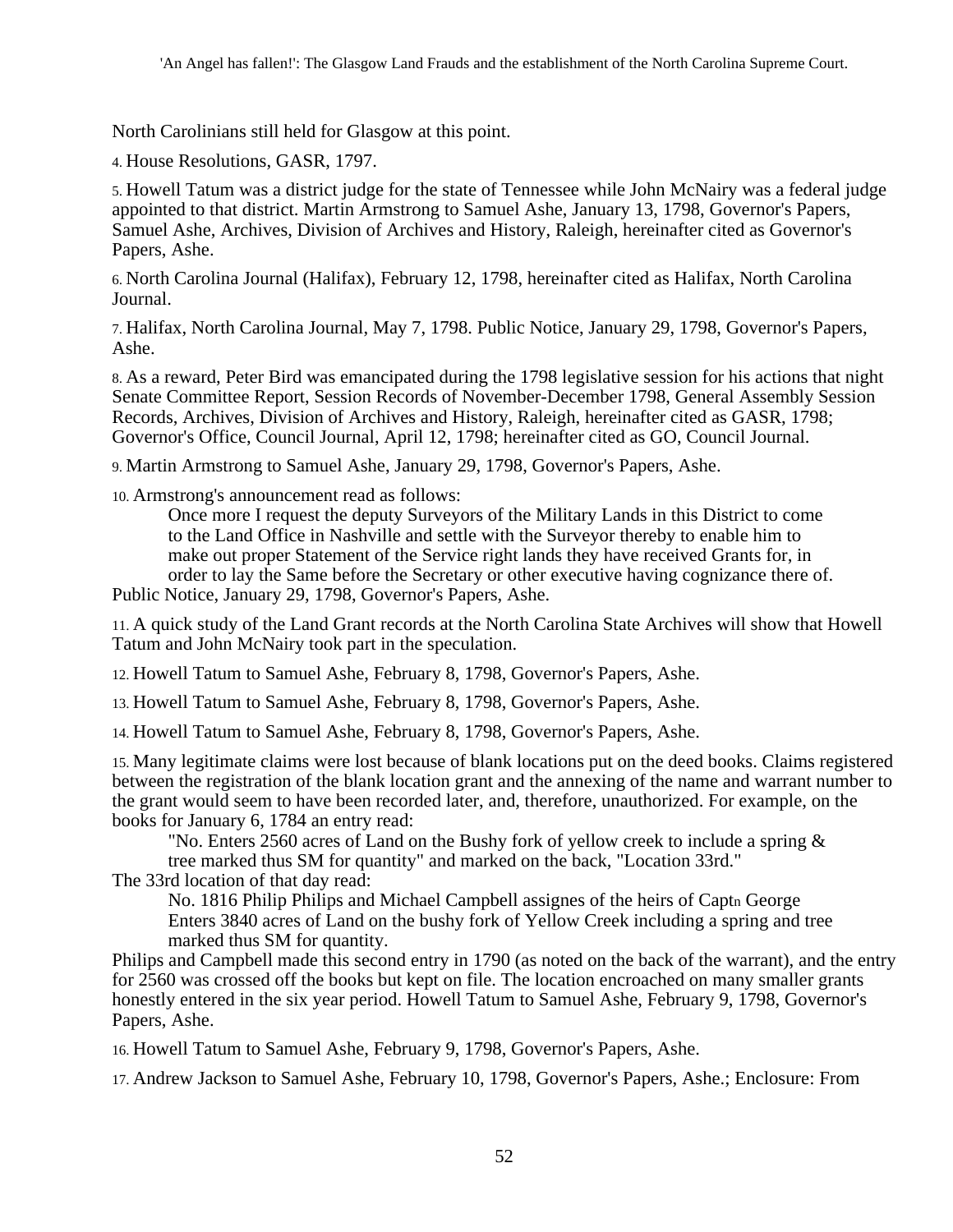Charles J. Love, January 31, 1798, Governor's Papers, Ashe. Enclosure is in Jackson's hand.

18.John C. Hamilton and John Lowry to John Sevier, February 17, 1798, Governor's Papers, Ashe; John Sevier to James Holland, February 17, 1798, Governor's Papers, Ashe.

19.James Holland and James Britton to Samuel Ashe, undated letter Governor's Papers, Ashe.

20.James Holland and James Britton to Samuel Ashe, undated letter Governor's Papers, Ashe.

21.James Holland and James Britton to Samuel Ashe, undated letter Governor's Papers, Ashe.

22.James Holland and James Britton to Samuel Ashe, undated letter Governor's Papers, Ashe.

23. Pruitt, Glasgow Land Frauds, v.

24. Howell Tatum to Samuel Ashe, February 13, 1798, Governor's Papers, Ashe; John McNairy to Samuel Ashe, February 13, 1798, Governor's Papers, Ashe; Council of April 1798, GO, Council Journal. The letter from Tatum noted the name of the informant, but Ashe, as instructed by the judges, erased the name so as to make it illegible.

25. Council of April 1798, GO, Council Journal 1795-1855, Governors Office Records, Archives, Division of Archives and History, Raleigh; Pruitt, Glasgow Land Frauds, v.

26. "Report of the Committee," March 31, 1798, Governor's Papers, Ashe.

27. Case against the conspirators, entry for April 16, 1798, Minutes of the Hillsborough Superior Court; William Tyrrell's Trunk, Miscellaneous Records, Hillsborough District Court, Archives, Division of Archives and History, Raleigh.

28. This law called for the apprehension and return of fugitives from one territory to another territory within the United States. Laws of the United States of America, 1793, c. 7.

29. Samuel Ashe to John Sevier, June 18, 1798, Governor's Papers, Ashe.

30.Journal of the House and Senate of North Carolina, 1798, 2.

31. House Resolutions, GASR, 1798.

32. Senate Committee Reports, GASR, 1798.

33. Bayard v. Singleton, 1 NC 5.

34. Laws of North Carolina, 1798, c. 7.

35. Senate Committee Reports, GASR, 1798.

36. Laws of North Carolina, 1798, c. 7.

37. Laws of North Carolina, 1798, c. 7.

38. Laws of North Carolina, 1798, c. 14; Messages Concerning Balloting, GASR, 1798.

39. Senate Resolutions, GASR, 1798.

40. A review of the Military Land Grants at the North Carolina State Archives also shows several grants for William R. Davie.

## Chapter Three

1. Senate Resolutions, GASR 1798.

2. William R. Davie to Francis Locke and John Willis, March 1, 1799, Governor's Letter Book,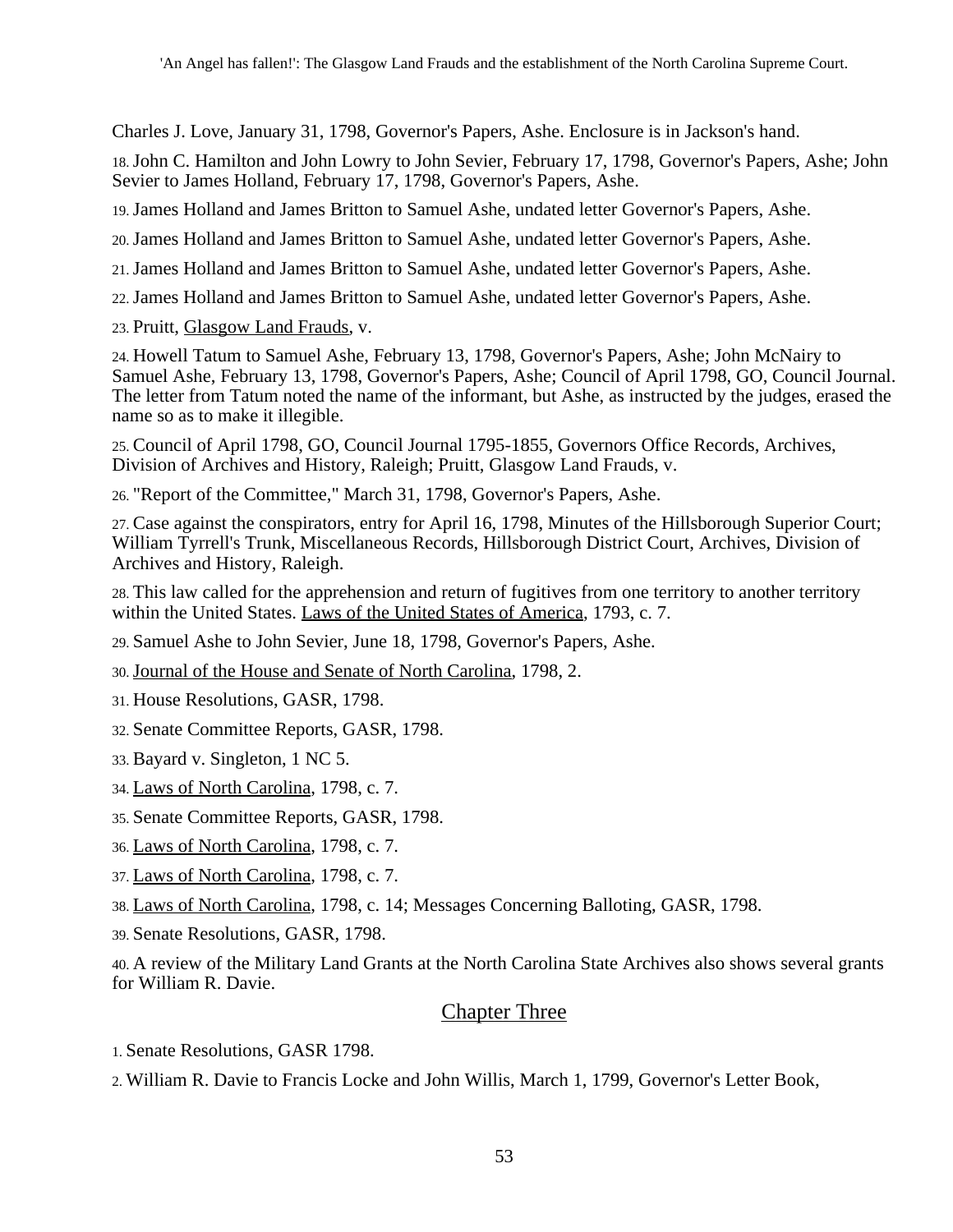Archives, Division of Archives and History, Raleigh; hereinafter cited as, Davie, GLB 13.

3. William R. Davie to Francis Locke and John Willis, March 1, 1799, Davie, GLB 13.

4. William R. Davie to Martin Armstrong, March 1, 1799, Davie, GLB 13.

5. William R. Davie to John Sevier, March 1, 1799, Davie, GLB 13.

6. William R. Davie to Martin Armstrong, March 1, 1799, Davie, GLB 13.

7. William R. Davie to Blake Baker, April 22, 1799, Davie, GLB 13; William R. Davie to Edward Jones, April 22, 1799, Davie, GLB 13.

8. William R. Davie to Blake Baker, April 22, 1799, Davie, GLB 13.

9.John Willis to William R. Davie, May 20, 1799, Governor's Papers, William R. Davie, Archives, Division of Archives and History, Raleigh; hereinafter cited as, Davie, Governor's Papers.

10.John Willis to William R. Davie, May 20, 1799, Davie, Governor's Papers.

11.John Willis to William R. Davie, May 20, 1799, Davie, Governor's Papers.

12.John Willis to William R. Davie, May 20, 1799, Davie, Governor's Papers.

13.John Willis to William R. Davie, May 20, 1799, Davie, Governor's Papers.

14.John Willis to William R. Davie, May 20, 1799, Davie, Governor's Papers.

15. Basil Gaither and Samuel Purviance to William R. Davie, June 6, 1799, Secretary of State Papers, "Glasgow Land Frauds," Vol. I, 1798-1800, Archives, Division of Archives and History, Raleigh; hereinafter cited as SS 753.

16. Blake Baker to William R. Davie, June 17, 1799, Davie, GLB 13.

17. Blake Baker to William R. Davie, June 17, 1799, Davie, GLB 13.

18. Basil Gaither and Samuel Purviance to William R. Davie, June 28, 1799, SS 753.

19. Basil Gaither and Samuel Purviance to William R. Davie, June 28, 1799, SS 753.

20. Basil Gaither and Samuel Purviance to William R. Davie, June 28, 1799, SS 753. Of the individual reports filed by the second Board of Inquiry, only the report concerning the activities of James Glasgow is lacking. It is also interesting to note the absence of William Terrell Lewis' name in the report.

21. Francis Locke and John Willis to William R. Davie, August 2, 1799, Davie, GLB 13.

22. Francis Locke and John Willis to William R. Davie, August 2, 1799, Davie, GLB 13.

23. Francis Locke and John Willis to William R. Davie, August 2, 1799, Davie, GLB 13.

24. "State vs. James Glasgow", Land Records, New Bern District Superior Court, Archives, Division of Archives and History, Raleigh, hereinafter cited as New Bern, DSCR, "Land Records"; State v. James Glasgow, September Term 1799, New Bern, DSCR, Minutes, p. 250; State v. James Glasgow, March Term 1800, New Bern, DSCR, Minutes, p. 262, New Bern

25. New Bern, DSCR, "Land Records".

26. During the late eighteenth and early nineteenth centuries North Carolina was divided into seven judicial districts. Since the frauds had occurred in several different districts, no one court had the proper authority to try the accused. This new court was given authority to try the fraud cases as well as disputed cases that arose out of the various districts. Laws of North Carolina, 1798, c. 7.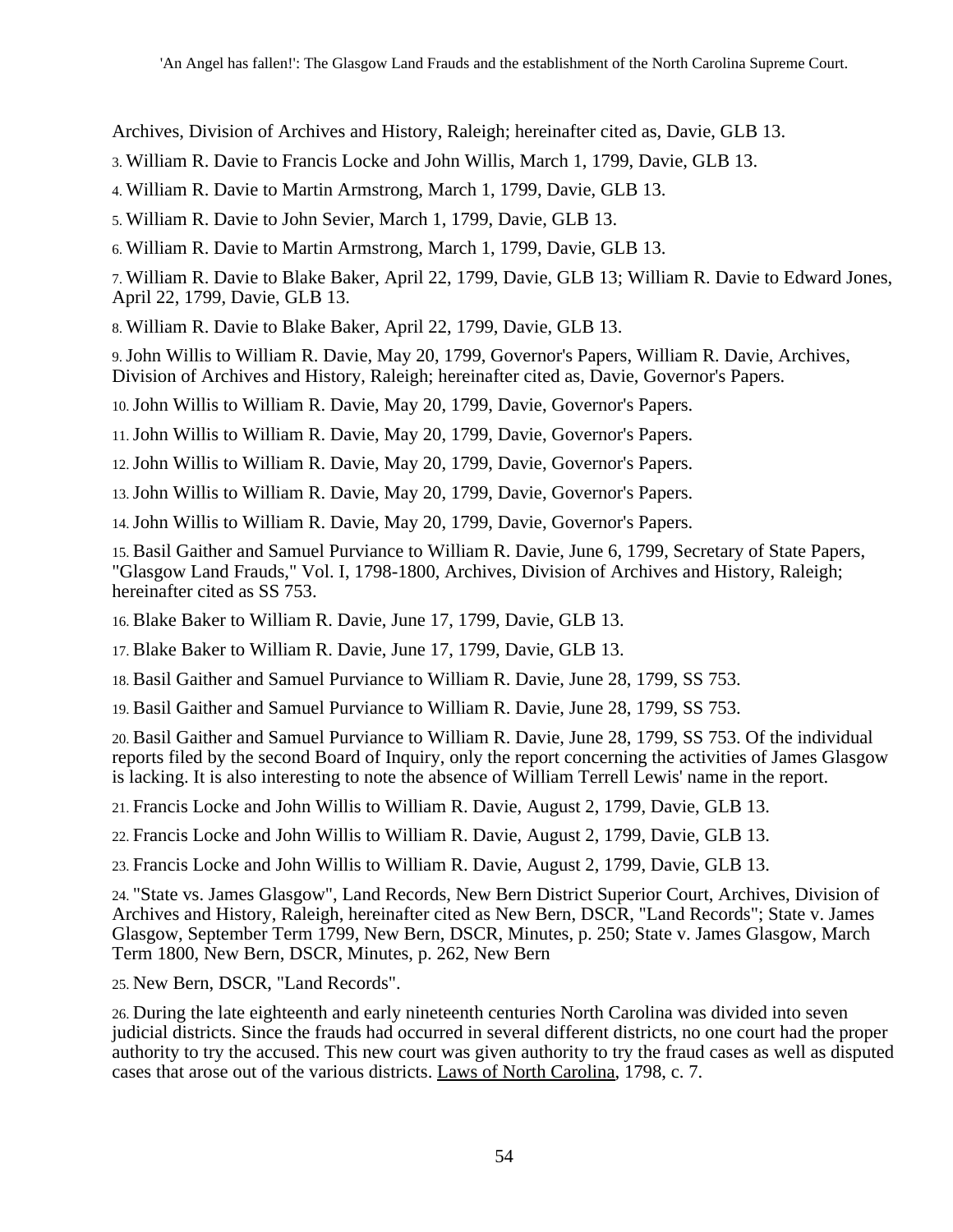27. The General Assembly had created the office of Solicitor General in 1790 to assist the Attorney General in his duties. One officer would ride the judicial circuit in the eastern part of the state, and the other would handle the western part of the state. In 1797, the Assembly created the office of Agent for the State to assist the Board of Inquiry in the prosecution of the fraud cases. Samuel Purviance was named to this post.

28. William R. Davie to Council of State, August 12, 1799, Davie, Governor's Papers.

29. Blake Baker to William R. Davie, August 15, 1799, Davie, Governor's Papers.

30. Edward Jones to William R. Davie, August 15, 1799, Davie, Governor's Papers.

31. Council of State to William R. Davie, August 15, 1799, Davie, Governor's Papers.

32. Laws of North Carolina, 1799, c. 4, preamble.

33. Laws of North Carolina, 1799, c. 4, s. 2; Laws of North Carolina, 1799, c. 4, s. 1; Laws of North Carolina, 1799, c. 4, s. 3; Laws of North Carolina, 1799, c. 4, s. 6.

34. Laws of North Carolina, 1799, c. 4, s. 4; Laws of North Carolina, 1799, c. 4, s. 7.

35. Laws of North Carolina, 1799, c. 4, s. 8; Laws of North Carolina, 1799, c. 4, s. 9.

36. Laws of North Carolina, 1799, c. 4, s. 10; Laws of North Carolina, 1799, c. 4, s. 12; Laws of North Carolina, 1799, c. 4, s. 11.

37. Laws of North Carolina, 1799, c. 4, s. 13; Laws of North Carolina, 1799, c. 4, s. 14.

38. At the end of the two year period, the law would be extended several more times until 1818 when the court became a permanent court of record, the North Carolina Supreme Court.

39. William R. Davie to the General Assembly, November 24, 1799, General Assembly Session Records, November - December 1799, Archives, Division of Archives and History, Raleigh, hereinafter cited as GASR, 1799.

40. House Resolution, GASR, 1799; Senate Resolutions, GASR, 1799.

41. William Christmas (1753/54 - December 16, 1811) born in Hanover County, Virginia. Arrived in North Carolina around 1757. He apparently received training from Thomas Person, a surveyor for the Granville Proprietary District, and Richard Henderson. During his lifetime he laid out towns in North Carolina, South Carolina, Virginia, and also planned Boonesboro, Kentucky. In 1799, the General Assembly elected him to reopen the Military land office in Nashville. He died in Williamson County, Tennessee.

42. Laws of North Carolina, 1799, c. 7; House Messages, GASR, 1799.

43. Raleigh Register, December 24, 1799.

44. In all, the commissioners reported Glasgow guilty of eleven different items. Again, for the purpose of this examination, only those relating to eventual indictments will be examined; Raleigh Register, December 31, 1799. Glasgow also sent a similar letter to the editors of the Raleigh Minerva.

45. The documentation pertaining to the validity of the warrant to the heirs of James Harrison is printed in its entirety. Raleigh Register, December 31, 1799.

## Chapter Four

1. Although no letter exists to this effect, Baker responded harshly to the accusations in his letter to Williams. Blake Baker to Benjamin Williams, January 16, 1800, Governor's Papers, Archives, Division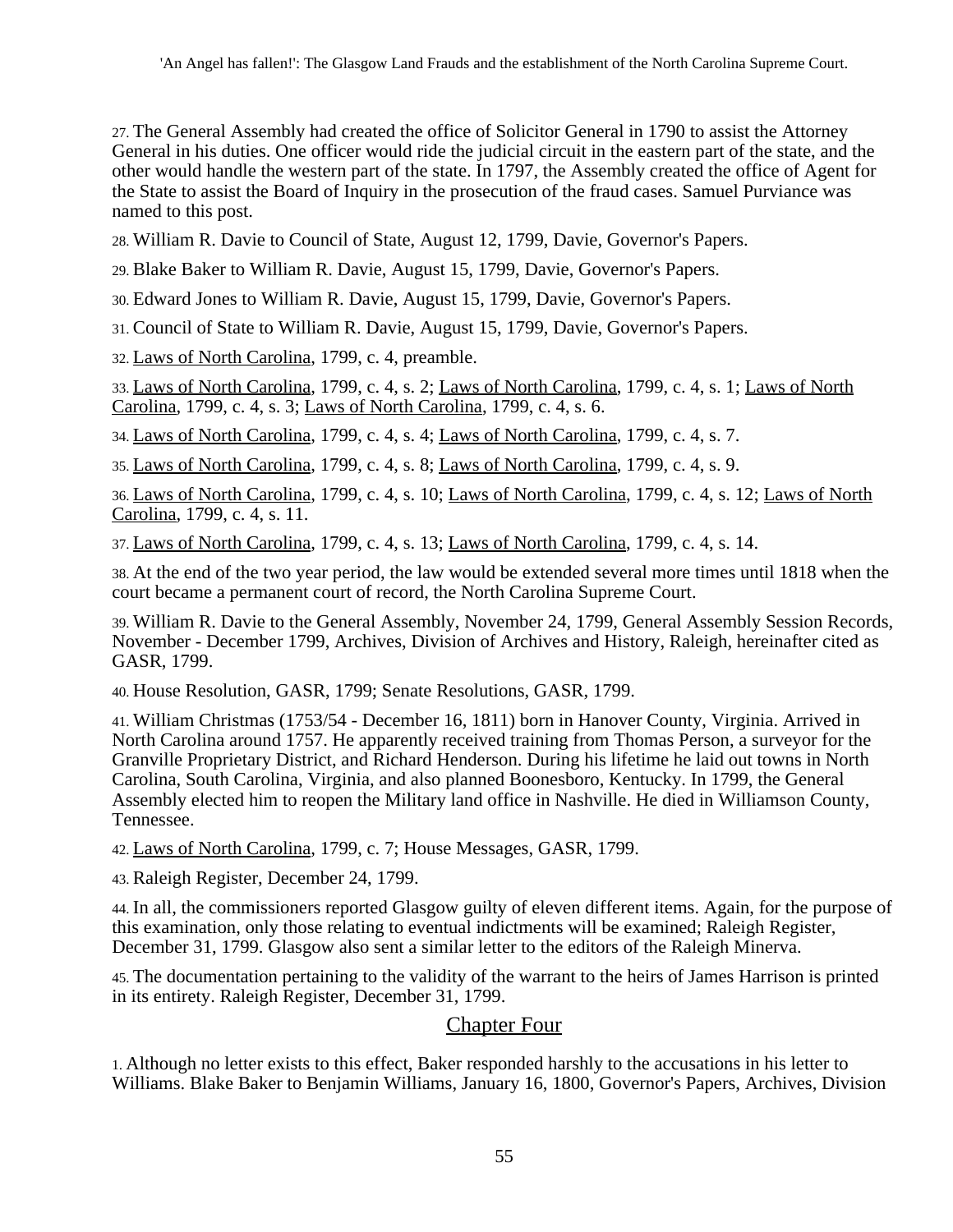of Archives and History, Raleigh, hereinafter cited as, Governor's Papers, Williams.

2. Blake Baker to Benjamin Williams, Governor's Papers, Williams.

3. Benjamin Williams to Samuel D. Purviance, January 11, 1800, Governor's Letter Book, Benjamin Williams, Archives, Division of Archives and History, Raleigh; hereinafter cited as Williams, GLB 14.

4. Samuel Purviance to Benjamin Williams, January 14, 1800, Williams, GLB 14.

5. Blake Baker to Benjamin William, February 8, 1800, Governor's Papers, Williams. Prior to this warrant, only James Glasgow had been bound in recognizance.

6. Baker displayed exhilaration that Purviance had resigned and even more elation when Williams took his advice and named William White, Secretary of State since Glasgow's resignation, as the new Agent. Baker's excitement was short lived as White resigned on May 14, 1800. Blake Baker to Benjamin William, April 22, 1800; William White to Benjamin William, May 14, 1800, Governor's Papers, Williams.

7. Blake Baker to Benjamin Williams, March 23, 1800, Williams, GLB 14. On February 16, 1800, a letter passed between lawyers Peter Browne and David Stone in which Browne stated that Baker was upset that he had learned of Purviance's appointment through the newspapers instead of official communication. Peter Browne to David Stone, February 16, 1800, David Stone Collection, Archives, Division of Archives and History, Raleigh; hereinafter cited as Stone, PC 82.

8. Benjamin Williams to Samuel Purviance, March 27, 1800, Williams, GLB 14; Samuel Purviance to Benjamin Williams, March 29, 1800, Williams, GLB 14. Throughout this episode, Edward Jones stated on several occasions that Purviance had proceeded with his duties admirably.

9. Blake Baker to Benjamin Williams, April 22, 1800, Williams, GLB 14.

10. William White to Benjamin Williams, May 14, 1800, Williams, GLB 14.

11. Benjamin Williams to Blake Baker, April 14, 1800, Williams, GLB 14.

12. Blake Baker to Benjamin Williams, May 20, 1800, Governor's Papers, Williams.

13. Alfred Moore had resigned as Superior Court Judge a few months earlier to take a position as a United States Supreme Court Justice and had been replaced by Samuel Johnston on February 24, 1800.

14.John Haywood (March 16, 1762-December 22, 1826) was born in Halifax, North Carolina. Not to be confused with his first cousin of the same name (Treasurer John Haywood), he served the state of North Carolina as a revolutionary soldier, lawyer, jurist, and historian. He was elected as the state's first Solicitor General in 1790, and then as Attorney General in 1791. In 1794 he was elected as a Superior Court Judge and remained on the bench until he resigned in 1800. Some historians state that Glasgow offered Haywood a retainer of \$1000 to persuade him to resign his office. Ashe, Biographical History, v. VI, 272-281; Powell, DNCB, s.v. Haywood, John.

15. Court was allowed to begin because the law stated that any two of the three Superior Court judges be present. Pruitt, Glasgow Land Frauds, x.

16. The following persons were impaneled as a Grand Jury: Pleasant Henderson, foreman; George Dismucks; John Joseph Alston; Theophilus Hunter; William Farmer; Matthew McCullers; Reuben Ransom; George Tunstall; Charles Christmas; Syrus Harris; Indan Hill; John Cabe; William Warden; John Williams "Tar R"; John Cain; Dempsey Powell; John Pool; and Joshua Suggs. William Brown was sworn in as constable to attend the Grand Jury. The remaining men: Joseph Harman; Benjamin Sherwood; James Boals; William Nunn; Nicholas Prince; James Mebane, Jr.; George Wimberly; Thomas Jones; John McCullers; Samuel High, Sr.; John Saunders; John Hinton; Robert Hodge; Nathan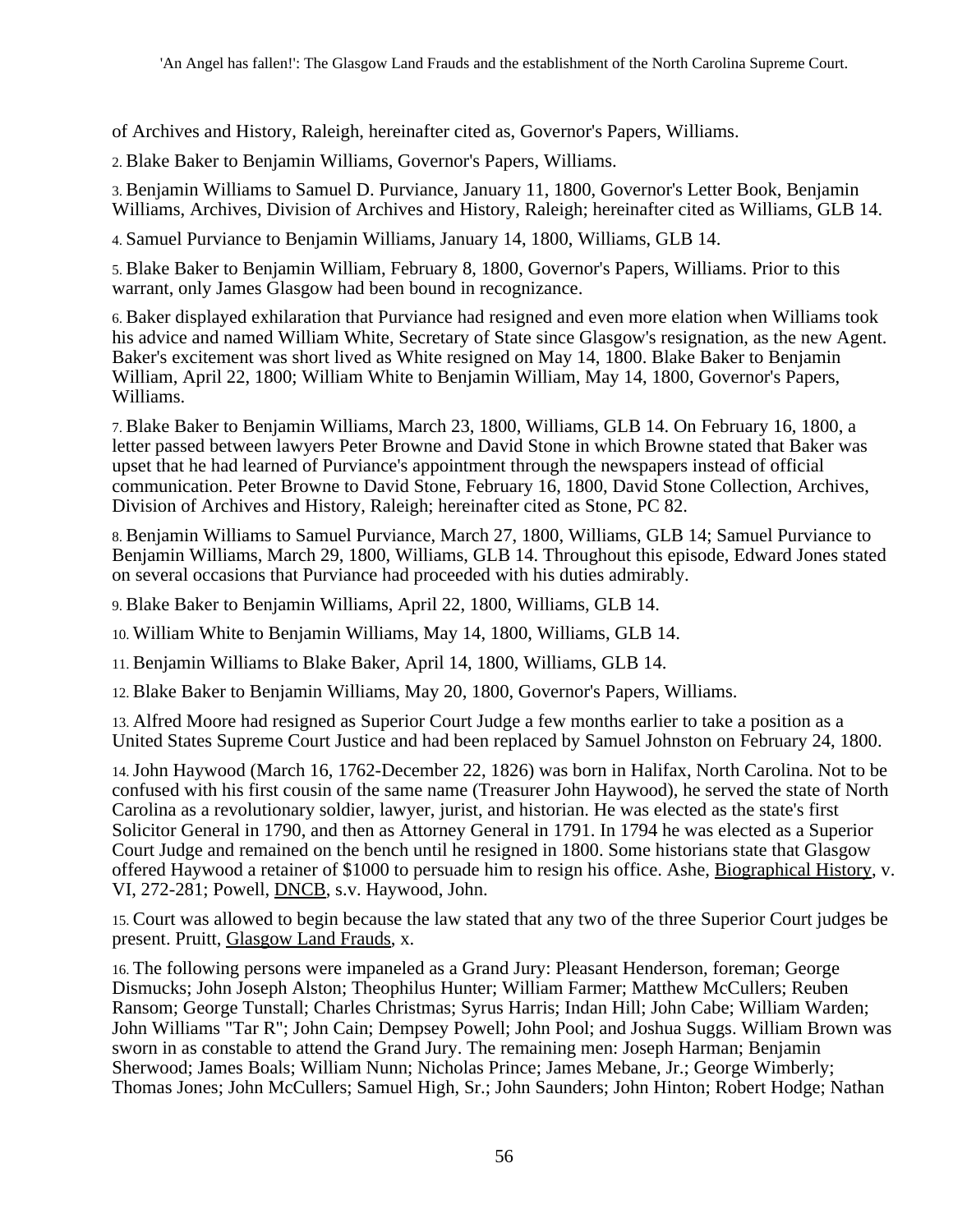Allen; Simon Turner; John Sibley; David Anderson; George Elliott; Elisha Stedman; and Michael Molton remained as petite jurors. "Proceedings of the Court of Oyer and Terminer held at Raleigh June 10, 1800 deposited in the Secretary's Office October 13, 1800." Glasgow Land Fraud Papers, Secretary of State, Archives, Division of Archives and History, Raleigh, herein after cited as SS 756.1.

17. Raleigh Register, June 17, 1800. Indictments were also handed down against Willoughby Williams and John Bonds, while the trials of John Gray Blount and Thomas Blount were postponed and moved to the New Bern District during this sitting, but for the purpose of this paper, only the trials of James Glasgow will be examined.

18. Raleigh Register, June 17, 1800; North Carolina Minerva, June 17, 1800; SS 756.1.

19. Raleigh Register, June 24, 1800; North Carolina Minerva, June 24, 1800; SS 756.1.

20. The state tried for several more years to extradite Stockley Donelson and William Terrell to no avail.

21. State v. James Glasgow, 1 N.C. 271 (1800), hereinafter cited as State v. Glasgow. Greene County had not existed before 1798. Prior to this time, the county was known as Glasgow County, its name being changed after Glasgow resigned from office.

22. State v. Glasgow, 1 N.C. 272.

23. State v. Glasgow, 1 N.C. 273. It should be remembered that North Carolina ceded her western lands to the United States in 1790.

24. State v. Glasgow, 1 N.C. 273.

25. State v. Glasgow, 1 N.C. 273.

26. State v. Glasgow, 1 N.C. 275.

27. State v. Glasgow, 1 N.C. 276.

28. State v. Glasgow, 1 N.C. 277.

29. SS 756.1.

30. SS 756.1.

31. Blake Baker to Benjamin Williams, June 20, 1800, Williams, GLB 14; Samuel D. Purviance to Benjamin Williams, June 20, 1800, Williams, GLB 14.

## Chapter Five

1. Peter Browne to David Stone, January 29, 1800, Stone, PC 82.

2. New Bern District, Minutes Superior Court, 1794 - 1801.

3. Raleigh Register, August 12, 1800.

4. In 1786, it was reported that fraudulent claims were delivered to the Board of Commissioners appointed to liquidate army accounts. Examples of fraud included blank certificates, forgeries, and certificates given where no service had been performed. Bonds, Wynn Dixon, and other men were accused, convicted, and dismissed from the General Assembly. Pruitt, Glasgow Land Frauds, vol. 2, p 19; Clark, State Records, vol. 18, iv - vi.

5. Willoughby Williams, Revolutionary War Pension Application, Revolutionary War Pension and Bounty Land Warrant Application Files, 1800 - 1900. National Archives, File Microfilm, M804 - 2596; Raleigh Register, July 20, 1802.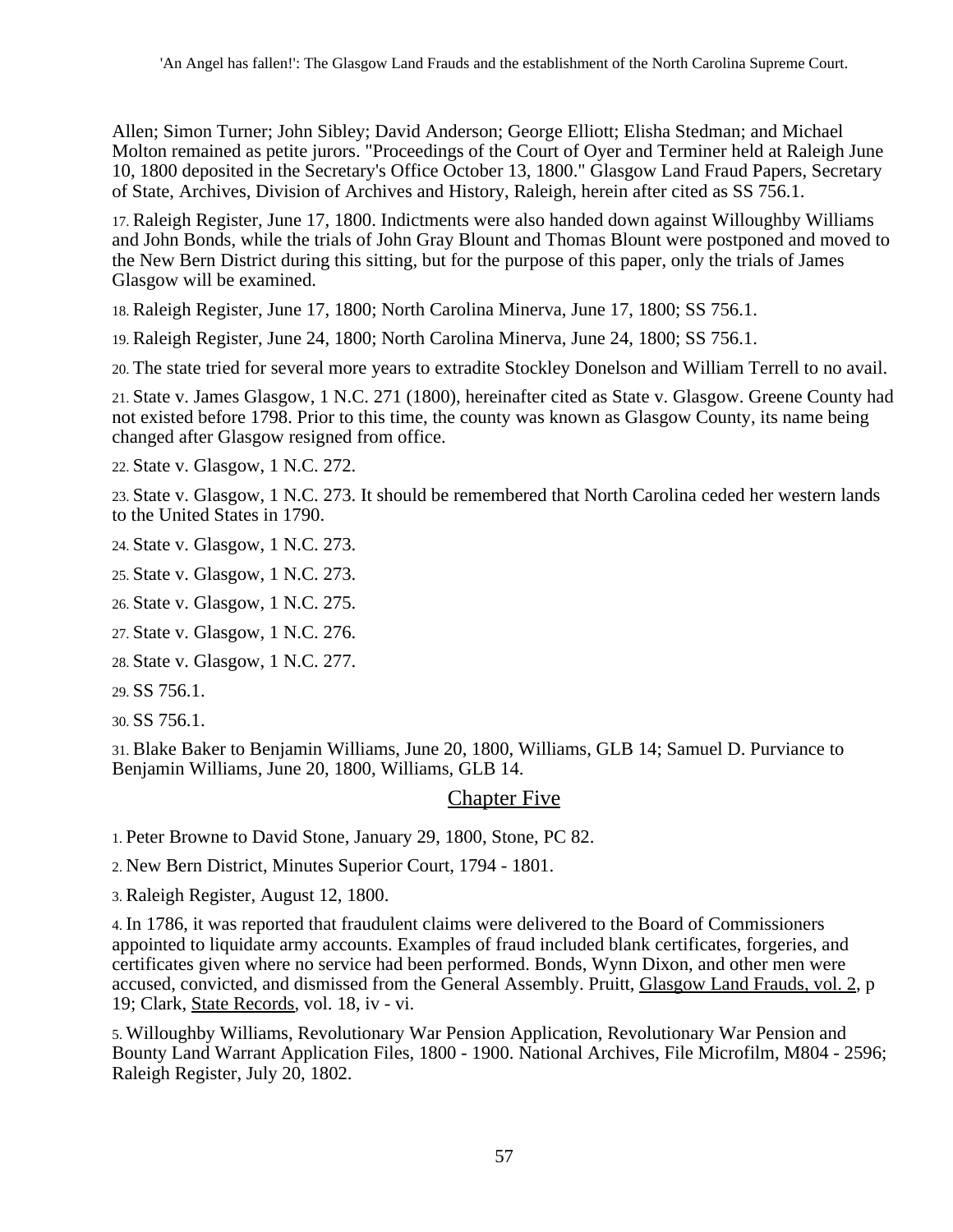6. "Petition of William White," Supreme Court, Original Cases, 1800 - 1909, case 76, "William White v James Glasgow," Raleigh, Division of Archives and History; hereinafter cited as, Supreme Court case 76.

7. "Answer of James Glasgow," Supreme Court case 76.

8. "Report of the Master in Equity," Supreme Court case 76.

9. "Opinion of the Court of Conference," Supreme Court case 76.

10. "Petition of James Glasgow, November 16, 1807," Legislative Papers, Chapel Hill, Southern Historical Collection; hereinafter cited as Legislative Papers.

11. "Petition of James Glasgow, October 16, 1809," Legislative Papers.

12. Senate Resolution, November 28, 1801, General Assembly Session Records, November-December, 1801, Raleigh, Division of Archives and History; hereinafter cited as GASR 1801. On November 19, 1801, James Easton, a bondsman for William Terrell petitioned the legislature to recover his part of Terrell's recognizance bond. In his petition, Easton informed the General Assembly that Terrell had fled to New Orleans. Miscellaneous Petitions, GASR 1801.

13. Pruitt, Glasgow Land Frauds, Vol. 2, pp. 15, 59.

14. Pruitt, Glasgow Land Frauds, Vol. 2, 60.

15.James Turner to Archibald Roane, January, 14, 1803, Governor's Letter Book, James Turner, Raleigh, Division of Archives and History; hereinafter cited as Turner, GLB 15; Pruitt, Glasgow Land Frauds, Vol. 2, 60.

16.James Turner to Archibald Roane, July 22, 1803, Turner, GLB 15; Archibald Roane to James Turner, August 16, 1803, Turner, GLB 15.

17. Laws of North Carolina, 1799, c. 4, preamble.

18. Laws of North Carolina, 1777, c 1, s. 75.

19. Laws of North Carolina, 1799, c. 4, s. 1; Laws of North Carolina, 1799, c. 4, s. 4.

20. Laws of North Carolina, 1799, c. 4, s. 1; Laws of North Carolina, 1799, c. 4, s. 2; Laws of North Carolina, 1799, c. 4, s. 3.

21. Laws of North Carolina, 1799, c. 4, s. 3; Laws of North Carolina, 1799, c. 4, s. 4; Laws of North Carolina, 1799, c. 4, s. 5.

22. Laws of North Carolina, 1799, c. 4, s. 6; Laws of North Carolina, 1799, c. 4, s. 7.

23. Laws of North Carolina, 1801, c. 12, s. 1.

24. Laws of North Carolina, 1801, c. 12, s. 2; Laws of North Carolina, 1801, c. 12, s. 3.

25. Laws of North Carolina, 1804, c. 18, s. 1.

26. Laws of North Carolina, 1804, c. 18, s. 2.

27. Laws of North Carolina, 1805, c. 1, s. 2.

28. Laws of North Carolina, 1805, c. 1, s. 3; Laws of North Carolina, 1805, c. 1, s. 4.

29. Laws of North Carolina, 1806, c. 1, s. 2; Laws of North Carolina, 1806, c. 1, s. 3; Laws of North Carolina, 1806, c. 1, s. 5.

30. Laws of North Carolina, 1806, c. 1, s. 15; Laws of North Carolina, 1806, c. 1, s. 16.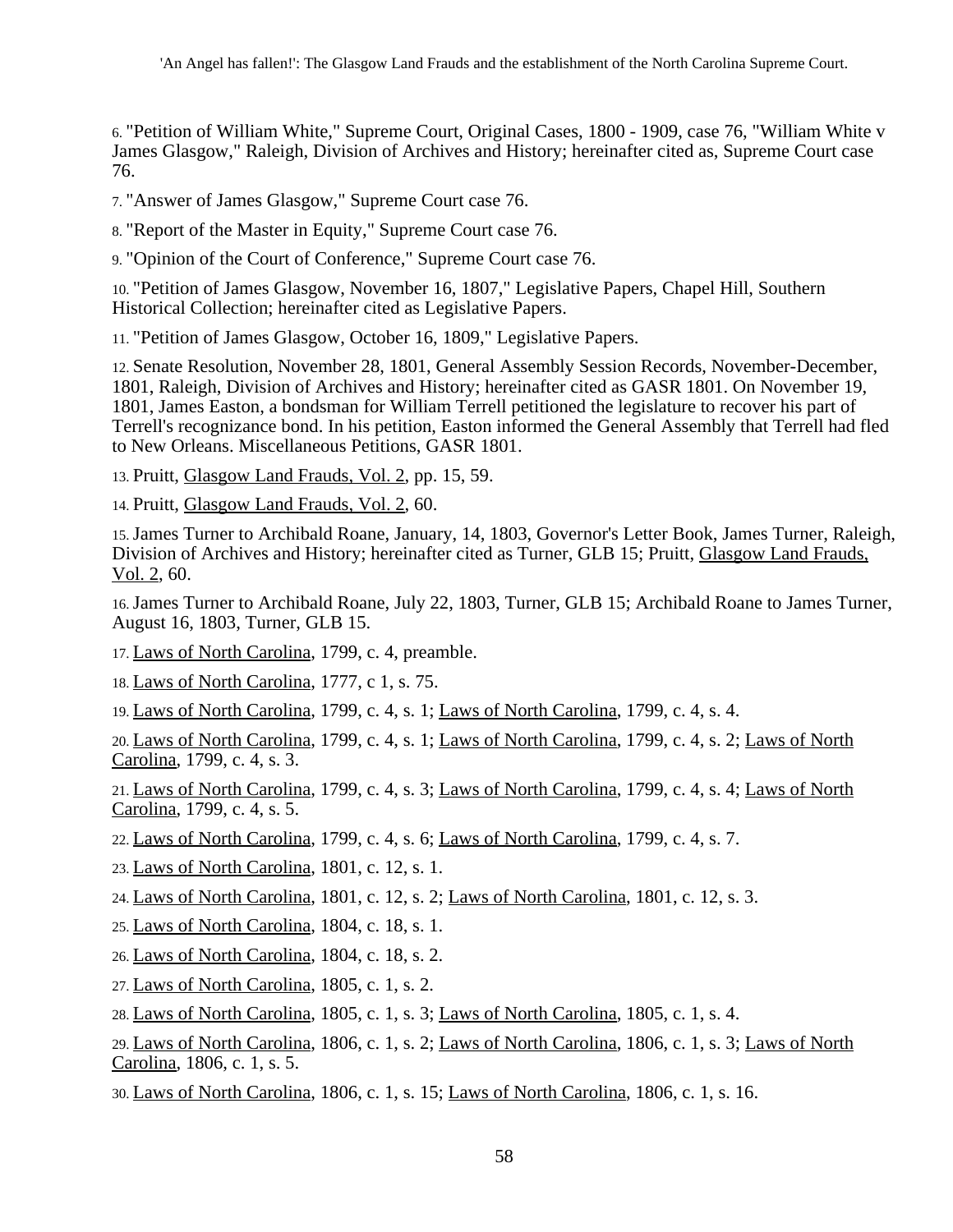31. Laws of North Carolina, 1810, c. 2, s. 1; Laws of North Carolina, 1810, c. 2, s. 2.

32. Laws of North Carolina, 1810, c. 2, s. 3.

33. Laws of North Carolina, 1810, c. 2, s. 4; Laws of North Carolina, 1810, c. 2, s. 5; Laws of North Carolina, 1810, c. 2, s, 6.

34. Laws of North Carolina, 1810, c. 2, s. 7.

35. Laws of North Carolina, 1818, c. 1, s. 1; Laws of North Carolina, 1818, c. 1, s. 6.

36. Laws of North Carolina, 1818, c. 1, 2; Laws of North Carolina, 1818, c. 1, s. 3.

37. Laws of North Carolina, 1818, c. 1, s. 4.

38. Laws of North Carolina, 1818, c. 2, s. 1; Laws of North Carolina, 1818, c. 2, s. 2; Laws of North Carolina, 1818, c. 2, s. 5.

39. Laws of North Carolina, 1818, c. 2, s. 3; Laws of North Carolina, 1818, c. 2, s. 6.

40. Although court was established on the premise of trying those accused of land fraud activity, other cases, arising out of the Superior Courts were heard by the justices at the June 1800 sitting of the Court of Conference. For a list of cases tried and opinions rendered, see North Carolina Reports, volume 1; Constitution of the State of North Carolina, 1868, Article IV; Leary and Stirewalt, North Carolina Research, 330-331.

## **Conclusions**

1. R. D. W. Connor, North Carolina: Rebuilding An Ancient Commonwealth, 1584 - 1925, (Chicago: The American Historical Society, Inc., 1929), 399; hereinafter cited as, Connor, North Carolina.

2. Connor, North Carolina, 399.

3. Secretary of State Land Grants, File 2135, Davidson County, Tennessee, James Mulherrin, assignee of the heirs of Elijah Roberts (Military Warrant No. 3319).

4. Secretary of State Land Grants, File 2135, Davidson County, Tennessee, James Mulherrin, assignee of the heirs of Elijah Roberts (Military Warrant No. 3319).

5. Secretary of State Land Grants, File 245, Middle District, Tennessee, John Gray Blount and Thomas Blount (Warrant No. [1663]); Secretary of State Land Grants, File 646, Hawkins County, Tennessee, John Gray Blount and Thomas Blount (18 Warrants).

6. Ashe, Biographical History, 121.

7. Raleigh Register, February 24, 1820.

8.Joint Select Committee Reports, General Assembly Session Records, November - December, 1818, Archives, Division of Archives and History, Raleigh, hereinafter cited as GASR, 1818.

9.Joint Select Committee Reports, GASR, 1818.

10.Judge John Louis Taylor, who was the state's first Chief Justice, was the only man to serve on the court during the entirety of its two decade evolution.

11. Laws of North Carolina, 1799, c. 39.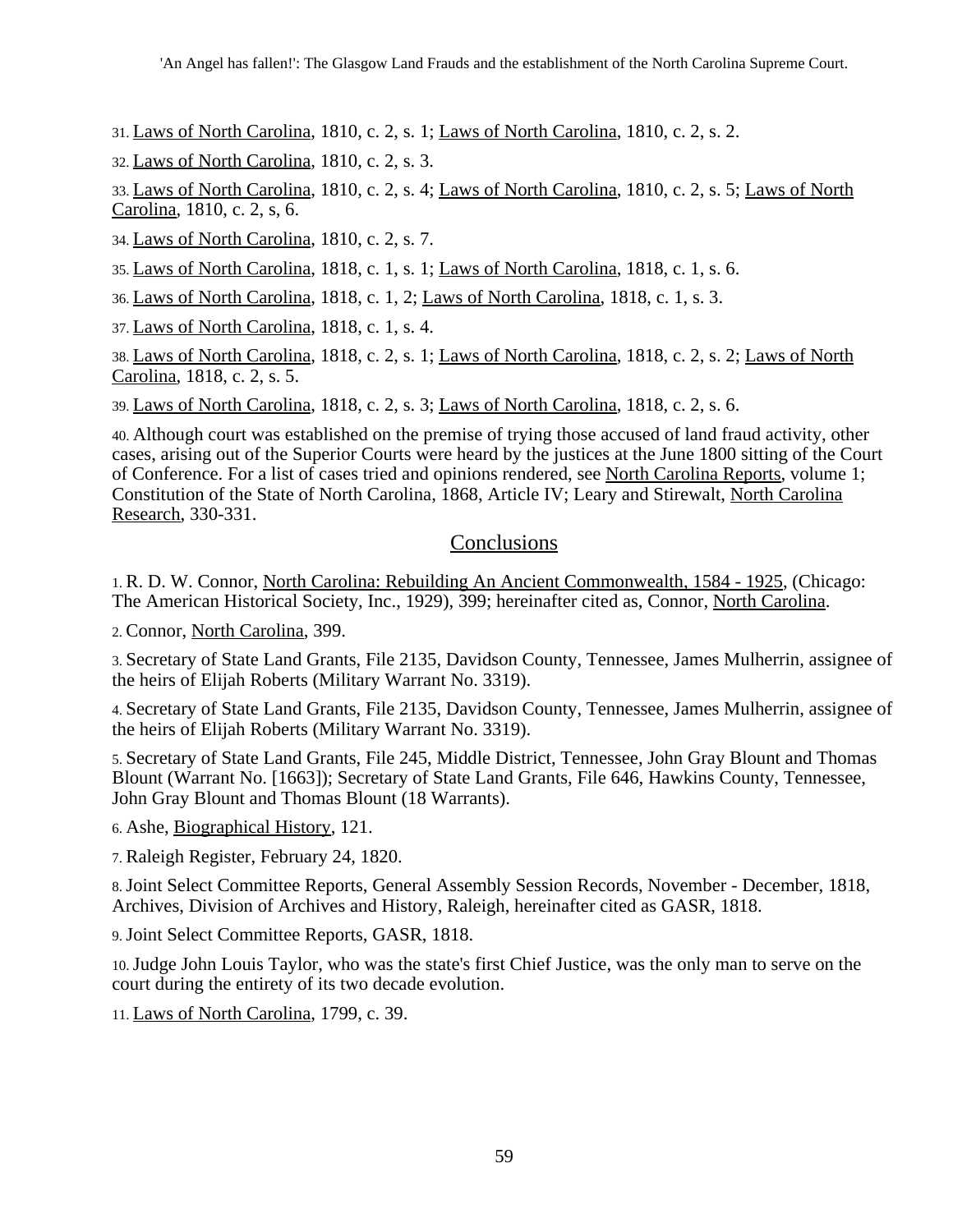'An Angel has fallen!': The Glasgow Land Frauds and the establishment of the North Carolina Supreme Court.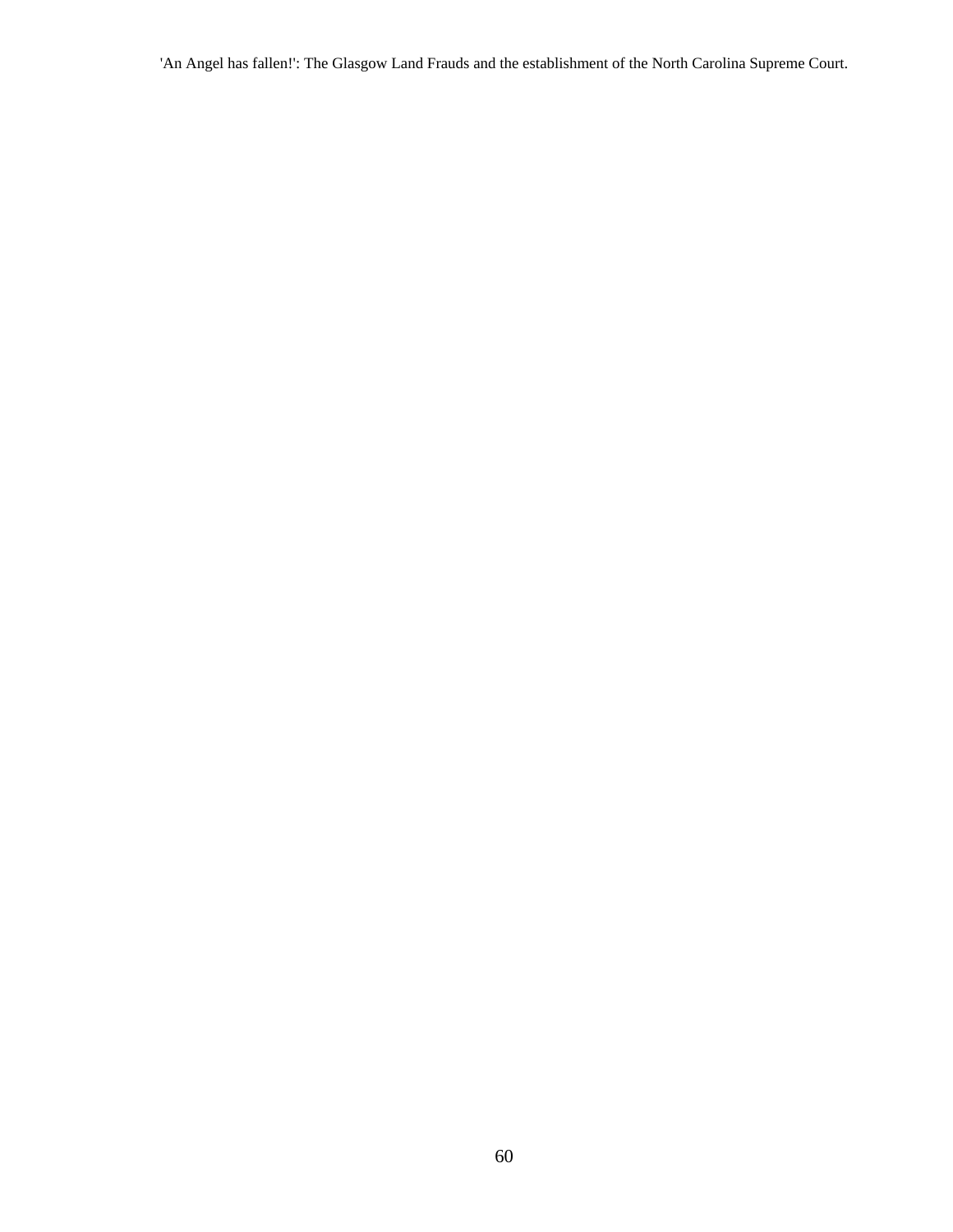## Bibliography

## Primary Sources

#### **Manuscripts**

Chapel Hill. University of North Carolina. Southern Historical Collection. Legislative Papers.

- Raleigh. North Carolina State Archives. General Assembly Session Records. November December, 1797 session.
- Raleigh. North Carolina State Archives. General Assembly Session Records. November December, 1798 session.
- Raleigh. North Carolina State Archives. General Assembly Session Records. November December, 1799 session.
- Raleigh. North Carolina State Archives. General Assembly Session Records. November December, 1801 session.
- Raleigh. North Carolina State Archives. General Assembly Session Records. November December, 1818 session.
- Raleigh. North Carolina State Archives. "Glasgow Land Fraud Papers," 1798 1800. Secretary of State Papers.
- Raleigh. North Carolina State Archives. Governor's Letter Book. William R. Davie, 1798 1799.

Raleigh. North Carolina State Archives. Governor's Letter Book. James Turner, 1802 - 1805.

Raleigh. North Carolina State Archives. Governor's Letter Book. Benjamin Williams, 1799 - 1802.

Raleigh. North Carolina State Archives. Governor's Office. Council Journal, 1795 - 1855.

Raleigh. North Carolina State Archives. Governor's Papers. Samuel Ashe, 1796 - 1798.

Raleigh. North Carolina State Archives. Governor's Papers. William R. Davie, 1798 - 1799.

Raleigh. North Carolina State Archives. Governor's Papers. Benjamin Williams, 1799 - 1802.

Raleigh. North Carolina State Archives. Private Manuscript Collection. Andrew Jackson Papers.

Raleigh. North Carolina State Archives. Kings' Mountain Papers.

Raleigh. North Carolina State Archives. Land Grant Files. Secretary of State.

Raleigh. North Carolina State Archives. Minutes of the District Superior Court. Hillsborough District.

Raleigh. North Carolina State Archives. Minutes of the District Superior Court. New Bern District.

Raleigh. North Carolina State Archives. Private Manuscript Collection. Miscellaneous Papers.

Raleigh. North Carolina State Archives. Superior Court Miscellaneous Papers. New Bern District.

Raleigh. North Carolina State Archives. Private Manuscript Collection. David Stone Papers.

Raleigh. North Carolina State Archives. "William White v James Glasgow." Supreme Court Records.

Washington, D. C. National Archives. Revolutionary War and Bounty Land Warrant Application Files, 1800 - 1900.

#### **Newspapers**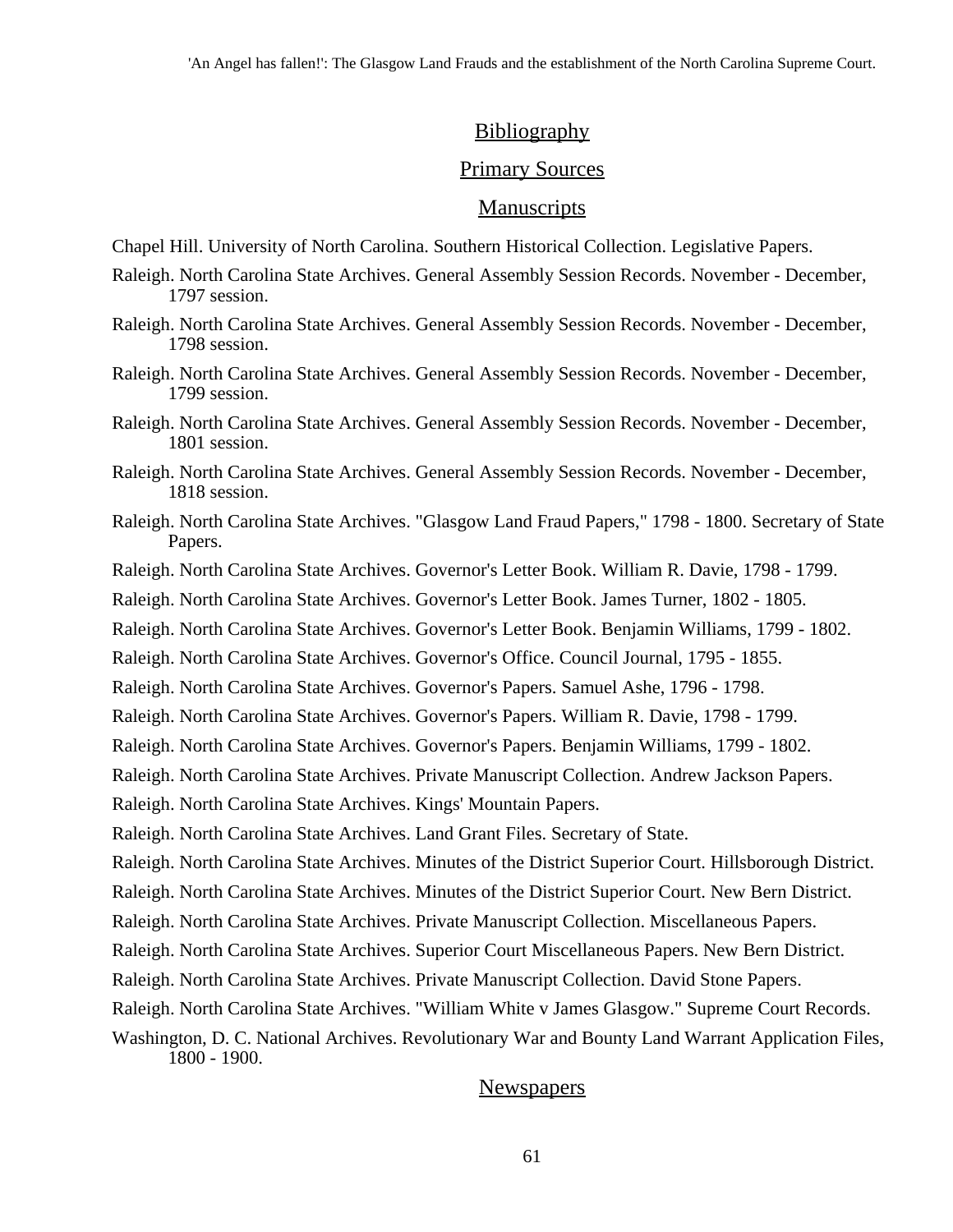- Halifax, North Carolina Journal, February 12, 1798.
- Halifax, North Carolina Journal, May 7, 1798.
- Raleigh Register, December 24, 1799.
- Raleigh Register, December 31, 1799.
- Raleigh Register, June 17, 1800.
- Raleigh Register, June 24, 1800.
- Raleigh Register, August 12, 1800.
- Raleigh Register, July 20, 1802.
- Raleigh Register, November 20, 1820.

### Public Documents

- North Carolina. Bayard v Singleton, 1 NC 5.
- North Carolina. Constitution of North Carolina, 1776.
- North Carolina. Constitution of North Carolina, 1868.
- North Carolina. Journal of the House and Senate of North Carolina, 1798.
- North Carolina. Laws of North Carolina, 1762, c. 1.
- North Carolina. Laws of North Carolina, 1764, second session, c. 1.
- North Carolina. Laws of North Carolina, 1777, c. 1.
- North Carolina. Laws of North Carolina, 1777, second session, c. 2.
- North Carolina. Laws of North Carolina, 1780, c. 25.
- North Carolina. Laws of North Carolina, 1782, c. 3.
- North Carolina. Laws of North Carolina, 1782, c. 22.
- North Carolina. Laws of North Carolina, 1783, c. 3.
- North Carolina. Laws of North Carolina, 1784, c. 14.
- North Carolina. Laws of North Carolina, 1784, c. 19.
- North Carolina. Laws of North Carolina, 1787, c. 32.
- North Carolina. Laws of North Carolina, 1789, c. 3.
- North Carolina. Laws of North Carolina, 1790, c. 3.
- North Carolina. Laws of North Carolina, 1791, c. 47.
- North Carolina. Laws of North Carolina, 1798, c. 7.
- North Carolina. Laws of North Carolina, 1799, c. 4.
- North Carolina. Laws of North Carolina, 1799, c. 7.
- North Carolina. Laws of North Carolina, 1799, c. 39.
- North Carolina. Laws of North Carolina, 1801, c. 12.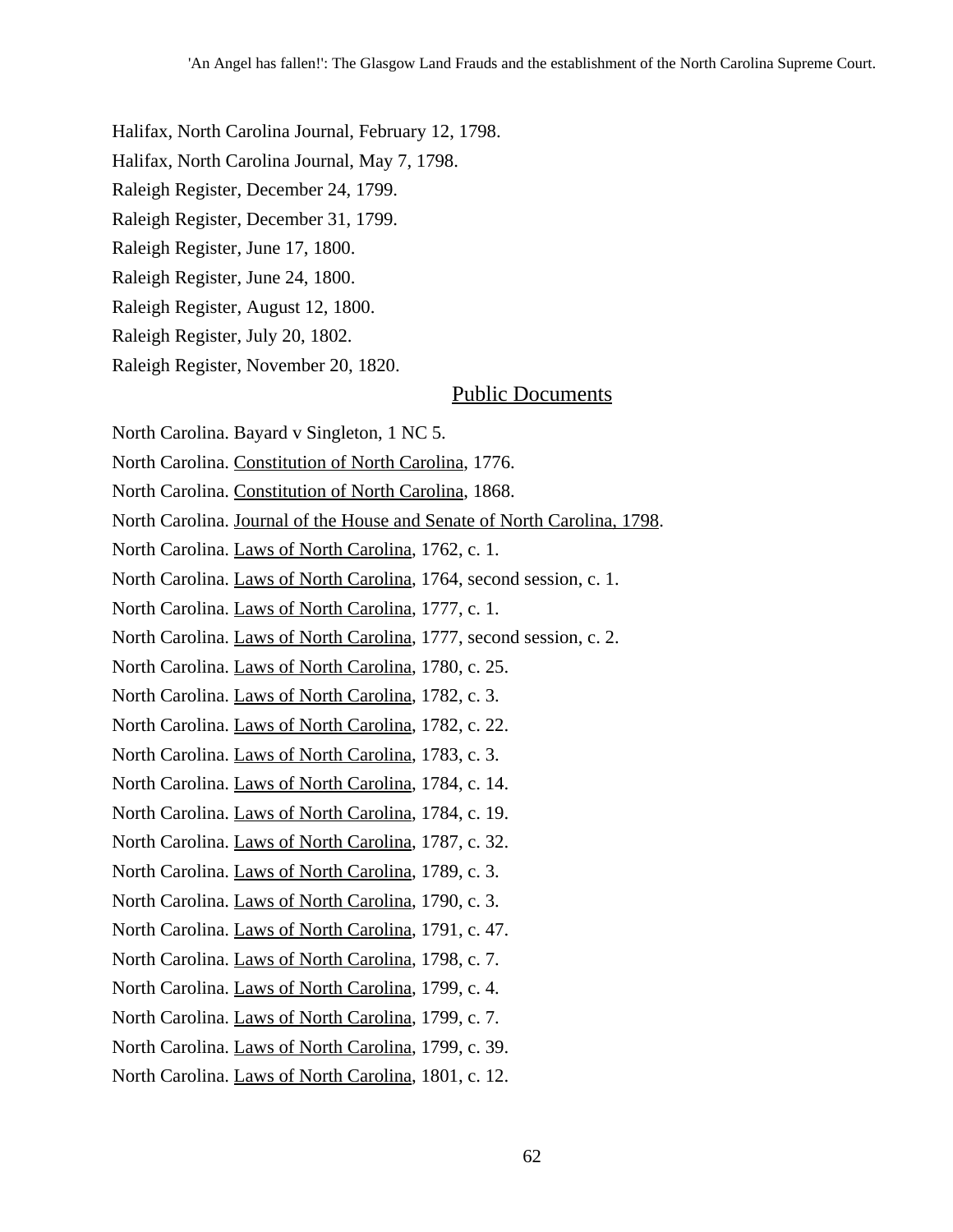North Carolina. Laws of North Carolina, 1804, c. 18.

North Carolina. Laws of North Carolina, 1805, c. 1.

North Carolina. Laws of North Carolina, 1806, c. 1.

North Carolina. Laws of North Carolina, 1810, c. 2.

North Carolina. Laws of North Carolina, 1818, c. 1.

North Carolina. Laws of North Carolina, 1818, c. 2.

North Carolina. State of North Carolina v James Glasgow, 1 NC 271.

United States. Laws of the United States, 1793, c. 7.

#### Secondary Sources

#### Books

- Abernethy, Thomas Perkins. From Frontier to Plantation in Tennessee. Chapel Hill: The University of North Carolina Press, 1932.
- Ashe, Samuel A. History of North Carolina. Greensboro, North Carolina: Charles L. Van Noppen, 1908 - 1925.

\_\_\_\_\_\_\_\_\_\_\_\_\_\_., Stephen B. Weeks, and Charles L. Van Noppen, eds. Biographical History of North Carolina. 8 vols. Greensboro, North Carolina: Van Noppen, 1905 - 1917.

- Battle, Kemp P. An Address on the History of the Supreme Court. Raleigh: Edwards & Broughton, 1889.
- Bramlett, Albert Lincoln. North Carolina's Western Lands. Ph.D. diss. University of North Carolina, Chapel Hill, 1928.
- Broussard, James H. The Southern Federalists. Baton Rouge: The Louisiana State University Press, 1978.
- Cheshire, Joseph Blount. Nonnulla: Memories, Stories, Traditions, More or Less Authentic. Chapel Hill: The University of North Carolina Press, 1930.

Clark, Walter, ed. The State Records of North Carolina. 16 vols. Raleigh: State of North Carolina, 1895 - 1906.

- Connor, R. D. W. North Carolina: Rebuilding An Ancient Commonwealth, 1584 1924. Chicago: The American Historical Society, Inc., 1929.
- Corlew, Robert E. Tennessee: A Short History. Knoxville: The University of Tennessee Press, 1981.
- Hill, Cecil J. When the North Carolina Supreme Court sat in the Capital. Unpublished Article, Research Branch, Division of Archives and History, 1984.

Leary, Helen F. M. and Maurice R. Stirewalt, eds. North Carolina Research: Genealogy and Local History. Raleigh: The North Carolina Genealogical Society, 1980.

Lefler, Hugh Talmage and Albert Ray Newsome. North Carolina: The History of a Southern State. Chapel Hill: The University of North Carolina Press, 1973.

Peele, William J., comp. Lives of Distinguished North Carolinians. Raleigh: The North Carolina Publishing Society, 1898.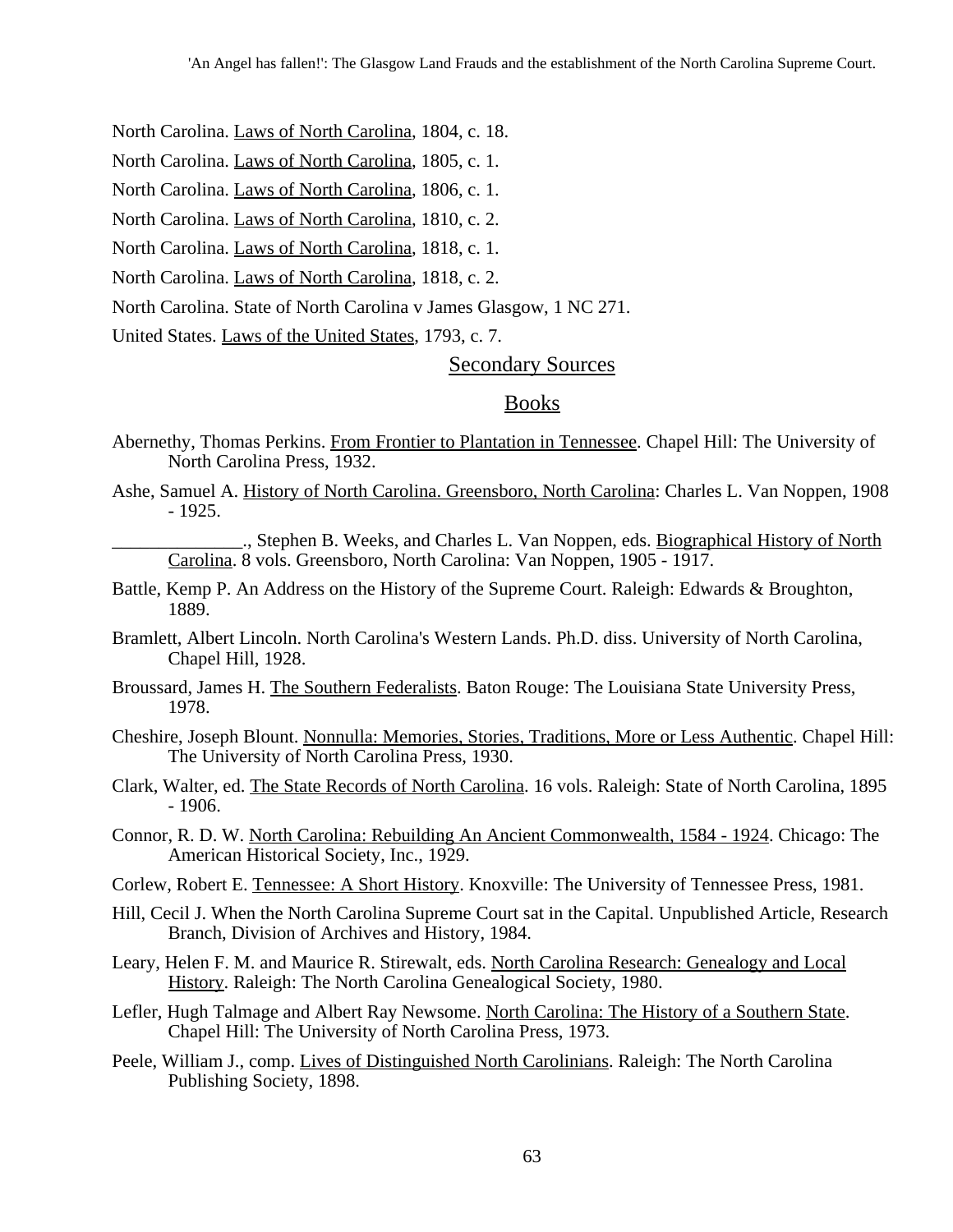- Powell, William S. Dictionary of North Carolina Biography. 5 vols. Chapel Hill: The University of North Carolina Press, 1979 - 1996.
- Pruitt, A. Bruce. Glasgow Land Fraud Papers, 1783 1800. Rocky Mount, North Carolina: the compiler, 1988.

.. Glasgow Land Fraud Papers, Volume 2. Rocky Mount, North Carolina: the compiler, 1993.

- Saunders, William L., ed. The Colonial Records of North Carolina. 10 vols. Raleigh: State of North Carolina, 1886 - 1890.
- Smith, Sam B., et al, eds. The Papers of Andrew Jackson, Volume I, 1770 1803. Knoxville: The University of Tennessee Press, 1980.

#### Periodicals

Battle, Kemp P. "The Trial of James Glasgow and the Supreme Court of North Carolina." The North Carolina Booklet, III, (May 1903), 5-11.

Bridges, Earley W. "James Glasgow." Nocalore, X, (1940), 122-131.

- Jansen, Daniel. "A Case of Fraud and Deception: The Revolutionary War Military Land Bounty in Tennessee." The Journal of East Tennessee History, LXIV, (1992), 41-67.
- Olds, Fred A. "An Angel has Fallen! Story of James Glasgow." The Orphans' Friend and Masonic Journal, XLIX, (July 25, 1924), 1, 9.